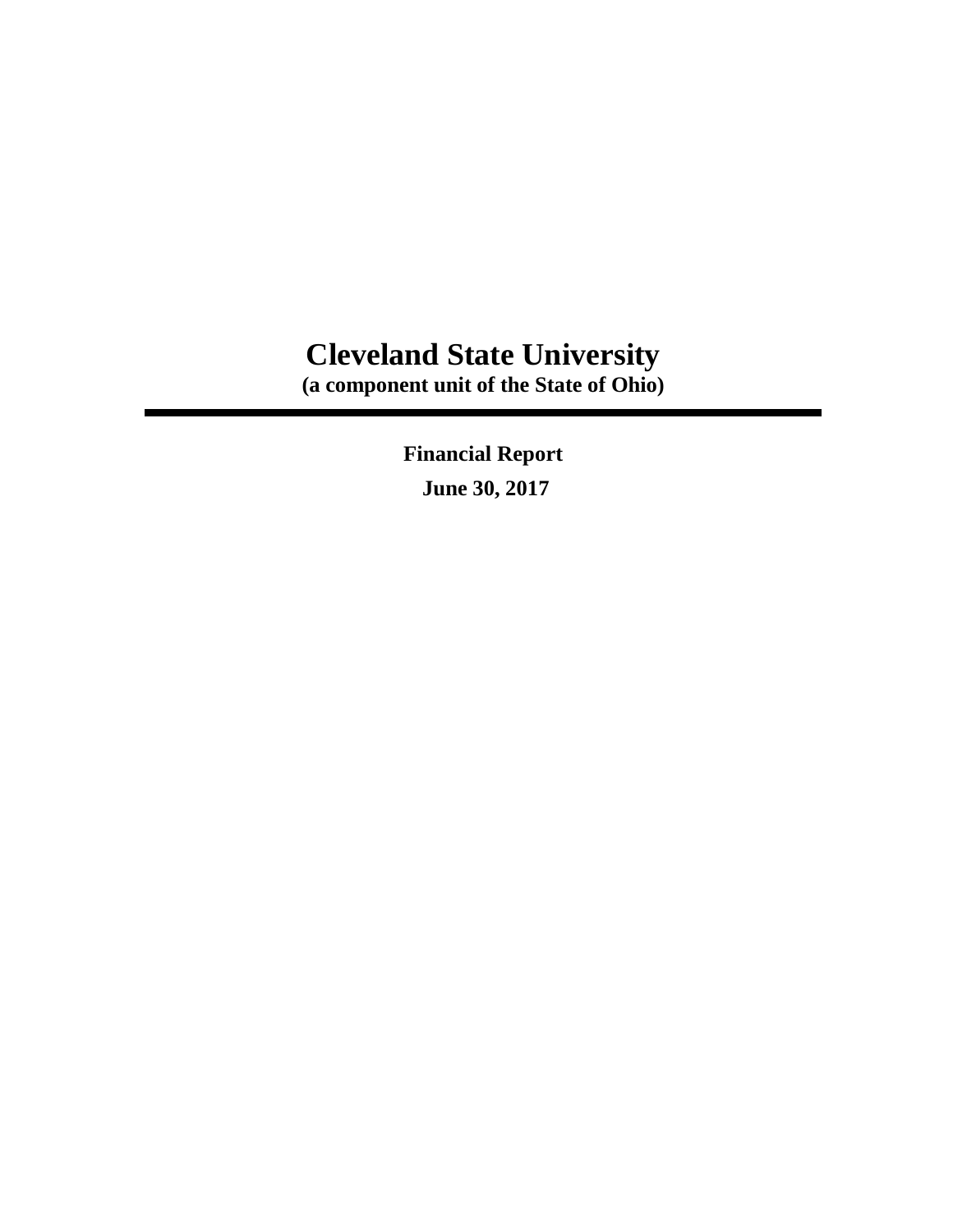# **Contents**

| <b>Report of Independent Auditors</b>                                                                                                                         | $1 - 3$   |
|---------------------------------------------------------------------------------------------------------------------------------------------------------------|-----------|
| <b>Management's Discussion and Analysis</b>                                                                                                                   | $4-13$    |
| <b>Basic Financial Statements</b>                                                                                                                             |           |
| <b>Statement of Net Position</b>                                                                                                                              | 14        |
| Statement of Revenue, Expenses, and Changes in Net Position                                                                                                   | 15        |
| <b>Statement of Cash Flows</b>                                                                                                                                | $16-17$   |
| <b>Statements of Financial Position (Component Units):</b><br>The Cleveland State University Foundation, Inc.<br><b>Euclid Avenue Development Corporation</b> | 18<br>19  |
| Statements of Activities (Component Units):<br>The Cleveland State University Foundation, Inc.<br><b>Euclid Avenue Development Corporation</b>                | 20<br>21  |
| <b>Notes to Financial Statements</b>                                                                                                                          | $22 - 48$ |
| Required Supplemental Information                                                                                                                             | 49        |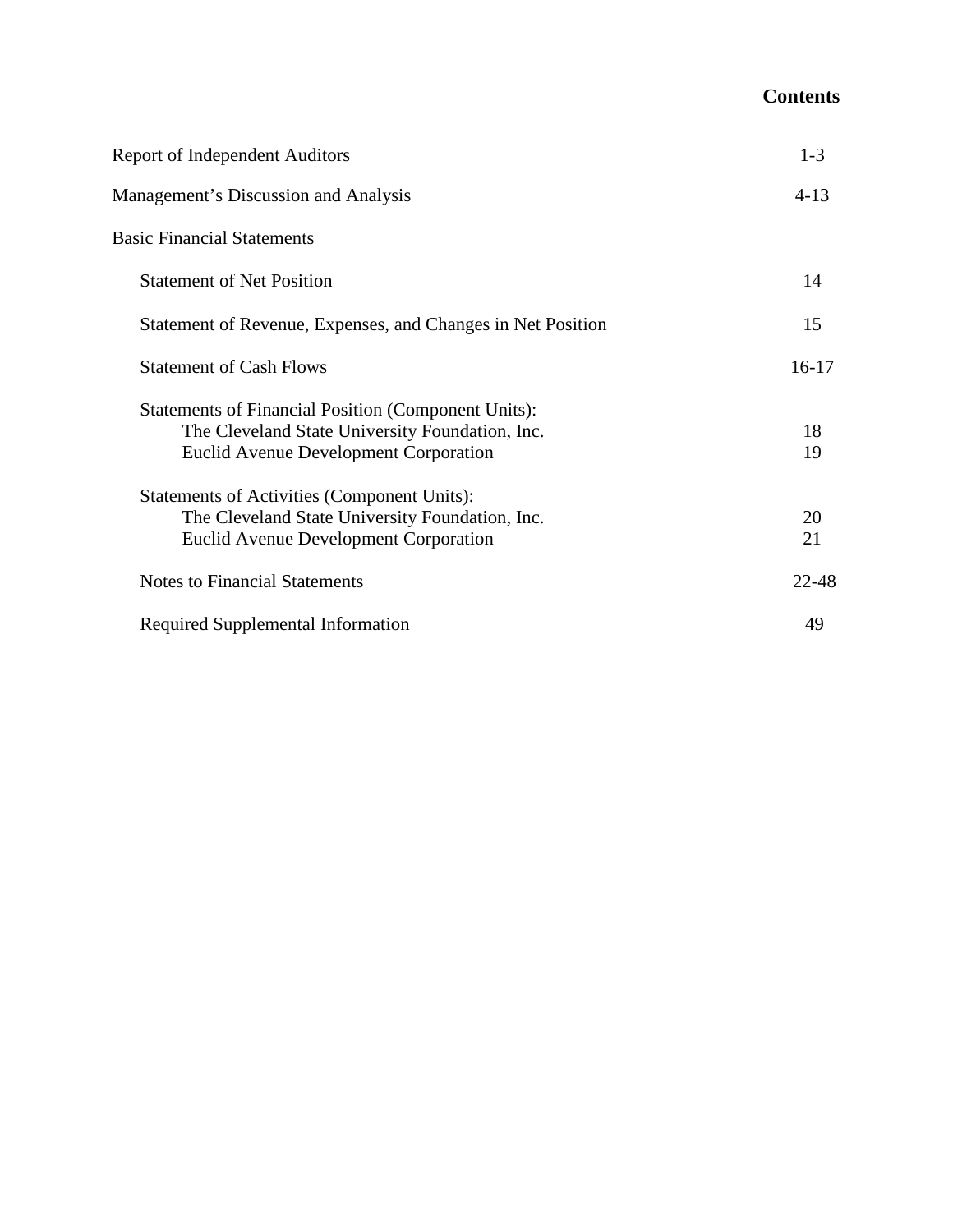

Independent Auditor's Report

To the Board of Trustees Cleveland State University

#### **Report on the Financial Statements**

We have audited the accompanying financial statements of Cleveland State University (the "University") and its discretely presented component units, The Cleveland State University Foundation, Inc. and Euclid Avenue Development Corporation, as of and for the years ended June 30, 2017 and 2016 and the related notes to the financial statements, which collectively comprise Cleveland State University's basic financial statements as listed in the table of contents. These financial statements are reported as a component unit of the State of Ohio.

#### *Management's Responsibility for the Financial Statements*

Management is responsible for the preparation and fair presentation of these financial statements in accordance with accounting principles generally accepted in the United States of America; this includes the design, implementation, and maintenance of internal control relevant to the preparation and fair presentation of financial statements that are free from material misstatement, whether due to fraud or error.

#### *Auditor's Responsibility*

Our responsibility is to express an opinion on these financial statements based on our audits. We did not audit the financial statements of The Cleveland State University Foundation, Inc. (the "Foundation") and Euclid Avenue Development Corporation (the "Corporation"), which represent all of the balances of the assets, net assets, and revenue of the discretely presented component units. Those financial statements were audited by other auditors, whose report has been furnished to us, and our opinion, insofar as it relates to the amounts included for the Foundation and Corporation, is based solely on the report of the other auditors. We conducted our audits in accordance with auditing standards generally accepted in the United States of America and the standards applicable to financial audits contained in *Government Auditing Standards*, issued by the Comptroller General of the United States. Those standards require that we plan and perform the audit to obtain reasonable assurance about whether the financial statements are free from material misstatement.

An audit involves performing procedures to obtain audit evidence about the amounts and disclosures in the financial statements. The procedures selected depend on the auditor's judgment, including the assessment of the risks of material misstatement of the financial statements, whether due to fraud or error. In making those risk assessments, the auditor considers internal control relevant to the entity's preparation and fair presentation of the financial statements in order to design audit procedures that are appropriate in the circumstances, but not for the purpose of expressing an opinion on the effectiveness of the entity's internal control. Accordingly, we express no such opinion. An audit also includes evaluating the appropriateness of accounting policies used and the reasonableness of significant accounting estimates made by management, as well as evaluating the overall presentation of the financial statements.

We believe that the audit evidence we have obtained is sufficient and appropriate to provide a basis for our audit opinions.

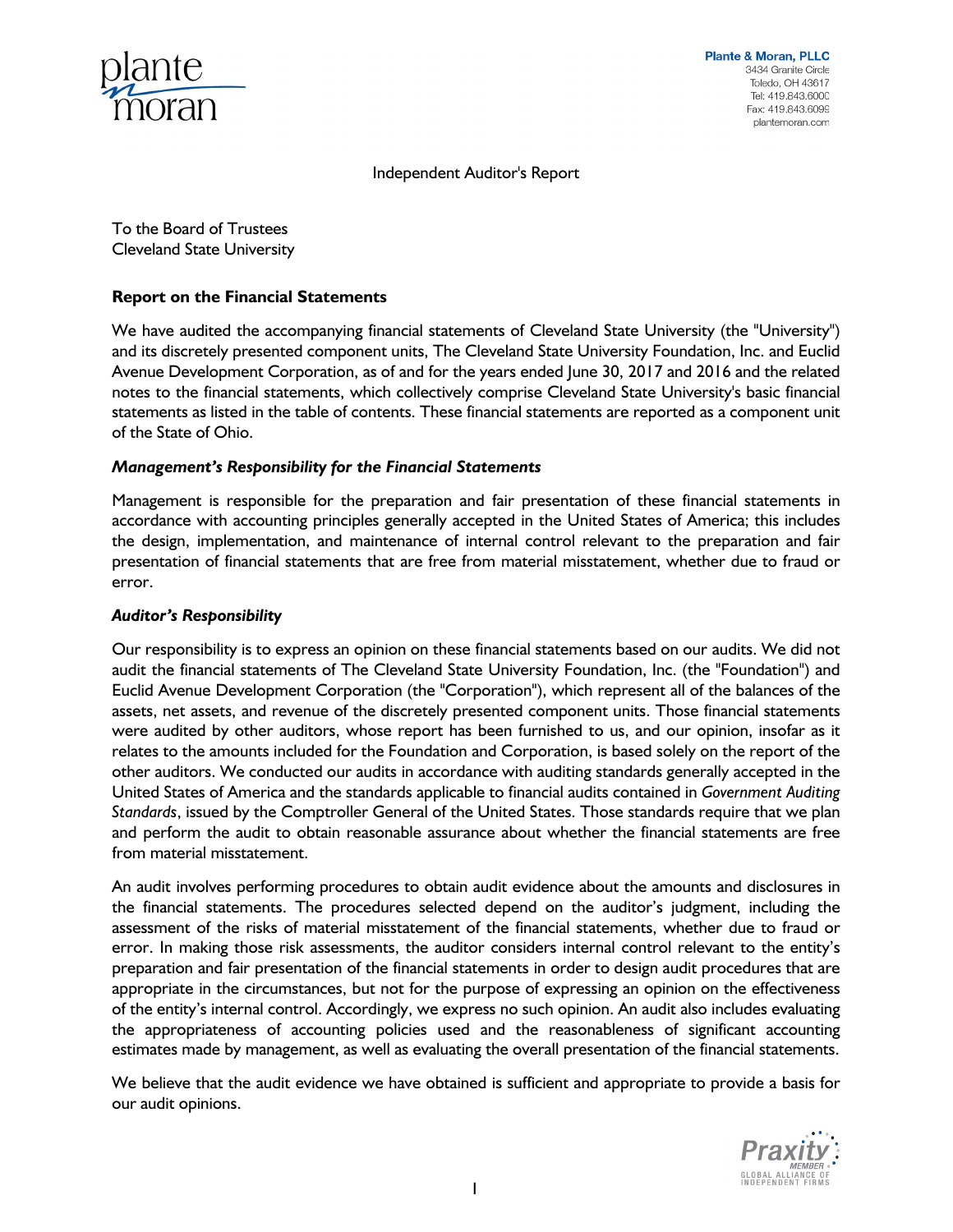# *Opinions*

In our opinion, based on our audit and the report of other auditors, the financial statements referred to above present fairly, in all material respects, the financial position of Cleveland State University and its discretely presented component units as of June 30, 2017 and 2016 and the changes in its financial position and, where applicable, its cash flows for the years then ended in accordance with accounting principles generally accepted in the United States of America.

# *Other Matters*

## *Required Supplemental Information*

Accounting principles generally accepted in the United States of America require that the management's discussion and analysis, the schedule of proportionate share of the net pension liability, and the schedule of University pension contributions be presented to supplement the basic financial statements. Such information, although not a part of the basic financial statements, is required by the Governmental Accounting Standards Board, which considers it to be an essential part of financial reporting for placing the basic financial statements in an appropriate operational, economic, or historical context. We have applied certain limited procedures to the required supplemental information in accordance with auditing standards generally accepted in the United States of America, which consisted of inquiries of management about the methods of preparing the information and comparing the information for consistency with management's responses to our inquiries, the basic financial statements, and other knowledge we obtained during our audit of the basic financial statements. We do not express an opinion or provide any assurance on the information because the limited procedures do not provide us with sufficient evidence to express an opinion or provide any assurance.

## *Other Information*

Our audit was conducted for the purpose of forming opinions on the financial statements that collectively comprise Cleveland State University's basic financial statements. The schedule of expenditures of federal awards is presented for the purpose of additional analysis as required by Title 2 U.S. Code of Federal Regulations Part 200, *Uniform Administrative Requirements, Cost Principles, and Audit Requirements for Federal Awards* (the "Uniform Guidance"), and is not a required part of the basic financial statements.

The schedule of expenditures of federal awards is the responsibility of management and was derived from and relates directly to the underlying accounting and other records used to prepare the basic financial statements. Such information has been subjected to the auditing procedures applied in the audit of the basic financial statements and certain additional procedures, including comparing and reconciling such information directly to the underlying accounting and other records used to prepare the basic financial statements or to the basic financial statements themselves, and other additional procedures in accordance with auditing standards generally accepted in the United States of America. In our opinion, the schedule of expenditures of federal awards is fairly stated in all material respects in relation to the basic financial statements as a whole.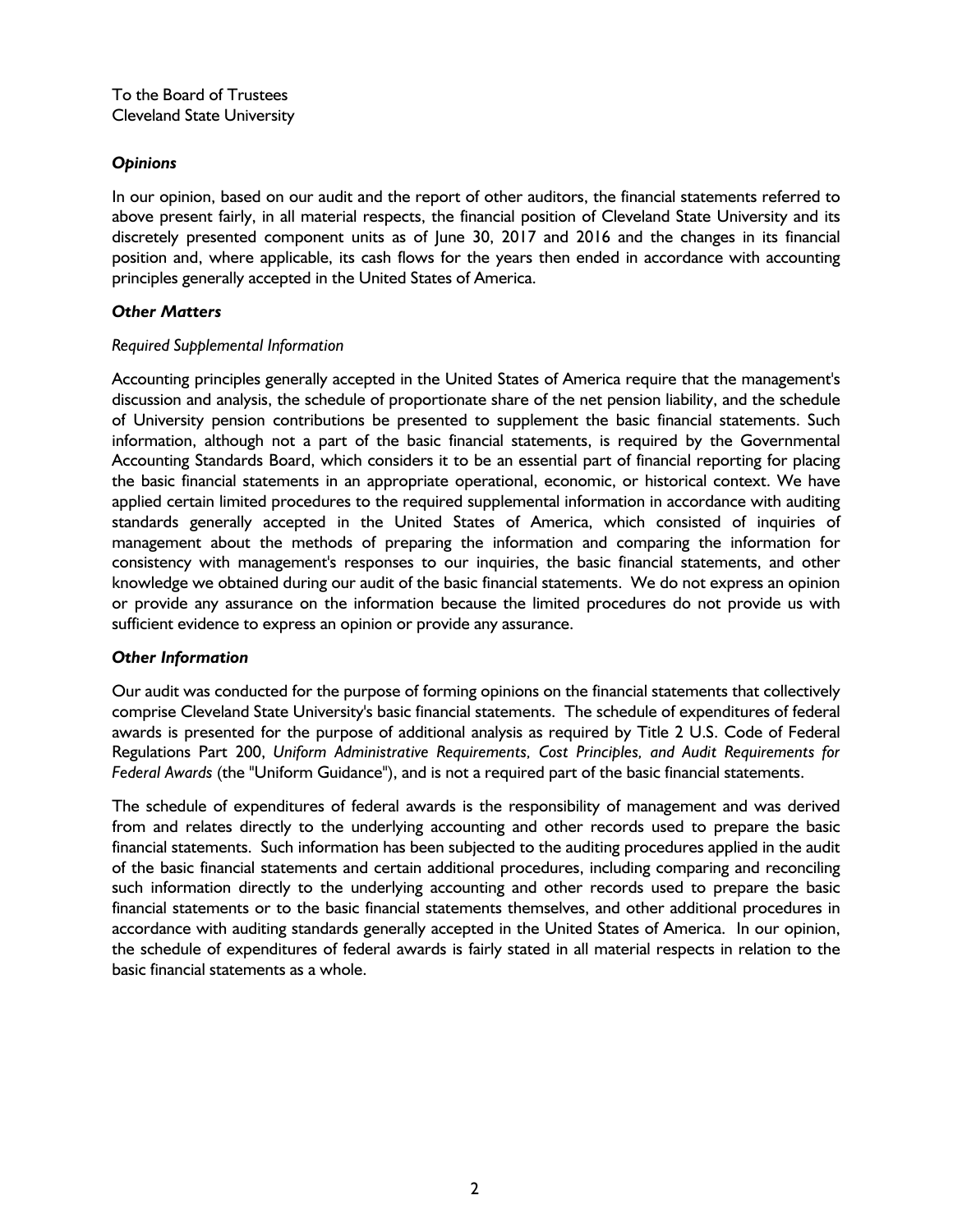To the Board of Trustees Cleveland State University

## **Other Reporting Required by** *Government Auditing Standards*

In accordance with *Government Auditing Standards*, we have also issued our report dated October 12, 2017 on our consideration of Cleveland State University's internal control over financial reporting and on our tests of its compliance with certain provisions of laws, regulations, contracts, grant agreements, and other matters. The purpose of that report is to describe the scope of our testing of internal control over financial reporting and compliance and the results of that testing, and not to provide an opinion on the internal control over financial reporting or on compliance. That report is an integral part of an audit performed in accordance with *Government Auditing Standards* in considering Cleveland State University's internal control over financial reporting and compliance.

Plante & Moran, PLLC

October 12, 2017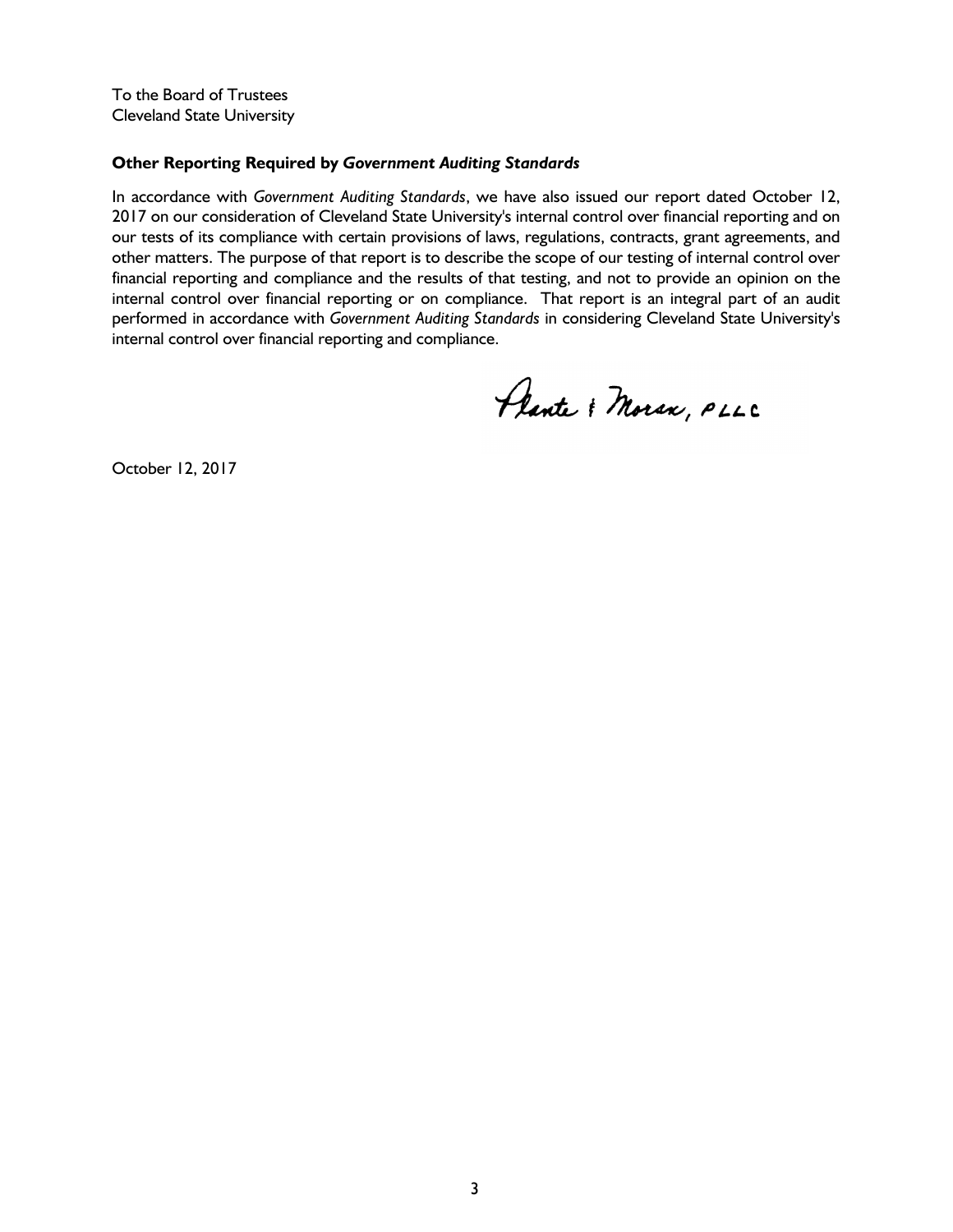#### **CLEVELAND STATE UNIVERSITY**

#### **MANAGEMENT'S DISCUSSION AND ANALYSIS (UNAUDITED)**

#### **Introduction**

The following discussion and analysis provides an overview of the financial position and activities of Cleveland State University (the "University") as of and for the year ended June 30, 2017. This discussion has been prepared by management and should be read in conjunction with the financial statements and the notes thereto, which follow this section.

The University was established in 1964 by action of the Ohio General Assembly and is part of the State of Ohio's (the "State") system of State-supported and State-assisted institutions of higher education. It is one of the 13 State universities in Ohio. By statute, it is a body politic and corporate and an instrumentality of the State. Located in the city of Cleveland, the University is an urban institution. A majority of the University's students commute daily from their homes in the Cleveland metropolitan area.

#### **Using the Annual Financial Report**

The University's financial report includes financial statements prepared in accordance with Governmental Accounting Standards Board (GASB) Statement No. 35, *Basic Financial Statements - and Management's Discussion and Analysis - for Public Colleges and Universities*. These principles require that financial statements be presented on a consolidated basis to focus on the financial condition, the changes in financial condition, and the cash flows of the University as a whole. Many other nonfinancial factors also must be considered in assessing the overall health of the University, such as enrollment trends, student retention, strength of the faculty, condition of the buildings, and the safety of the campus.

The financial statements prescribed by GASB Statement No. 35 (the Statement of Net Position, the Statement of Revenue, Expenses and Changes in Net Position, and the Statement of Cash Flows) present financial information in a form similar to that used by corporations. They are prepared under the accrual basis of accounting, whereby revenue and assets are recognized when the service is provided and expenses and liabilities are recognized when others provide the service, regardless of when cash is exchanged.

Under the provisions of GASB Statement No. 61, *Determining Whether Certain Organizations are Component Units*, the Cleveland State University Foundation, Inc. (the "Foundation") and the Euclid Avenue Development Corporation (the "Corporation") are treated as component units of the University. Accordingly, the Foundation and the Corporation are discretely presented in the University's financial statements. The Foundation and the Corporation are excluded from the management's discussion and analysis. Financial statements for the Foundation can be obtained from the Office of the Executive Director at 2121 Euclid Avenue, Union Building Room 501, Cleveland, OH 44115-2214; financial statements for the Corporation can be obtained from the Office of the Senior Vice President for Business Affairs and Finance at 2300 Euclid Avenue, Administration Center Room 210, Cleveland, OH 44115- 2214.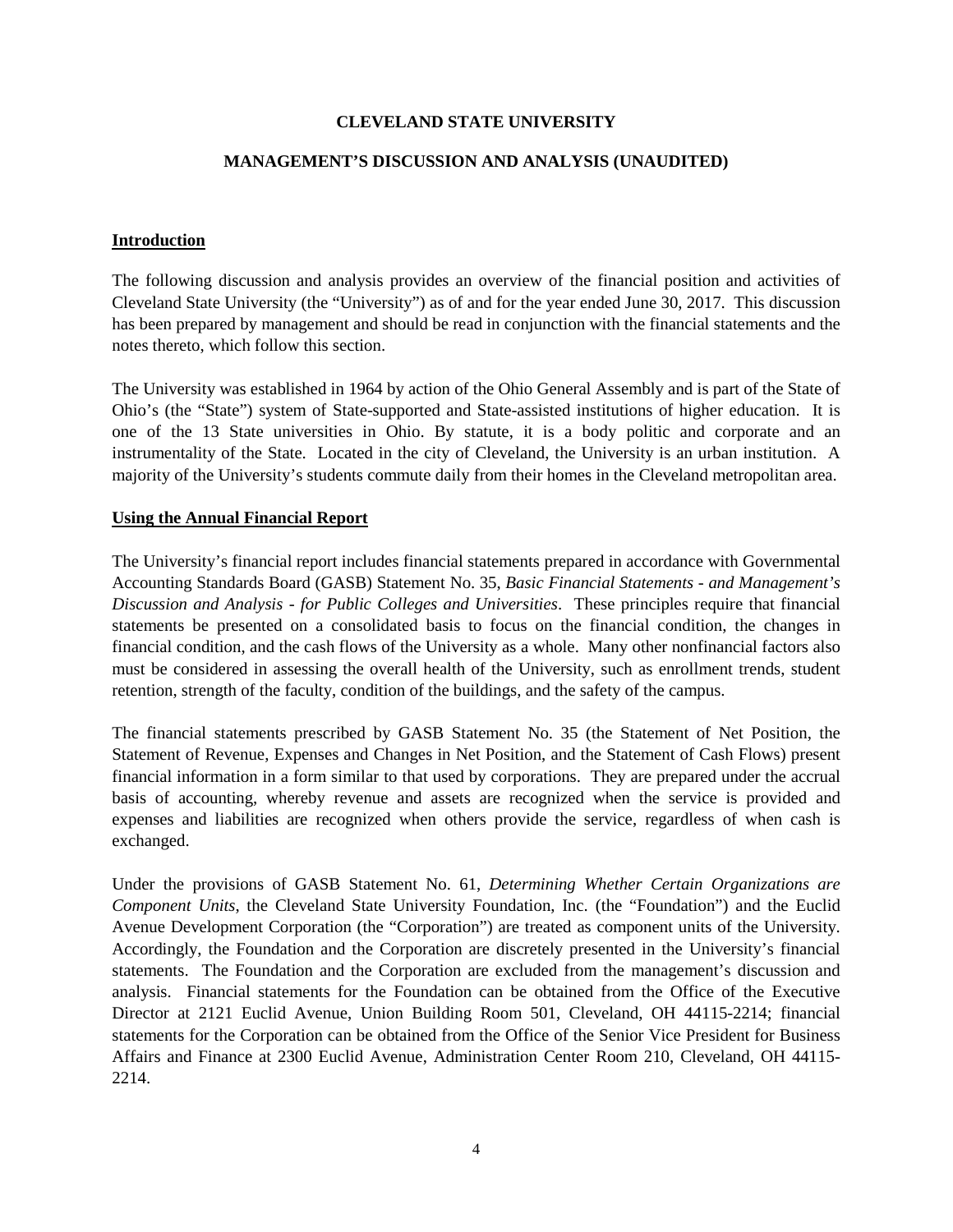#### **Financial Highlights**

The University's financial position remained strong with assets of \$684.6 million, deferred outflows of \$63.3 million, liabilities of \$540.1 million and deferred inflow of \$0.8 million at June 30, 2017. Net position, which represents the residual interest in the University's assets and deferred outflow of resources after liabilities and deferred inflows of resources are deducted, totaled \$207.0 million, after the implementation of GASB Statement No. 68 on July 1, 2014.

#### **Statement of Net Position**

The statement of net position presents the financial position of the University at the end of the fiscal year and includes all assets and liabilities. The difference between assets and deferred outflow and liabilities and deferred inflow - net position - is one indicator of the current financial condition of the University, while the change in net position is an indicator of whether the overall financial condition has improved or worsened during the year. Assets, deferred outflow, liabilities, and deferred inflow are generally measured using current values. One notable exception is capital assets, which are stated at historical cost less an allowance for depreciation. A summary of the University's assets, liabilities, and net assets at June 30, 2017, 2016, and 2015 is as follows:

|                                       |    | 2017         | 2016 |             |    | 2015        |
|---------------------------------------|----|--------------|------|-------------|----|-------------|
| Current assets                        | \$ | 160,728,479  | \$   | 148,012,905 | \$ | 147,244,434 |
| Noncurrent assets:                    |    |              |      |             |    |             |
| Capital assets, net                   |    | 487,778,055  |      | 493,170,085 |    | 500,895,050 |
| Other                                 |    | 36,099,931   |      | 53,059,119  |    | 59,833,353  |
| Deferred outflows                     |    | 63,269,112   |      | 39,897,403  |    | 11,489,861  |
| Total assets and deferred outflows    |    | 747,875,577  |      | 734,139,512 |    | 719,462,698 |
| Current liabilities                   |    | 46, 451, 288 |      | 52,969,359  |    | 47,707,443  |
| Noncurrent liabilities                |    | 493.648.140  |      | 455,777,004 |    | 428,459,130 |
| Deferred inflow                       |    | 826,155      |      | 11,391,130  |    | 19,860,358  |
| Total liabilities and deferred inflow |    | 540,925,583  |      | 520,137,493 |    | 496,026,931 |
| Net position                          |    | 206,949,994  | S.   | 214,002,019 | \$ | 223,435,767 |

In accordance with the University's implementation of GASB Statement No. 68, deferred outflow of resources has been recorded. "Deferred outflow of resources" is defined as the consumption of net assets applicable to a future reporting period. The deferred outflows have a positive effect on net position similar to assets. The University's deferred outflows in 2017 increased from 2016 by \$23.4 million, or 58.6%, primarily due to changes in assumptions and differences between expected and actual earnings on plan investments. Deferred outflows in 2016 increased from 2015 by \$28.4 million, or 247.2%, primarily due to the differences between expected and actual experience, projected and actual earnings, and the deferred outflow related to the Series 2016A bond issuance.

Current assets consist primarily of cash, investments, accounts and notes receivable, prepaid expenses, and inventories. Current liabilities consist primarily of accounts payable, accrued payroll and other liabilities, unearned revenue, and the current portion of long-term debt.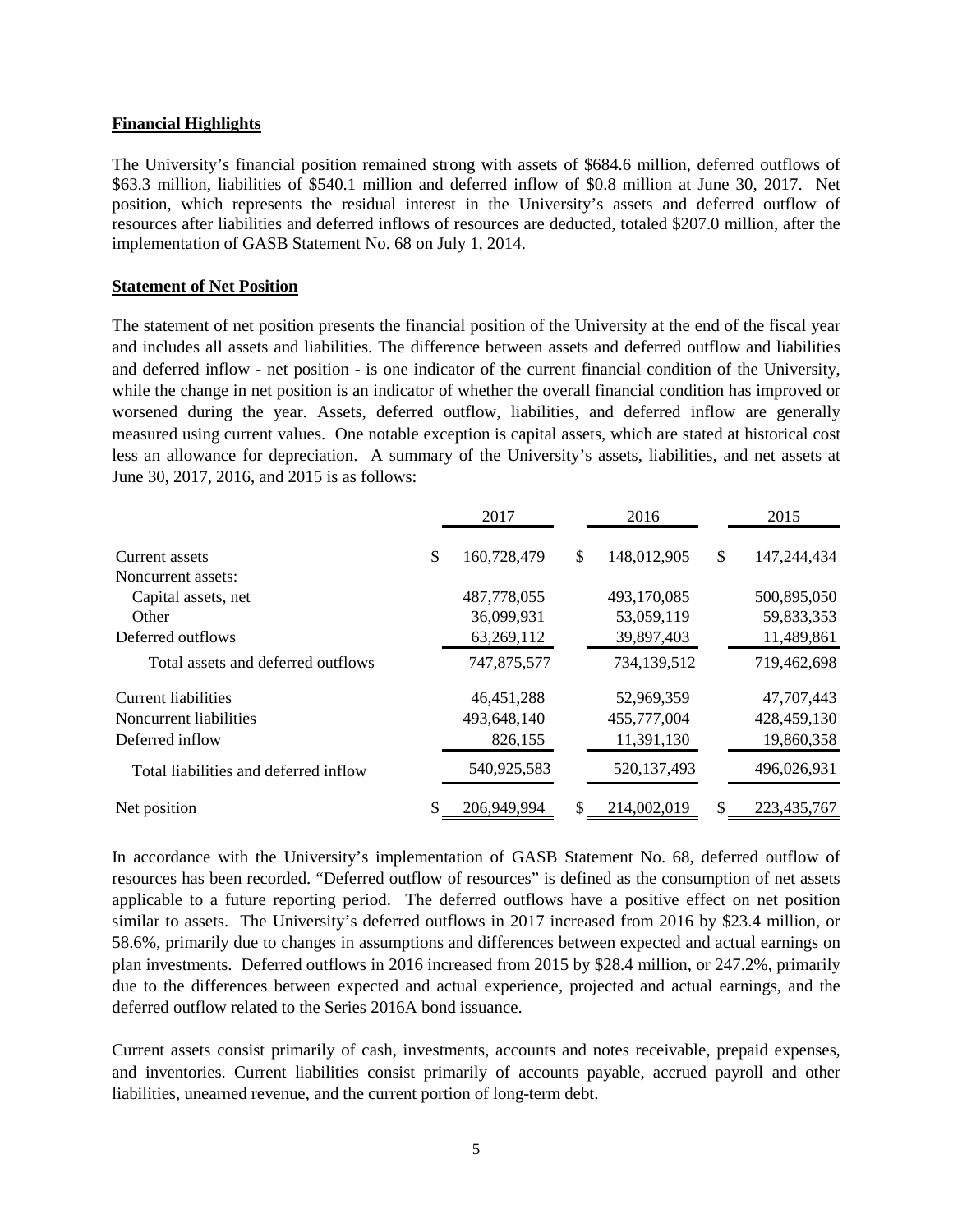Current assets increased in 2017 from 2016, primarily due to an increase in short-term investments.

Current assets increased slightly in 2016 from 2015, primarily due to an increase in accounts receivable.

Net capital assets decreased in 2017 from 2016 by \$5.4 million, or 1.1% and decreased in 2016 from 2015 by \$7.7 million, or 1.5%. The decrease in 2017 is attributable to retirement of assets, including demolishing a building, and depreciation. The decrease in 2016 is mainly attributable to depreciation.

Other assets decreased in 2017 from 2016 by \$17.0 million, or 32.0% and decreased 2016 from 2015 by \$6.8 million, or 11.3%, primarily due to the spending of restricted investments (bond proceeds).

In conjunction with the University's implementation of GASB Statement No. 68, deferred inflow of resources has been recorded. "Deferred inflow of resources" is defined as the current acquisition of net assets that is applicable to a future period. The deferred inflows have a negative effect on net position similar to liabilities. The University's deferred inflow in 2017 decreased from 2016 by \$10.6 million, or 92.8% and in 2016 decreased from 2015 by \$8.5 million, or 42.6%, primarily due to the differences between expected and actual experience and projected and actual earnings.

Liabilities increased in 2017 from 2016 by \$31.4 million, or 6.2%, and increased in 2016 from 2015 by \$32.6 million or 6.8% primarily due to the increase in net pension liability in conjunction with GASB Statement No. 68.

# **Capital and Debt Activities**

One critical factor affecting the quality of the University's programs is the development and renewal of its capital assets. Capital additions totaled \$26.1 million in 2017, \$21.2 million in 2016, and \$57.8 million in 2015. Capital additions and retirements for 2017, 2016, and 2015 exclude transfers from construction in progress to buildings in the amount of \$6.4 million in 2017 and \$56.6 million in 2016; there were no transfers from construction in progress to buildings in 2015. Capital retirements totaled \$39.7 million in 2017, \$4.9 million in 2016, and \$9.0 million in 2015. Capital retirements in 2017 include disposal of fully depreciated library periodicals and electronic subscriptions. Capital additions include construction of new facilities, repair and renovation of existing facilities, and acquisition of equipment and library books. Capital asset additions are funded, in part, by capital appropriations from the State. These appropriations amounted to \$7.37 million in 2017, \$0.58 million in 2016, and \$0.06 million in 2015.

In February 2016, the University issued \$32,475,000 of general receipts bonds, Series 2016A. The bonds bear interest rates ranging from 3.0% to 5.0% and mature beginning June 1, 2016 through June 1, 2036. The proceeds of the issuance were used to defease a portion of the Series 2007A bonds and pay issuance costs. The purpose of this transaction was to refund future callable maturities to achieve debt service savings of approximately \$3,900,000 over the life of the bonds.

In August 2012, the University issued Series 2012 General Receipts Bonds in the amount of \$152 million. Included in this issuance was \$45 million of funding for a planned new facility on campus to advance the University's growing role in health sciences and expand its alliance with Northeast Ohio Medical University (NEOMED). The University demolished a vacant dormitory and replaced it with a health and life sciences building, The Center for Innovations in Medical Professions. Construction began in November 2013 and was completed in June 2015.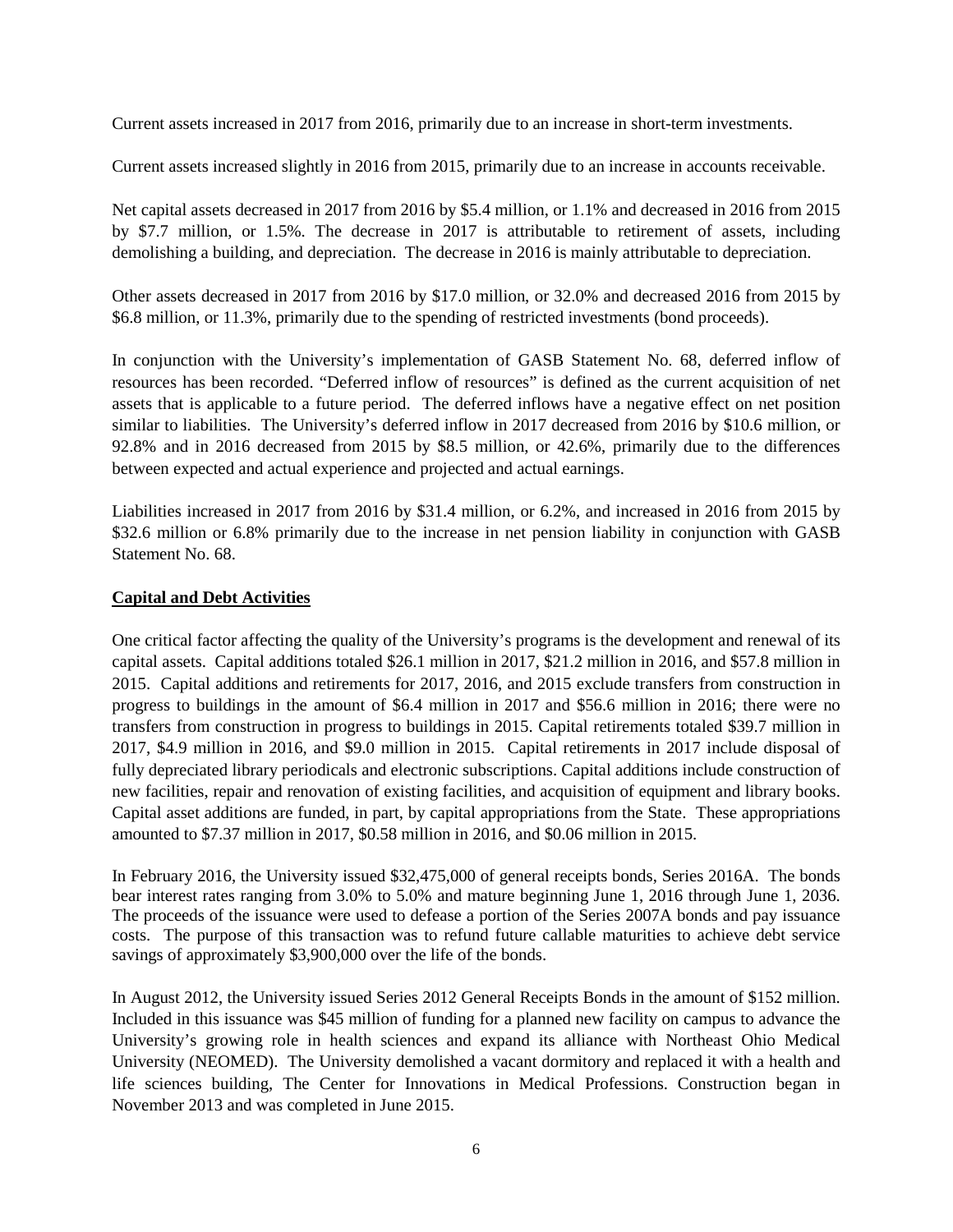In September 2011, the University issued taxable general receipts bonds in the principal amount of \$5.77 million. The General Receipts Series 2011 Bonds were issued as fixed rate bonds with monthly maturities beginning October 1, 2013 through April 1, 2042. Interest is payable monthly at the annual rate of 5.32%. The proceeds of the bonds were used to finance a portion of the costs of public improvements identified as the North Campus Neighborhood - Project Phase I. This phase is the subject of a "project development agreement" dated July 14, 2011 by and between Cleveland State University and CSU Housing, LLC, an Ohio limited liability company which serves as the project developer, but is not affiliated with Cleveland State University.

In August 2010, the University entered into a capital lease with the Corporation in the amount of \$7.07 million. The lease covers a parking garage that was constructed by the Corporation on the University's campus. The lease requires the University to operate and maintain the garage, and to make payments to the Corporation equal to its required debt service payments.

In August 2009, the University entered into a capital lease with the Corporation in the amount of \$14.5 million. The lease covers a parking garage that was constructed by the Corporation on the University's campus. The lease requires the University to operate and maintain the garage, and to make periodic payments to the Corporation equal to its required debt service payments.

In March 2009, the University entered into a capital lease, financed by PNC Bank, in the amount of \$42.8 million. Proceeds were used to fund a variety of energy conservation projects on the University's campus.

## **Net Position**

The University's net position at June 30, 2017, 2016, and 2015, is summarized as follows:

|                                  | 2017 |              |  | 2016           | 2015           |  |
|----------------------------------|------|--------------|--|----------------|----------------|--|
| Net investment in capital assets |      | 252,071,032  |  | 247,080,168    | 251,473,219    |  |
| Restricted - Expendable          |      | 32,092,753   |  | 35,711,858     | 35,778,797     |  |
| Restricted - Nonexpendable       |      | 1,438,658    |  | 1,344,591      | 1,469,961      |  |
| Unrestricted                     |      | (78,652,449) |  | (70, 134, 598) | (65, 286, 210) |  |
| Total net position               |      | 206,949,994  |  | 214,002,019    | 223,435,767    |  |

Net investment in capital assets represents the University's capital assets net of accumulated depreciation and outstanding principal balances of debt attributable to the acquisition, construction, or improvement of those assets. Changes in this category of net position are due to the net effect of additions to, disposals of, and depreciation on capital assets.

Restricted expendable net position is subject to externally imposed restrictions governing their use. Changes in this category are customarily due to the timing of revenue and expenses in funds provided by donors and grantors and in 2017, the change is due to use of restricted donations in capital building projects. Restricted nonexpendable net position consists primarily of endowment funds held by the University. Changes in this category are driven primarily by investment performance.

Unrestricted net position is not subject to externally imposed stipulations. This category includes funds functioning as endowment (quasi-endowment) of \$5.8 million at June 30, 2017, \$5.5 million at June 30, 2016, and \$5.9 million at June 30, 2015.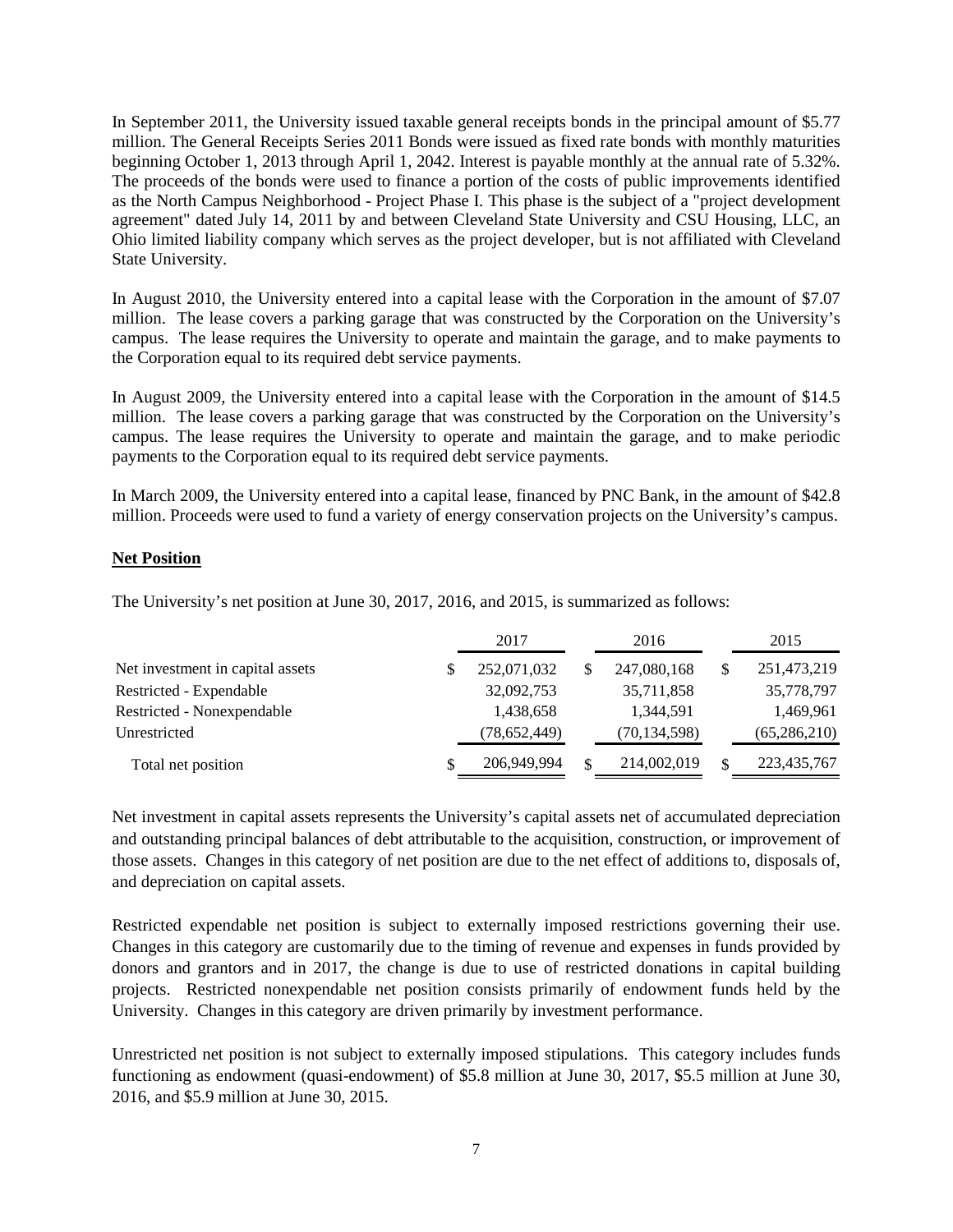For the year ended June 30, 2017, the University had a decrease in total net position of \$7.1 million or 3.3%. Net investment in capital assets increased by \$5.0 million or 2.0% because capital additions exceeded depreciation and deductions. Unrestricted net position decreased by \$8.5 million or 12.1% primarily because the positive investment returns were offset by the increase in pension expense related to GASB Statement No. 68.

For the year ended June 30, 2016, the University had a decrease in total net position of \$9.4 million or 4.2%. Net investment in capital assets decreased by \$4.4 million, or 1.7% and unrestricted net position decreased by \$4.8 million or 7.4% primarily due to fund adjustments related to closing capital projects that were complete prior to June 30, 2016.

#### **Statement of Revenue, Expenses and Changes in Net Position**

The statement of revenue, expenses and changes in net position presents the revenue earned and expenses incurred during the year. Activities are reported as either operating or nonoperating. As a public institution, the University is dependent on State assistance. This dependency contributed toward an operating deficit because the financial reporting model classifies State appropriations as nonoperating revenue. The utilization of capital assets is reflected in the financial statements as depreciation, which amortizes the cost of an asset over its expected useful life. Summarized revenue, expenses, and changes in net assets for the years ended June 30, 2017, June 30, 2016, and June 30, 2015 are as follows:

|                                                  | 2017                | 2016              |               | 2015            |
|--------------------------------------------------|---------------------|-------------------|---------------|-----------------|
| Operating revenue:                               |                     |                   |               |                 |
| Net student tuition and fees                     | \$<br>154, 187, 752 | \$<br>152,650,587 | $\mathsf{\$}$ | 155,373,567     |
| Grants and contracts                             | 16,113,107          | 15,894,376        |               | 13,893,006      |
| Other                                            | 34,178,337          | 41,003,916        |               | 30,054,306      |
| Total operating revenue                          | 204,479,196         | 209,548,879       |               | 199,320,879     |
| Operating expenses:                              |                     |                   |               |                 |
| Educational and general                          | 269,515,958         | 252,176,005       |               | 232,882,208     |
| Auxiliary enterprises                            | 40,689,667          | 36,723,496        |               | 32,884,041      |
| Depreciation and amortization                    | 27,587,367          | 28,832,469        |               | 26,666,434      |
| Total operating expenses                         | 337,792,992         | 317,731,970       |               | 292,432,683     |
| Operating loss                                   | (133,313,796)       | (108, 183, 091)   |               | (93, 111, 804)  |
| Nonoperating revenue, net of interest:           |                     |                   |               |                 |
| State appropriations                             | 74,979,638          | 74,516,410        |               | 71,018,135      |
| Other                                            | 43,907,936          | 23,652,389        |               | 33,324,400      |
| (Loss) gain before other changes                 | (14, 426, 222)      | (10,014,292)      |               | 11,230,731      |
| Other changes                                    | 7,374,197           | 580,544           |               | 59,621          |
| (Decrease) increase in net assets                | (7,052,025)         | (9, 433, 748)     |               | 11,290,352      |
| Net position at beginning of year                | 214,002,019         | 223,435,767       |               | 392,667,808     |
| Adjustment for change in<br>accounting principle |                     |                   |               | (180, 522, 393) |
| Net position at beginning of year - As restated* |                     |                   |               | 212,145,415     |
| Net position at end of year                      | \$<br>206,949,994   | \$<br>214,002,019 | \$            | 223, 435, 767   |

\*Restated per implementation of GASB Statement No. 68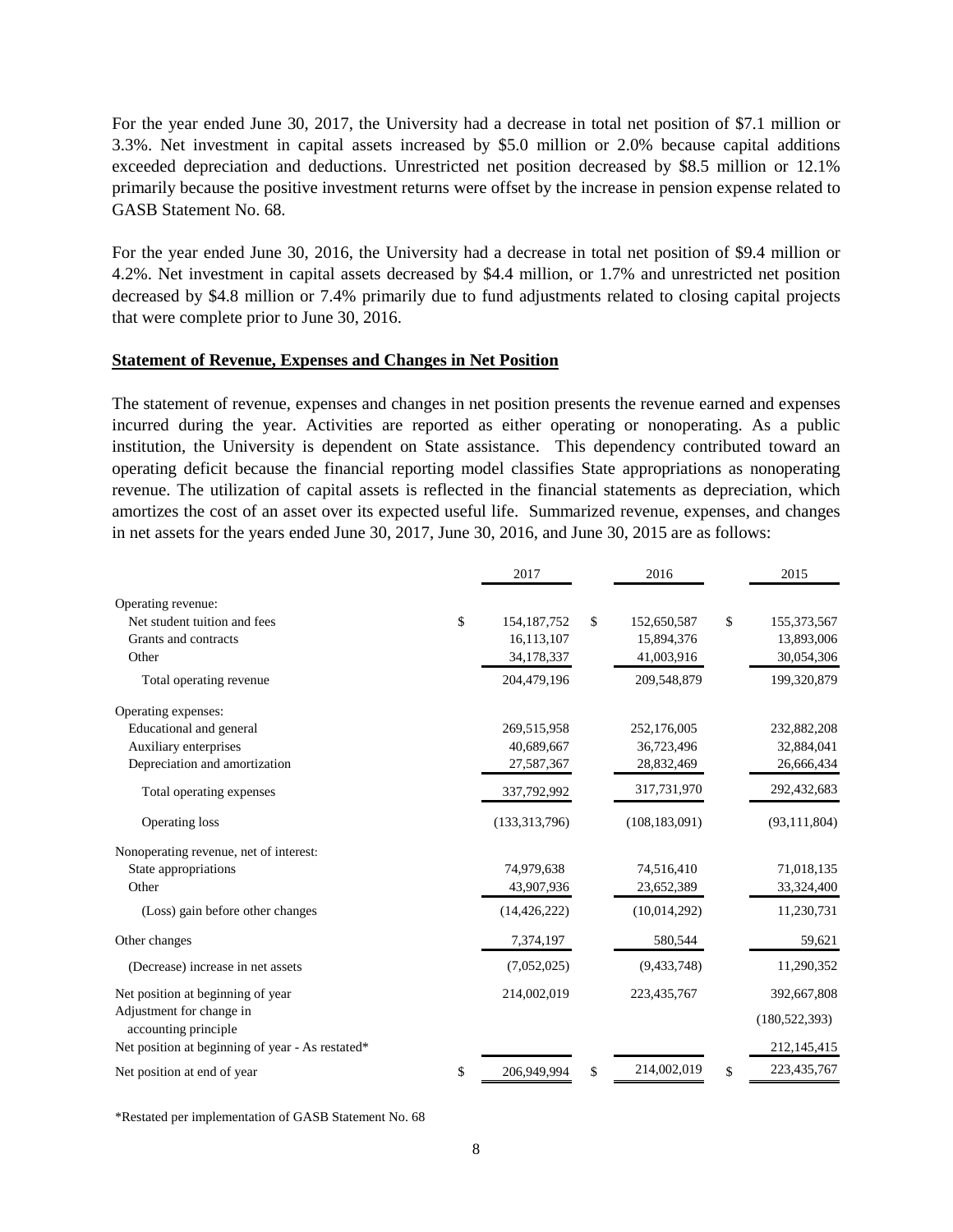Total revenue and other changes, net of interest on debt, in fiscal 2017, 2016, and 2015 were \$339.9, \$317.4, and \$311.6 million, respectively. The most significant sources of 2017 operating revenue for the University, as reflected in the statement of revenues, expenses and changes in net position, were student tuition and fees of \$154.2 million, grants and contracts of \$16.1 million, and auxiliary services of \$27.0 million.

Revenue from tuition and fees (net of scholarship allowances) increased slightly in 2017 from 2016 by \$1.5 million, or 1.0% due to tuition increases in certain graduate programs. Headcount enrollment decreased by 2.5% while full-time equivalent enrollment decreased by 0.5% over the prior year.

Revenue from tuition and fees (net of scholarship allowances) decreased in 2016 from 2015 by \$2.7 million, or 1.8% due to slightly lower enrollment and increased scholarships. Headcount enrollment decreased by 0.5% while full-time equivalent enrollment increased by 2.8% over the prior year.

Other operating revenue decreased in 2017 from 2016 and increased in 2016 from 2015 primarily as a result of payments from the Corporation on land leases.

Total expenses in 2017, 2016, and 2015 were \$347.0 million, \$326.8 million and \$300.3 million, respectively. Operating expenses include the costs of instruction, research, public service, general administration, utilities, libraries, and auxiliary services. Operating expenses also include depreciation and amortization. Expenses increased by \$20.1 million (6.2%) in 2017, increased by \$26.5 million (8.8%) in 2016, and decreased by \$9.5 million (3.0%) in 2015. The increase in 2017 from 2016 is primarily attributable to increase in pension expense related to GASB Statement No. 68 (of the \$20.1 million increase in total operating expenses, \$17.9 million was pension expense). The increase in 2016 from 2015 is due to increase in pension expense related to GASB Statement No. 68, increase in maintenance of facilities, and increases in salaries.

Sources of nonoperating revenue include State appropriations of \$75.0 million in 2017, \$74.5 million in 2016, and \$71.0 million in 2015; grants and contracts of \$26.4 million in 2017, \$26.7 million in 2016, and \$25.6 million in 2015; gifts of \$10.9 million in 2017, \$9.0 million in 2016, and \$15.1 million in 2015; and investment income of \$15.8 million in 2017, investment loss of \$3.0 million in 2016, and investment income of \$0.6 million in 2015.

Net nonoperating revenue increased in 2017 from 2016 by \$20.7 million, or 21.1%, primarily due to favorable investment returns and increase in gifts. Net nonoperating revenue decreased in 2016 from 2015 by \$6.2 million, or 5.9% primarily due to unfavorable investment returns and a decrease in gift.

Other changes consist primarily of State capital appropriations of \$7.37 million in 2017, \$0.58 million in 2016 and \$0.06 million in 2015.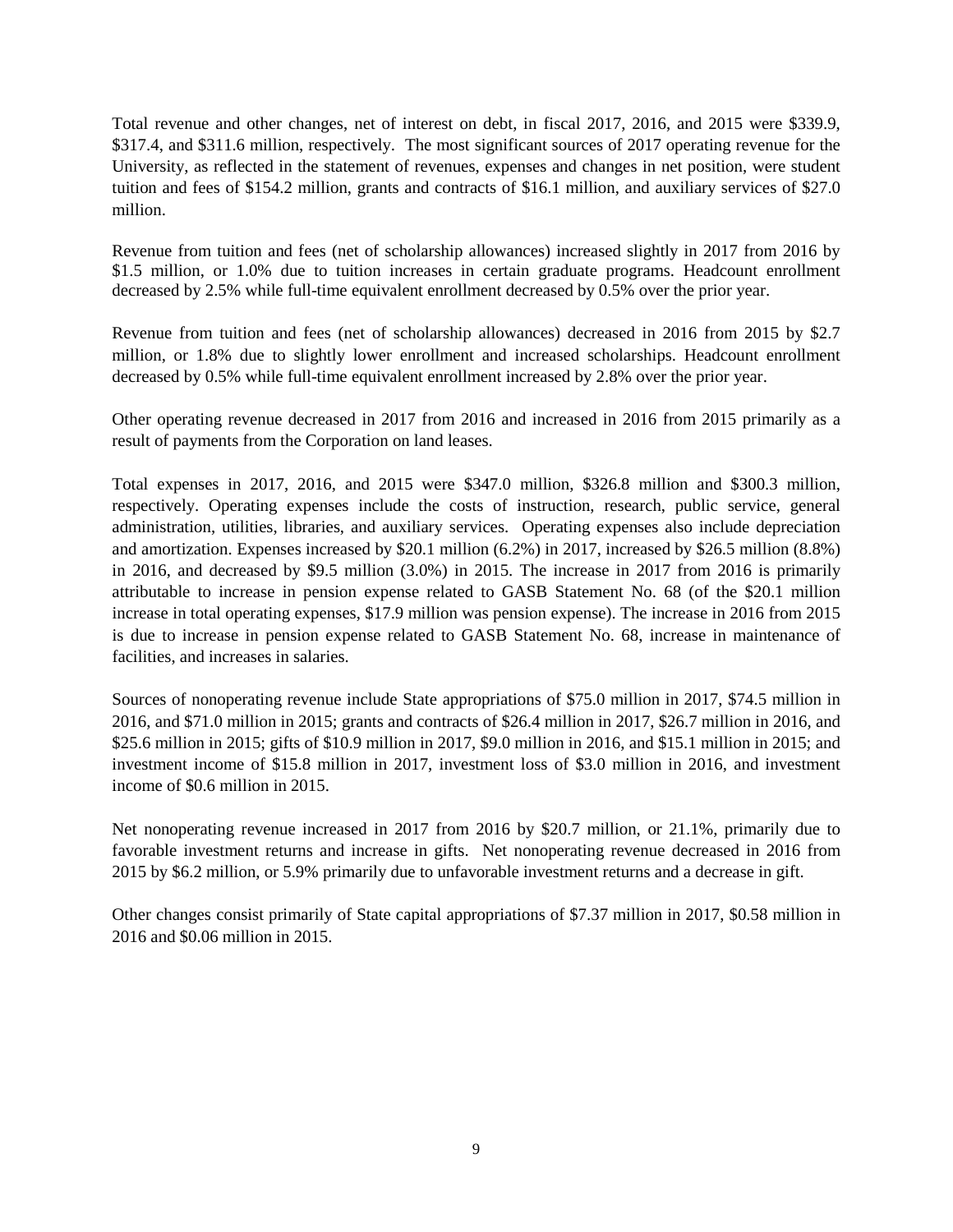## **Statement of Cash Flows**

The statement of cash flows presents information related to cash inflows and outflows summarized by operating, noncapital financing, capital financing and investing activities, and helps measure the ability to meet financial obligations as they mature. A summary of the statement of cash flows for the years ended June 30, 2017, June 30, 2016, and June 30, 2015 is as follows:

|                                 | 2017<br>2016         |    | 2015           |                      |
|---------------------------------|----------------------|----|----------------|----------------------|
| Net cash (used in) provided by: |                      |    |                |                      |
| Operating activities            | \$<br>(89, 323, 158) | \$ | (71, 330, 664) | \$<br>(59, 442, 954) |
| Noncapital financing activities | 112,144,696          |    | 110,243,501    | 111,584,581          |
| Capital financing activities    | (39, 288, 344)       |    | (45,378,562)   | (80, 282, 289)       |
| Investing activities            | 14,501,449           |    | (12, 928, 613) | 42,869,879           |
| Net (decrease) increase in cash | (1,965,357)          |    | (19, 394, 338) | 14,729,217           |
| Cash at beginning of year       | 5,588,621            |    | 24,982,959     | 10,253,742           |
| Cash at end of year             | \$<br>3,623,264      |    | 5,588,621      | 24,982,959           |

Major sources of cash included student tuition and fees of \$158.1 million in 2017, \$152.9 million in 2016, and \$154.8 million in 2015; State appropriations of \$75.0 million in 2017, \$74.5 million in 2016, and \$71.0 million in 2015; grants and contracts (operating and noncapital) of \$42.7 million in 2017, \$42.0 million in 2016, and \$49.1 million in 2015; and auxiliary activities of \$27.1 million in 2017, \$25.5 million in 2016, and \$23.9 million in 2015.

The largest payments were for employee compensation and benefits totaling \$170.4 million in 2017, \$172.3 million in 2016, and \$182.5 million in 2015; suppliers of goods and services totaling \$128.3 million in 2017, \$107.3 million in 2016, and \$85.9 million in 2015; and purchases of capital assets totaling \$22.2 million in 2017, \$20.7 million in 2016, and \$54.6 million in 2015.

The change in cash flows from 2016 to 2017 is primarily due to collection of accounts receivable and timing of payments to vendors. The change in cash flows from 2015 to 2016 is primarily due to decreases in tuition and fees and increases in payment to vendors.

## **Credit Rating**

The University's bonds are rated "A+" stable by Standard & Poor's, with the most recent rating published on March 14, 2017. An "A" rating indicates a strong capacity to meet financial commitments, but somewhat susceptible to adverse economic conditions and changes in circumstances. This rating is consistent with the years ended June 30, 2016 and 2015. The highest achievable rating is "AAA." The University's capacity to meet its financial obligations is considered strong. The University's bonds are rated "A1" by Moody's Investors Service, with the most recent rating published on January 8, 2016. Obligations rated "A" by Moody's are judged to be upper-medium grade and are subject to low credit risk. The highest achievable rating is "AAA".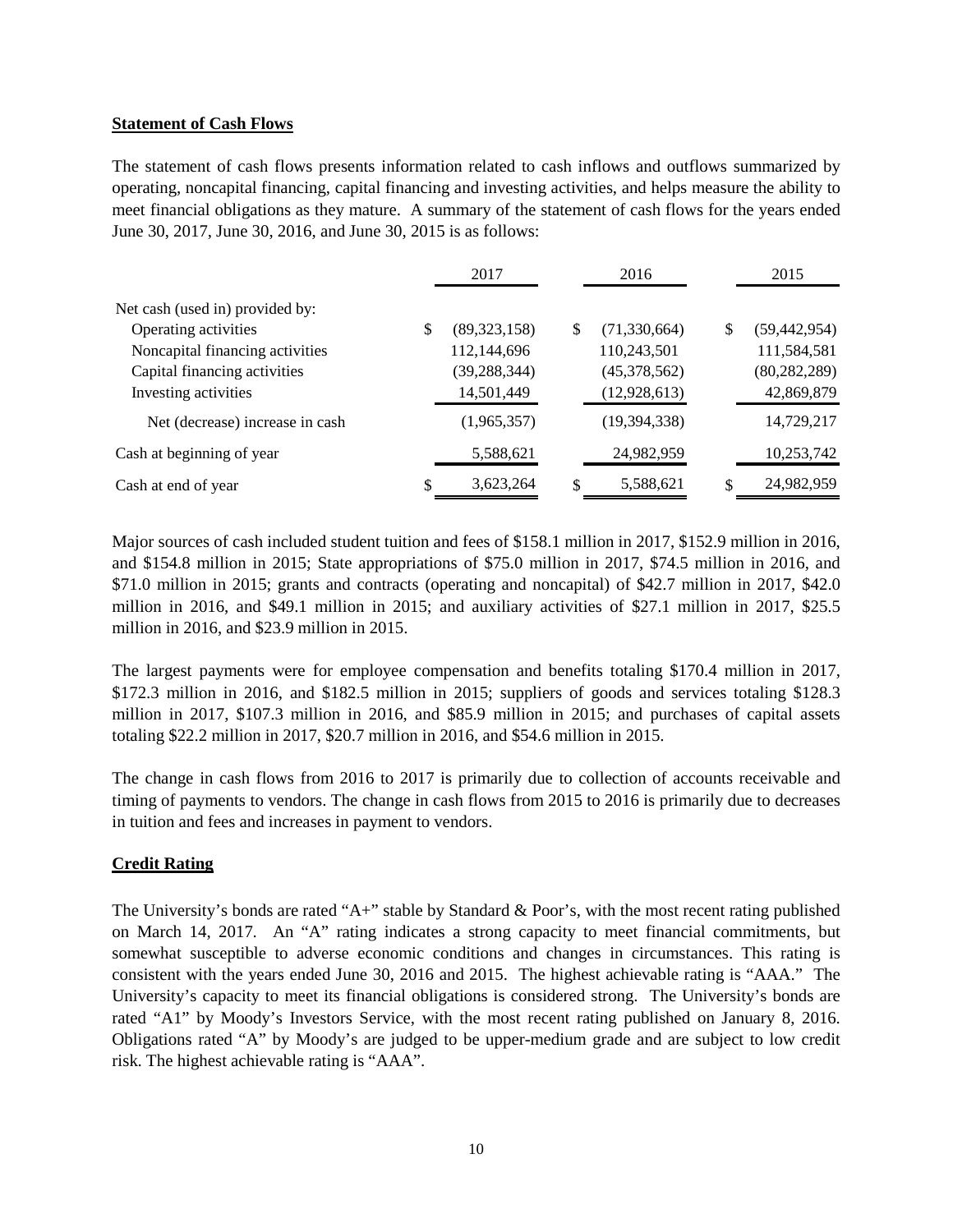#### **Looking Ahead**

The primary challenges facing Ohio's four-year universities, including Cleveland State University (CSU), continue to be (1) maintaining the quality of academic instruction, (2) preserving enrollment and assisting students in degree completion, (3) growing revenue, and (4) controlling costs. The State of Ohio has made college affordability a cornerstone of both the Governor's policy initiatives and several pieces of legislation passed by the General Assembly over the previous 18 months. The state will continue to monitor progress on these initiatives through reporting by the state's universities to the Department of Higher Education's Efficiency Advisory Committee. As part of this process, each university was required to commit to a five-year efficiency goal for "re-deployable" savings to assist in lowering the cost of a degree. CSU's five-year goal (fiscal year 2017 - fiscal year 2021) is \$11.5 million. State universities have now completed five fiscal years operating under the state's outcome-based funding formula model. This model places more emphasis on outcome-based metrics such as degree completion and course completion in allocating funding to universities as opposed to awarding funding based only on the number of students enrolled. Under the provisions of the State of Ohio's fiscal year 2018 budget, CSU is expecting an allocation of \$74.4 million in State Share of Instruction (SSI) funding, compared to the \$75.0 million received in fiscal year 2017. This decrease is partially due to the state legislature appropriating less funding in the fiscal year 2018 - fiscal year 2019 biennial budget for higher education, which is then allocated by way of the Ohio Department of Higher Education's outcome-based funding model. The SSI is the major state funding source for state colleges and universities. CSU expects to receive the same level of state funding in fiscal year 2019 as it expects to receive in fiscal year 2018, barring any fiscal challenges impacting the state's revenue sources. Revenue from student instructional fee tuition is budgeted at \$148.9 million in fiscal year 2018, compared to fiscal year 2017's result of \$154.2 million. For fiscal year 2018, the University enacted no increases for in-state undergraduate and graduate tuition. The University has continued its plan for qualifying undergraduate students to receive a rebate of any increase in tuition by showing progress toward a degree while remaining in academic good standing. The program, known as the Graduation Incentive Plan, commenced in fiscal year 2014 (Fall 2013), but did not require funding by the University until fiscal year 2015 (Fall 2014). Although no new students were admitted to the program after fiscal year 2015 (Fall 2016), we continue to offer it to students who began in fiscal year 2014 and 2015. Preliminary Fall 2017 (fiscal year 2018) credit hour enrollment is meeting the budget plan, while instructional fee tuition revenue is approximately 0.9% lower than planned. Although there is likely to be the normal Fall-to-Spring semester attrition in enrollment, Spring 2018 tuition revenue is expected to be slightly lower than the Spring 2018 budget plan. As in prior years, the ability of the University to fulfill its mission and execute its strategic plan continues to be dependent upon student enrollment and tuition revenue. This will be more challenging in the near future, as the State of Ohio has frozen in-state undergraduate tuition levels for the upcoming two years of the next state budget biennium (fiscal year 2018 and fiscal year 2019) at fiscal year 17 levels. The University plans to mitigate the effect of the continuing in-state undergraduate tuition freeze by developing tuition-pricing strategies for graduate programs beginning in fiscal year 2018. The University also plans to develop a Tuition Guarantee Plan for undergraduate students, as outlined in the fiscal year 2018 - fiscal year 2019 state budget bill, beginning in Fall 2018. Under this plan, universities have been granted the authority to (1) establish annual "cohorts" of new undergraduate students; (2) establish tuition rates for each cohort under state guidelines; and (3) maintain each cohorts' tuition rate for a period of four academic years.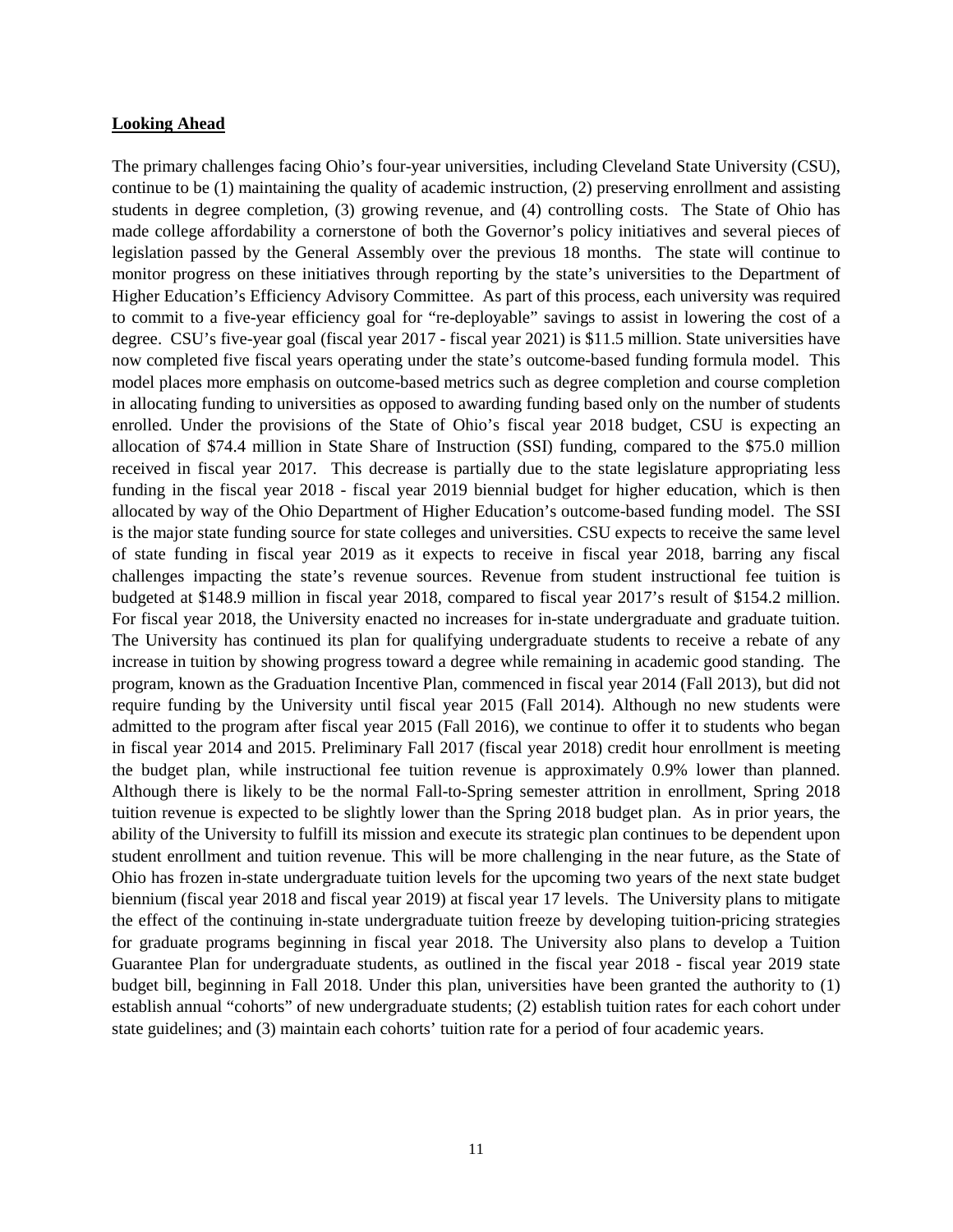In the Summer of 2015, the University created a Strategic Enrollment Management (SEM) Task Force that has produced a detailed plan to both increase enrollment through enhanced regional and international recruitment strategies, as well as continue to improve CSU's retention of students. This effort is ongoing. Student retention remains a high priority for the University and some steady progress has been made. The latest Fall to Fall retention rate (Fall 2016 to Fall 2017) is 69.8%, up from 69.7% three years ago. Tactics include an automated early warning system, intrusive advising of freshmen, and better employment of residence life and student affairs data to track students' academic performance.

The University is also affected by decisions at the state level regarding capital funding through the biennial capital appropriations bill. The funds pay for campus renovation and maintenance of existing facilities. On September 27, 2013, it was announced that the State intended to fund a capital appropriations bill for the fiscal year 2015 - fiscal year 2016 capital biennium, whereby state universities can expect to share in a \$400+ million appropriation. Cleveland State has received an allocation of \$14.6 million. The capital funding is being used for the University's renovation of its Main Classroom Building, the creation of engaged learning laboratories in the STEM disciplines, and the development of a Center for Research and Innovation. Cleveland State also received a total allocation of \$22.1 million for the fiscal year 2017 - fiscal year 2018 state capital biennium. \$14.6 million of the allocation is dedicated to the Fenn Hall Washkewicz College of Engineering building project and \$7.5 million is targeted for the development of a School of Film located at CSU. The State of Ohio has recently announced plans to seek passage of a fiscal year 2019 - fiscal year 2020 capital appropriations bill by the General Assembly in April 2018. The amount of the total appropriation is expected to be limited compared to previous bills. It is expected that state universities will see a total higher education appropriation of less than \$300 million if a capital bill is enacted. State universities are in the early stages of developing specific requests.

In August 2015, the University created an Office of Performance Management and initiated its "Path to 2020" program. In April 2017, the Office of Performance Management became fully operational and reports to the President. The program is the University's proactive response to the challenging environment being faced by publicly-funded higher education institutions both in Ohio and nationally. It is also an opportunity for leveraging our strengths and improving our processes to thrive in the ensuing years. It will assess the University's operations and practices in the areas of strategic enrollment management and revenue, expense management and budgeting, financial aid deployment, academic programming, and campus master planning strategies. By beginning these efforts in 2015, the University was well-positioned to respond appropriately and proactively in July, 2016 to the recommendations of the Governor's Task Force Report on College Affordability and Efficiency. We also realized approximately \$3.5 million in expense savings through this effort and reflected these savings by lowering the University's fiscal year 2017 operating budget expenditure level. The performance management effort is a continuing initiative that is being integrated into the operations of the University. We expect it to assist all units in yielding opportunities to reduce expenses.

The University continues to face significant cost pressures in the future. The University has taken measures to address ongoing operating cost challenges, such as attracting and retaining high quality faculty and staff; increased costs of employee benefits; and energy costs.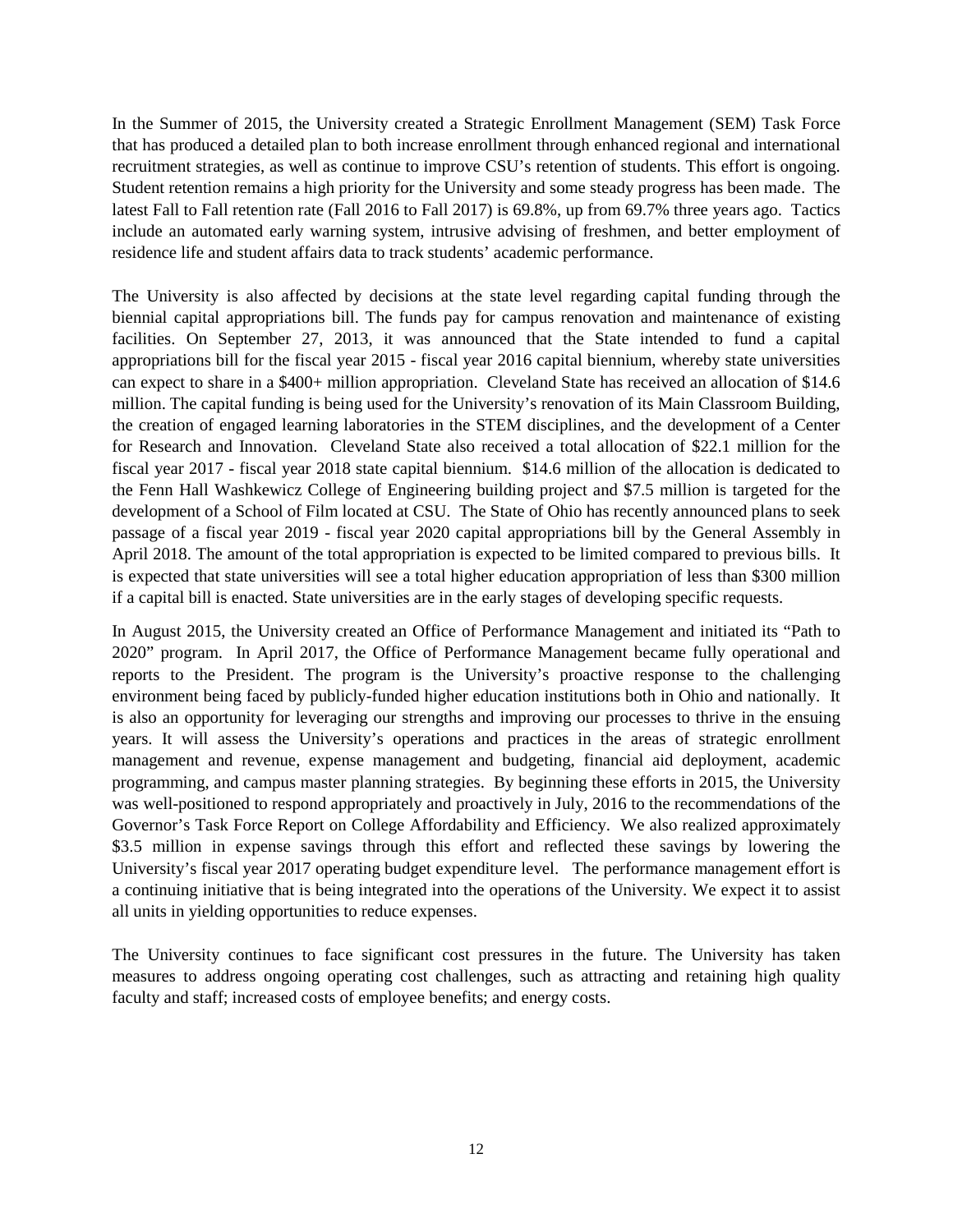The University is in the practice of monitoring its student enrollment, other revenue sources, fee structure, and operating expenditures of its units on a monthly basis. While predictions of a downturn in the number of traditional high school graduates applying to universities are beginning to actualize, CSU's undergraduate enrollment for the near term is stable. The continual monitoring of the University's operations is meant to provide the administration with early signals and trends should changes in our operating and financial plans become necessary.

Effective for the fiscal year ending June 30, 2018, the University will be adopting GASB Statement No. 75, *Accounting and Financial Reporting for Postemployment Benefits Other than Pensions*, which changes the financial reporting requirements for Other Postemployment Benefits (OPEB). CSU will no longer be allowed to amortize the unfunded OPEB obligation over a 30-year period as allowed by GASB Statement No. 45, but will be required to report the full unfunded actuarial liability in its entirety in the financial statements. This OPEB standard will require the University to recognize on the face of the financial statements its proportionate share of the net OPEB liability related to its participation in the STRS postemployment benefits and OPERS postretirement healthcare plans. The statement also enhances accountability and transparency through revised note disclosures and required supplementary information (RSI).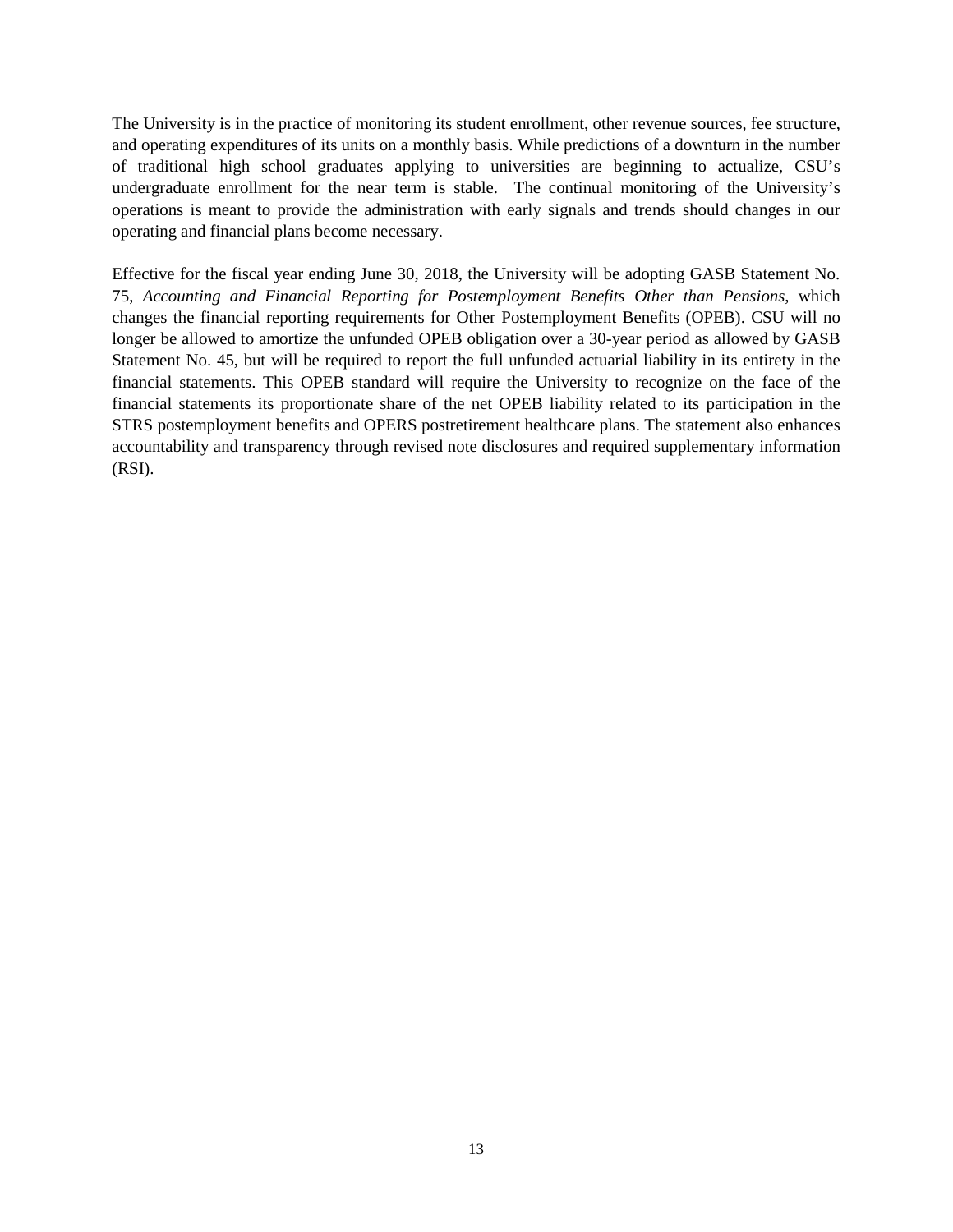#### **Cleveland State University Statement of Net Position June 30, 2017 and 2016**

|                                                                | 2017              | 2016              |
|----------------------------------------------------------------|-------------------|-------------------|
|                                                                |                   |                   |
| <b>ASSETS</b>                                                  |                   |                   |
| <b>Current Assets:</b>                                         |                   |                   |
| Cash and Cash Equivalents                                      | \$<br>3,623,264   | \$<br>5,588,621   |
| Investments (Note 2)                                           | 129,621,930       | 110,852,738       |
| Accounts Receivable, Net (Note 4)                              | 24,404,474        | 28,653,098        |
| Notes Receivable, Net (Note 4)                                 | 1,326,625         | 1,477,017         |
| Prepaid Expenses and Inventories                               | 1,752,186         | 1,441,431         |
| <b>Total Current Assets</b>                                    | 160,728,479       | 148,012,905       |
| <b>Noncurrent Assets:</b>                                      |                   |                   |
| Restricted Investments (Note 2)                                | 1,974,145         | 17,364,604        |
| Long-Term and Endowment Investments (Note 2)                   | 21,188,752        | 22,550,171        |
| Notes Receivable, Net (Note 4)                                 | 12,937,034        | 13,144,344        |
| Capital Assets, Net (Note 6)                                   | 487,778,055       | 493,170,085       |
| <b>Total Noncurrent Assets</b>                                 | 523,877,986       | 546,229,204       |
| <b>Total Assets</b>                                            | 684,606,465       | 694, 242, 109     |
| <b>DEFERRED OUTFLOWS</b>                                       |                   |                   |
| Deferred Outflow - Pension Plans (Note 8)                      | 61,877,871        | 38,432,616        |
| Deferred Outflow - Bond Refunding (See Note 7)                 | 1,391,241         | 1,464,787         |
| <b>Total Deferred Outflows</b>                                 | 63,269,112        | 39,897,403        |
| <b>LIABILITIES</b>                                             |                   |                   |
| Current Liabilities:                                           |                   |                   |
| Accounts Payable                                               | 6,480,888         | 10,152,865        |
| <b>Construction Accounts Payable</b>                           | 423,296           | 3,620,863         |
| <b>Accrued Liabilities</b>                                     | 13,927,995        | 14,104,450        |
| <b>Accrued Interest Payable</b>                                | 999,551           | 1,112,671         |
| <b>Unearned Revenue</b>                                        | 9,136,826         | 9,112,159         |
| Compensated Absences - Current Portion (Note 7)                | 855,486           | 707,302           |
| Obligations Under Capital Leases - Current Portion (Note 7)    | 7,333,646         | 7,087,804         |
| Long-term Debt - Current Portion (Note 7)                      | 7,293,600         | 7,071,245         |
| <b>Total Current Liabilities</b>                               | 46,451,288        | 52,969,359        |
|                                                                |                   |                   |
| <b>Noncurrent Liabilities:</b><br>Accrued Liabilities (Note 7) | 11,661,732        | 11,468,161        |
| Compensated Absences (Note 7)                                  | 9,995,778         | 9,582,711         |
| Net Pension Liability                                          | 259,576,938       | 207,619,383       |
| Obligations Under Capital Leases (Note 7)                      | 33, 365, 751      | 40,699,397        |
| Long-term Debt (Note 7)                                        | 179,047,941       | 186, 407, 352     |
| Total Noncurrent Liabilities                                   | 493,648,140       | 455,777,004       |
| <b>Total Liabilities</b>                                       | 540,099,428       | 508,746,363       |
| <b>DEFERRED INFLOW</b>                                         |                   |                   |
| Deferred Inflow - Pension Plan Net Amount (Note 8)             | 826,155           | 11,391,130        |
| <b>NET POSITION</b>                                            |                   |                   |
| Net Investment in Capital Assets                               | 252,071,032       | 247,080,168       |
| Restricted, Expendable                                         | 32,092,753        | 35,711,858        |
| Restricted, Nonexpendable                                      | 1,438,658         | 1,344,591         |
| Unrestricted (Deficit)                                         | (78, 652, 449)    | (70, 134, 598)    |
|                                                                |                   |                   |
| <b>Total Net Position</b>                                      | \$<br>206,949,994 | \$<br>214,002,019 |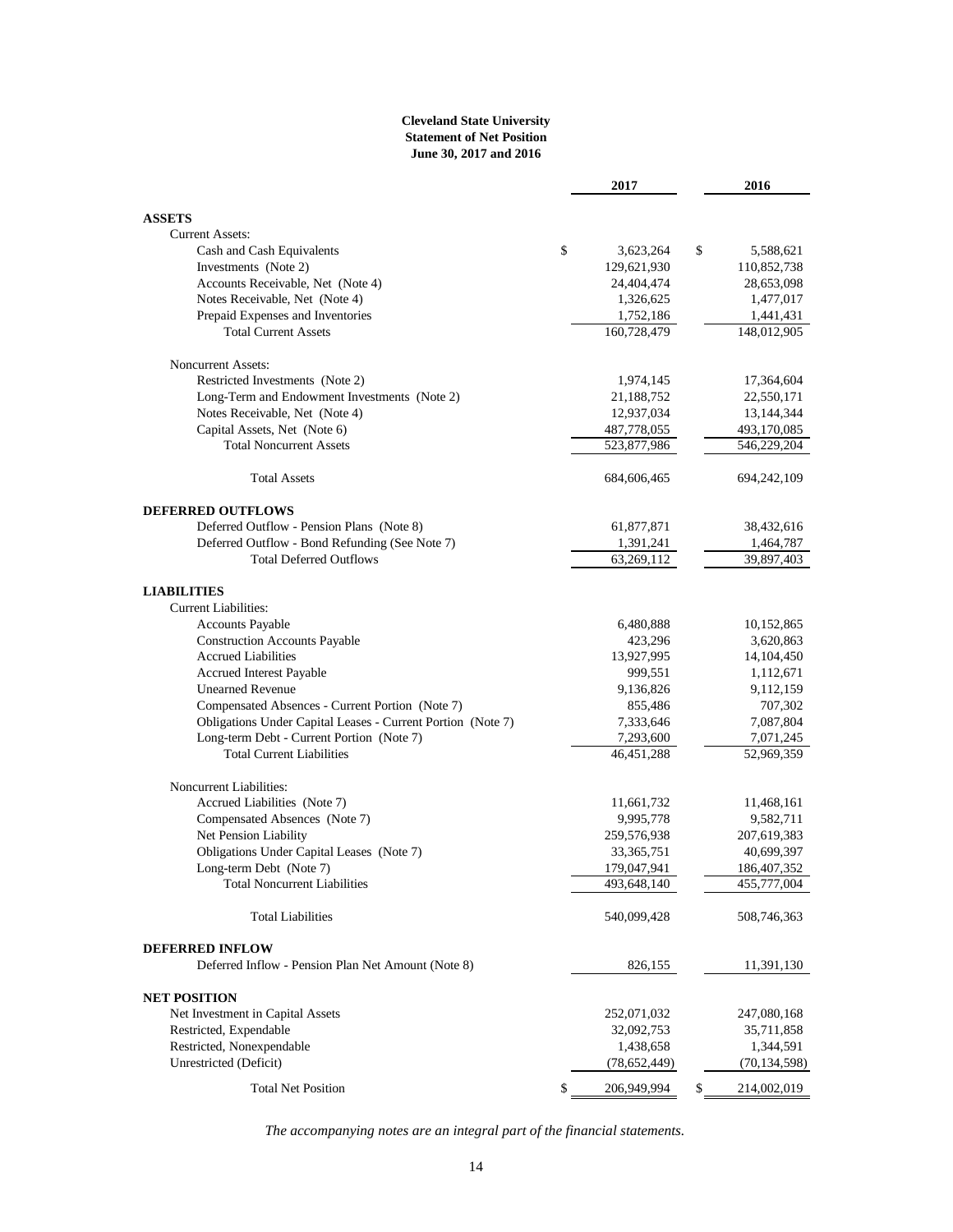#### **Cleveland State University Statement of Revenues, Expenses, and Changes in Net Position Years Ended June 30, 2017 and 2016**

|                                                               | 2017                       | 2016                     |
|---------------------------------------------------------------|----------------------------|--------------------------|
|                                                               |                            |                          |
| <b>Revenues</b>                                               |                            |                          |
| <b>Operating Revenues:</b><br><b>Student Tuition and Fees</b> | \$<br>180,550,768          | \$                       |
|                                                               |                            | 180,064,284              |
| Less Scholarship Allowances<br>Net Student Tuition and Fees   | 26,363,016                 | 27,413,697               |
| <b>Federal Grants and Contracts</b>                           | 154, 187, 752<br>7,653,153 | 152,650,587<br>7,138,884 |
| <b>State Grants and Contracts</b>                             | 2,554,565                  | 4,088,356                |
| <b>Local Grants and Contracts</b>                             | 565,667                    | 458,752                  |
| <b>Private Grants and Contracts</b>                           | 5,339,722                  | 4,208,384                |
| Sales and Services                                            | 6,651,349                  | 7,303,747                |
| <b>Auxiliary Enterprises</b>                                  | 26,983,794                 | 25,804,102               |
| Other                                                         | 543,194                    | 7,896,067                |
| <b>Total Operating Revenues</b>                               | 204,479,196                | 209,548,879              |
| <b>Expenses</b>                                               |                            |                          |
| <b>Operating Expenses:</b>                                    |                            |                          |
| Instruction                                                   | 115,812,827                | 105,091,851              |
| Research                                                      | 10,686,979                 | 9,000,724                |
| <b>Public Service</b>                                         | 7,559,040                  | 6,035,636                |
| Academic Support                                              | 31,809,392                 | 28,713,179               |
| <b>Student Services</b>                                       | 21,320,575                 | 19,961,340               |
| <b>Institutional Support</b>                                  | 33,737,433                 | 34,132,336               |
| Operation and Maintenance of Plant                            | 31,379,263                 | 33,680,370               |
| Scholarships and Fellowships                                  | 17,210,449                 | 15,560,569               |
| <b>Auxiliary Enterprises</b>                                  | 40,689,667                 | 36,723,496               |
| Depreciation and Amortization                                 | 27,587,367                 | 28,832,469               |
| <b>Total Operating Expenses</b>                               | 337,792,992                | 317,731,970              |
| <b>Operating Loss</b>                                         | (133,313,796)              | (108, 183, 091)          |
| <b>Nonoperating Revenues (Expenses)</b>                       |                            |                          |
| <b>State Appropriations</b>                                   | 74,979,638                 | 74,516,410               |
| <b>Federal Grants and Contracts</b>                           | 21,206,046                 | 21,675,238               |
| <b>State Grants and Contracts</b>                             | 5,203,873                  | 5,020,411                |
| Gifts                                                         | 10,859,670                 | 9,017,211                |
| <b>Investment Income</b>                                      | 15,805,044                 | (2,963,770)              |
| Interest on Debt                                              | (9,166,697)                | (9,096,701)              |
| Net Nonoperating Revenues                                     | 118,887,574                | 98,168,799               |
| Decrease Before Other Changes                                 | (14, 426, 222)             | (10,014,292)             |
| <b>Other Changes</b>                                          |                            |                          |
| <b>State Capital Appropriations</b>                           | 7,374,197                  | 580,544                  |
| Decrease in Net Position                                      | (7,052,025)                | (9, 433, 748)            |
| <b>Net Position</b>                                           |                            |                          |
| Net Position at Beginning of Year                             | 214,002,019                | 223,435,767              |
| Net Position at End of Year                                   | \$<br>206,949,994          | \$<br>214,002,019        |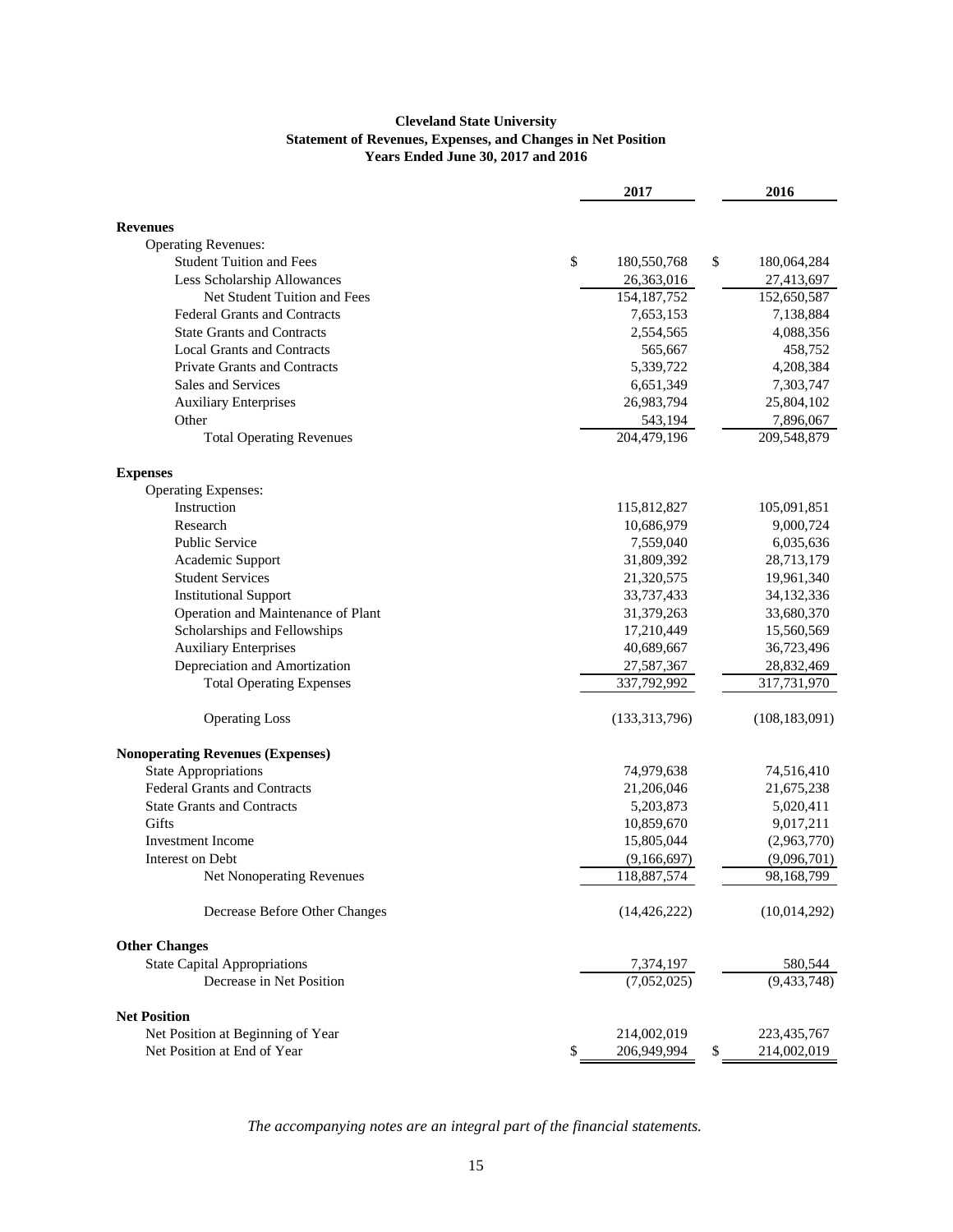#### **Cleveland State University Statement of Cash Flows**

|                                                        | <b>Years Ended June 30</b> |    |                 |  |  |
|--------------------------------------------------------|----------------------------|----|-----------------|--|--|
|                                                        | 2017                       |    | 2016            |  |  |
| <b>Cash Flows from Operating Activities</b>            |                            |    |                 |  |  |
| <b>Tuition and Fees</b>                                | \$<br>158,135,086          | \$ | 152,874,858     |  |  |
| <b>Grants and Contracts</b>                            | 16,323,561                 |    | 15,298,660      |  |  |
| Payments to or on Behalf of Employees                  | (170, 438, 227)            |    | (172, 255, 596) |  |  |
| Payments to Vendors                                    | (128, 332, 356)            |    | (107, 343, 058) |  |  |
| Loans Issued to Students                               | (1,791,069)                |    | (2,443,557)     |  |  |
| Collection of Loans to Students                        | 2,444,781                  |    | 1,853,702       |  |  |
| <b>Auxiliary Enterprises Charges</b>                   | 27,140,523                 |    | 25,484,515      |  |  |
| Other Receipts                                         | 7,194,543                  |    | 15,199,814      |  |  |
| Net Cash Used In Operating Activities                  | (89, 323, 158)             |    | (71, 330, 663)  |  |  |
| <b>Cash Flows from Noncapital Financing Activities</b> |                            |    |                 |  |  |
| <b>State Appropriations</b>                            | 74,979,638                 |    | 74,516,410      |  |  |
| <b>Grants and Contracts</b>                            | 26,409,919                 |    | 26,695,649      |  |  |
| Gifts                                                  | 10,859,670                 |    | 9,017,211       |  |  |
| Cash Provided by Stafford and PLUS Loans               | 99,902,299                 |    | 117,057,722     |  |  |
| Cash Used by Stafford and PLUS Loans                   | (100,000,000)              |    | (117,000,000)   |  |  |
| Cash Provided by Agency Fund Activities                | (185, 833)                 |    | (322, 937)      |  |  |
| Cash Used by Agency Fund Activities                    | 179,003                    |    | 279,445         |  |  |
| Net Cash Provided by Noncapital Financing Activities   | 112,144,696                |    | 110,243,500     |  |  |
| <b>Cash Flows from Capital Financing Activities</b>    |                            |    |                 |  |  |
| Proceeds from Capital Debt and Leases                  |                            |    | 35,692,440      |  |  |
| Capital Appropriations                                 | 7,374,197                  |    | 580,544         |  |  |
| <b>Purchases of Capital Assets</b>                     | (22, 222, 055)             |    | (20, 742, 558)  |  |  |
| Principal Paid on Capital Debt and Leases              | (14, 151, 314)             |    | (49, 828, 468)  |  |  |
| Interest Paid on Capital Debt and Leases               | (10, 289, 172)             |    | (11,080,520)    |  |  |
| Net Cash Used in Capital Financing Activities          | (39, 288, 344)             |    | (45,378,562)    |  |  |
| <b>Cash Flows from Investing Activities</b>            |                            |    |                 |  |  |
| Proceeds from Sales and Maturities of Investments      | 188,628,331                |    | 313,306,258     |  |  |
| Purchase of Investments                                | (190, 645, 645)            |    | (324, 778, 303) |  |  |
| Interest on Investments                                | 16,518,763                 |    | (1,456,568)     |  |  |
| Net Cash Provided by (Used in) Investing Activities    | 14,501,449                 |    | (12, 928, 613)  |  |  |
| Net Decrease in Cash                                   | (1,965,357)                |    | (19, 394, 338)  |  |  |
| Cash and Cash Equivalents at Beginning of Year         | 5,588,621                  |    | 24,982,959      |  |  |
| Cash and Cash Equivalents at End of Year               | \$<br>3,623,264            | \$ | 5,588,621       |  |  |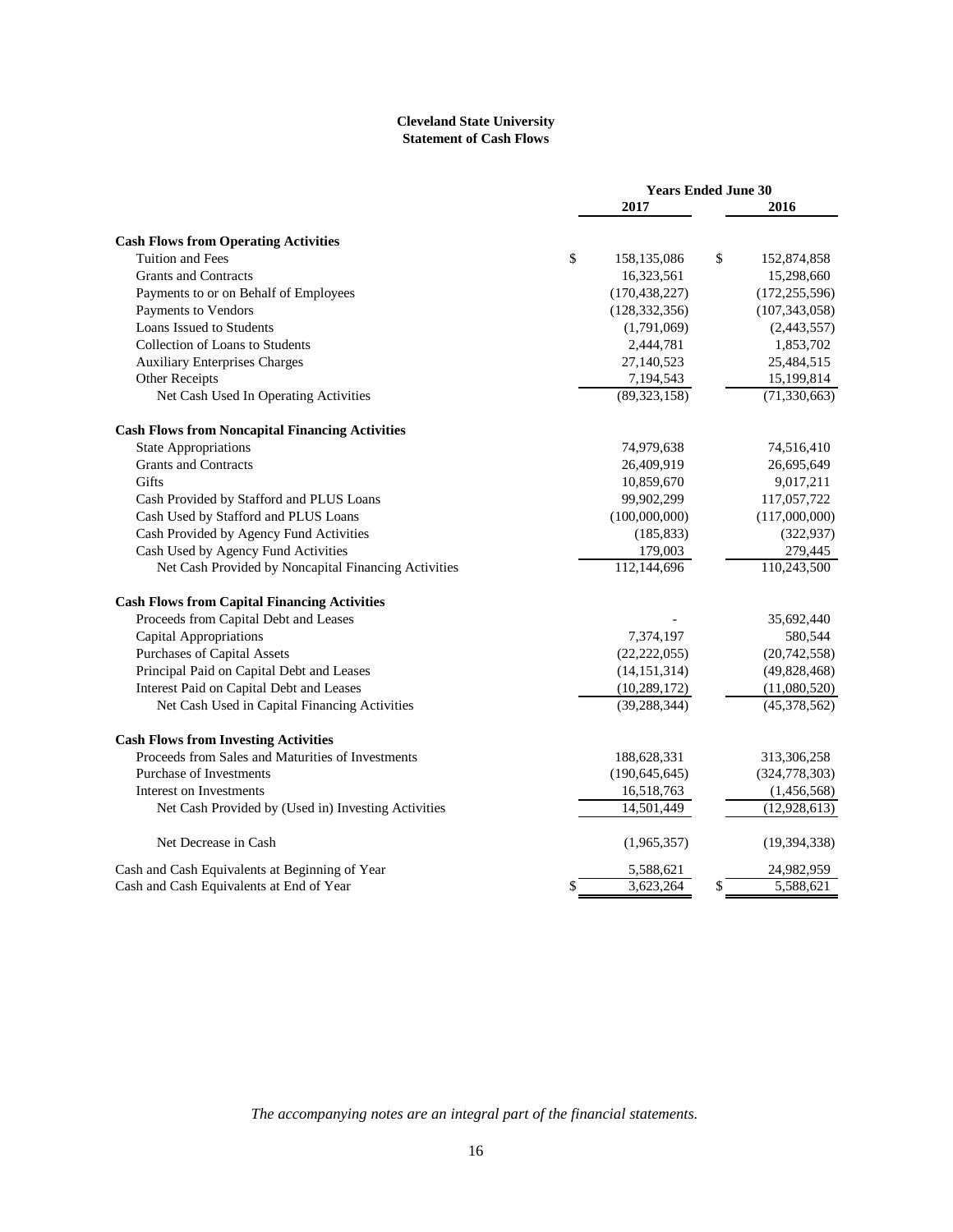#### **Cleveland State University Statement of Cash Flows (continued)**

|                                                            | <b>Years Ended June 30</b> |                |               |                 |  |
|------------------------------------------------------------|----------------------------|----------------|---------------|-----------------|--|
|                                                            |                            | 2017           |               | 2016            |  |
| <b>Reconciliation of Operating Loss to Cash Used by</b>    |                            |                |               |                 |  |
| <b>Operating Activities</b>                                |                            |                |               |                 |  |
| <b>Operating Loss</b>                                      | \$                         | (133,313,796)  | <sup>\$</sup> | (108, 183, 091) |  |
| Adjustments:                                               |                            |                |               |                 |  |
| Depreciation and Amortization                              |                            | 27,587,367     |               | 28,832,469      |  |
| Changes in Assets and Deferred Outflow and Liabilities and |                            |                |               |                 |  |
| Deferred Inflow:                                           |                            |                |               |                 |  |
| Accounts Receivable, Net                                   |                            | 4,275,342      |               | (1,389,993)     |  |
| Notes Receivable, Net                                      |                            | 653,712        |               | (589, 855)      |  |
| Inventories                                                |                            | (80, 268)      |               | (12,913)        |  |
| Prepaid Expenses                                           |                            | (230,912)      |               | 60,874          |  |
| Deferred Outflow                                           |                            | (23, 445, 255) |               | (26,942,755)    |  |
| <b>Accounts Payable</b>                                    |                            | (6,855,036)    |               | 1,320,429       |  |
| <b>Accrued Liabilities</b>                                 |                            | 668,442        |               | 5,361,242       |  |
| Net Pension Liability                                      |                            | 51,957,555     |               | 37,918,542      |  |
| <b>Unearned Revenue</b>                                    |                            | 24,666         |               | 763,615         |  |
| Deferred Inflow                                            |                            | (10, 564, 975) |               | (8,469,228)     |  |
| Cash Used by Operating Activities                          |                            | (89, 323, 158) | S             | (71, 330, 663)  |  |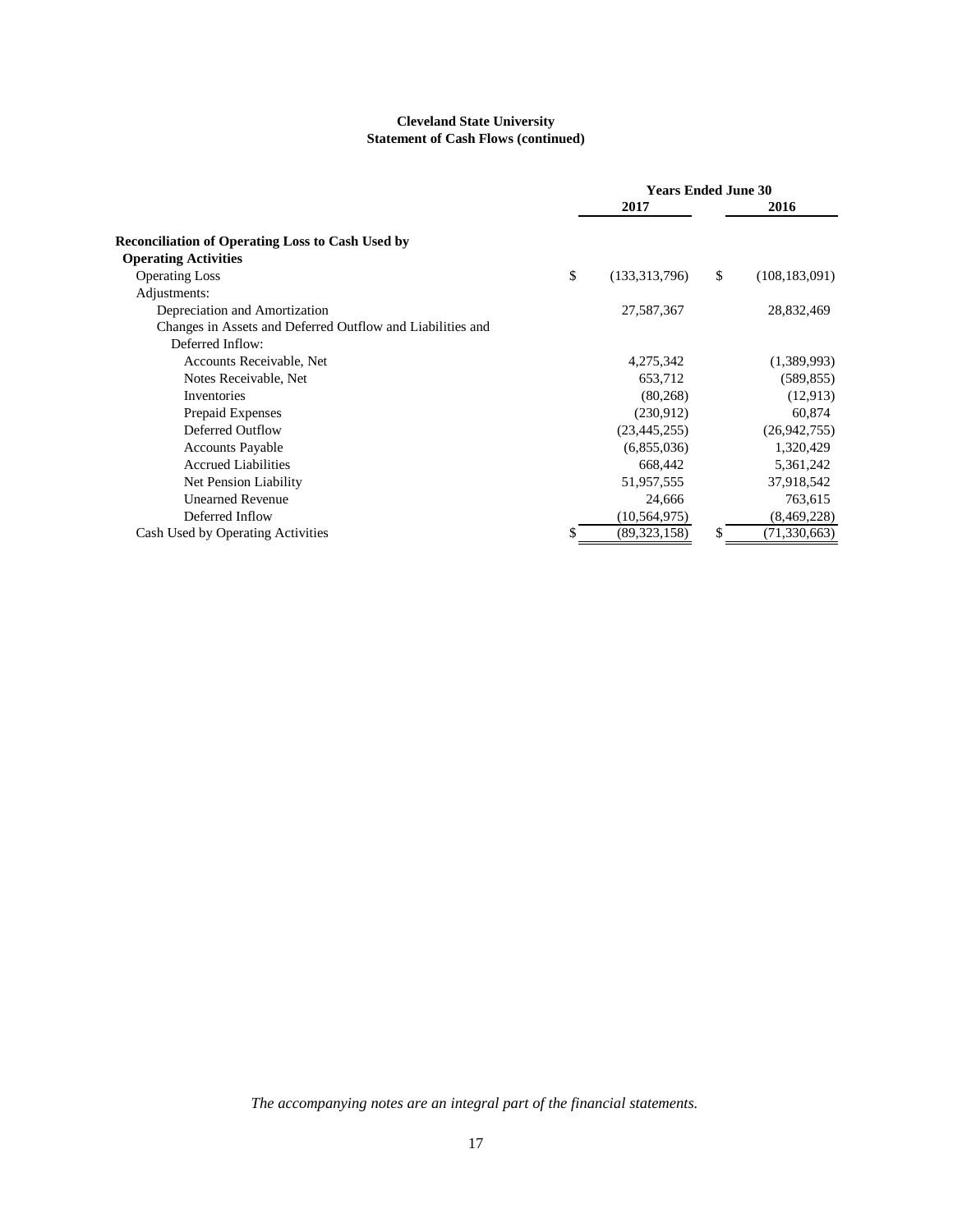## **The Cleveland State University Foundation, Inc. Statement of Financial Position June 30, 2017 and 2016**

|                                                | 2017              | 2016             |
|------------------------------------------------|-------------------|------------------|
| <b>ASSETS</b>                                  |                   |                  |
| Cash and cash equivalents                      | \$<br>3,363,969   | \$<br>2,661,308  |
| Accounts receivable                            | 167,742           | 232,846          |
| Contributions receivable, net of allowance for |                   |                  |
| uncollectible contributions                    | 17,930,681        | 13,158,909       |
| Long-term investments                          | 79,501,736        | 69,392,123       |
| Funds held on behalf of others:                |                   |                  |
| <b>Cleveland State University</b>              | 3,329,145         | 13,831,081       |
| Cleveland State University Alumni Association  | 524,897           | 465,436          |
| <b>Total Assets</b>                            | \$<br>104,818,170 | \$<br>99,741,703 |
| <b>LIABILITIES</b>                             |                   |                  |
| Accounts payable and accrued expenses          | \$<br>16,728      | \$<br>50,531     |
| Payable to Cleveland State University          | 2,902,771         | 1,750,830        |
| Annuities payable                              | 114,657           | 124,859          |
| Funds held on behalf of others:                |                   |                  |
| <b>Cleveland State University</b>              | 3,329,145         | 13,831,081       |
| Cleveland State University Alumni Association  | 524,897           | 465,436          |
| <b>Total Liabilities</b>                       | 6,888,198         | 16,222,737       |
| <b>NET ASSETS:</b>                             |                   |                  |
| Unrestricted                                   | (867, 527)        | (1,310,367)      |
| Board designated - Scholarships                | 186,714           | 174,380          |
| Total unrestricted                             | (680, 813)        | (1, 135, 987)    |
| Temporarily restricted                         | 37,565,029        | 28,464,468       |
| Permanently restricted                         | 61,045,756        | 56,190,485       |
| <b>Total Net Assets</b>                        | 97,929,972        | 83,518,966       |
| <b>Total Liabilities and Net Assets</b>        | 104,818,170       | 99,741,703       |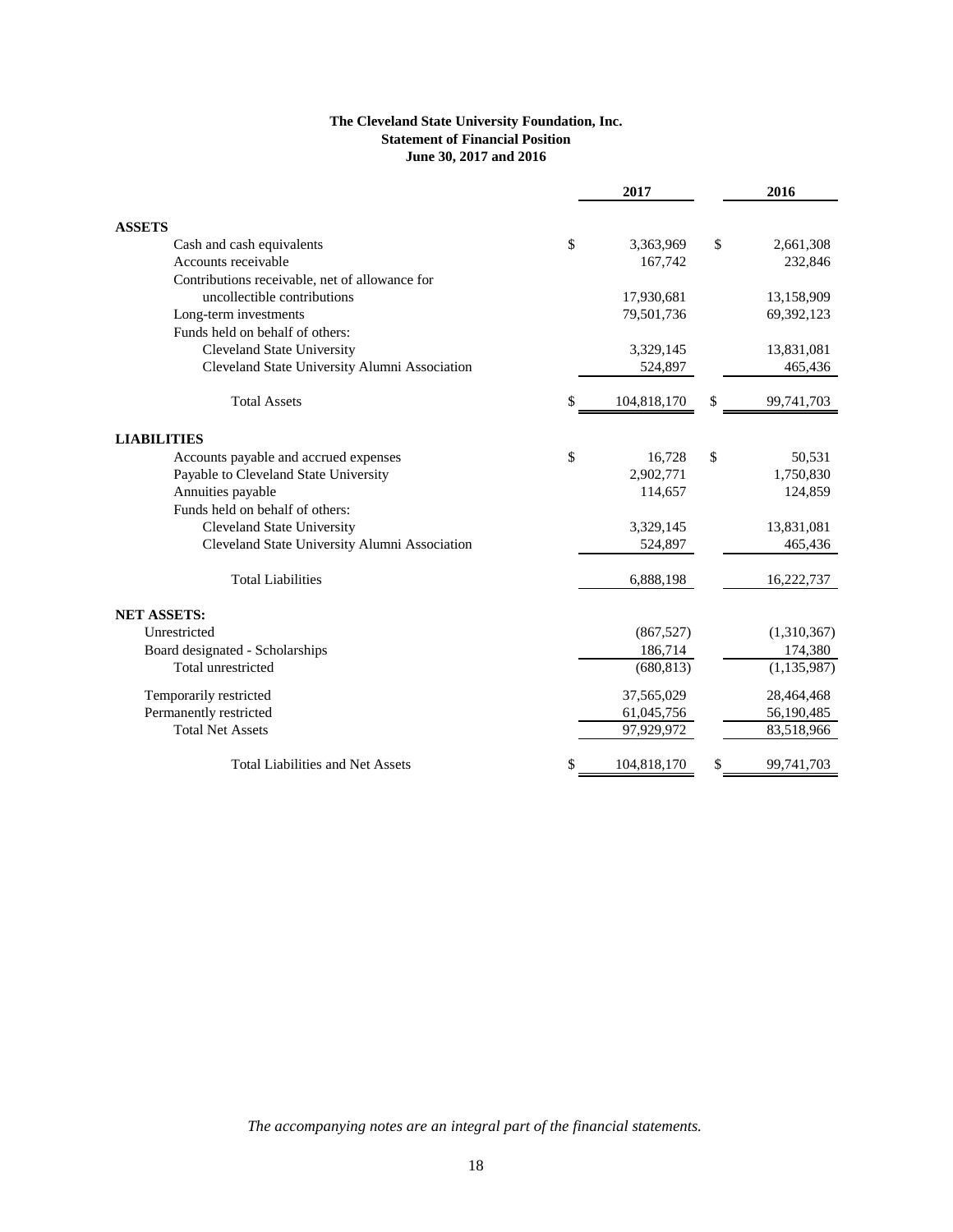#### **Euclid Avenue Development Corporation Statement of Financial Position June 30, 2017 and 2016**

| <b>ASSETS</b><br>Current assets:<br>\$<br>\$<br>Cash and cash equivalents<br>1,651,768<br>1,077,848<br>Cash held by the University<br>649,772<br>317,173<br><b>Total Cash</b><br>2,301,540<br>1,395,021<br>Student accounts receivable, net<br>22,924<br>18,399<br>Other receivables<br>269,717<br>380,934<br>Investments<br>13,578,614<br>13,739,952<br>Prepaid expenses<br>66,568<br>10,986<br><b>Total Current Assets</b><br>16,239,363<br>15,545,292<br>Property and equipment:<br>Land<br>128,000<br>128,000<br><b>Building</b><br>70,632,179<br>70,632,179<br><b>Building improvements</b><br>982,494<br>880,002<br>Furniture, fixtures, and equipment<br>3,185,545<br>3,139,207<br>74,928,218<br>74,779,388<br>Less accumulated depreciation<br>(17, 649, 919)<br>(15, 476, 892)<br>Property and equipment, net<br>57,278,299<br>59,302,496<br>Other assets:<br>Restricted investments<br>4,958,330<br>4,831,875<br>Leases receivable, net of current portion<br>19,605,000<br>19,605,000<br>Total other assets<br>24,563,330<br>24,436,875<br>Total assets<br>\$<br>98,080,992<br>\$<br>99,284,663<br><b>LIABILITIES</b><br>Current liabilities:<br>Current portion of bonds payable<br>1,575,000<br>1,500,000<br>Accounts payable<br>361,419<br>274,510<br>Accrued interest<br>1,791,461<br>1,822,710<br>Accrued other<br>55,708<br>52,363<br>Deferred revenue<br>269,826<br>485,884<br>Rent payable to the University<br>2,225,000<br>Security deposits<br>231,967<br>188,315<br><b>Total Current Liabilities</b><br>4,285,381<br>6,548,782<br>Noncurrent liabilities:<br>Deferred revenue<br>1,126,165<br>1,163,701<br>Bonds payable, net:<br>Bonds payable<br>84,415,000<br>85,990,000<br>Add bond premium, net<br>8,083,332<br>8,459,437<br>Less bond issuance costs, net<br>(998,010)<br>(1,066,650)<br>91,500,322<br>93,382,787<br>Bond payable, net<br>Total Noncurrent Liabilities, net of current portion<br>92,626,487<br>94,546,488<br><b>Total Liabilities</b><br>96,911,868<br>101,095,270 |                   | 2017 | 2016 |
|------------------------------------------------------------------------------------------------------------------------------------------------------------------------------------------------------------------------------------------------------------------------------------------------------------------------------------------------------------------------------------------------------------------------------------------------------------------------------------------------------------------------------------------------------------------------------------------------------------------------------------------------------------------------------------------------------------------------------------------------------------------------------------------------------------------------------------------------------------------------------------------------------------------------------------------------------------------------------------------------------------------------------------------------------------------------------------------------------------------------------------------------------------------------------------------------------------------------------------------------------------------------------------------------------------------------------------------------------------------------------------------------------------------------------------------------------------------------------------------------------------------------------------------------------------------------------------------------------------------------------------------------------------------------------------------------------------------------------------------------------------------------------------------------------------------------------------------------------------------------------------------------------------------------------------------------------------------------------------------------------------------|-------------------|------|------|
|                                                                                                                                                                                                                                                                                                                                                                                                                                                                                                                                                                                                                                                                                                                                                                                                                                                                                                                                                                                                                                                                                                                                                                                                                                                                                                                                                                                                                                                                                                                                                                                                                                                                                                                                                                                                                                                                                                                                                                                                                  |                   |      |      |
|                                                                                                                                                                                                                                                                                                                                                                                                                                                                                                                                                                                                                                                                                                                                                                                                                                                                                                                                                                                                                                                                                                                                                                                                                                                                                                                                                                                                                                                                                                                                                                                                                                                                                                                                                                                                                                                                                                                                                                                                                  |                   |      |      |
|                                                                                                                                                                                                                                                                                                                                                                                                                                                                                                                                                                                                                                                                                                                                                                                                                                                                                                                                                                                                                                                                                                                                                                                                                                                                                                                                                                                                                                                                                                                                                                                                                                                                                                                                                                                                                                                                                                                                                                                                                  |                   |      |      |
|                                                                                                                                                                                                                                                                                                                                                                                                                                                                                                                                                                                                                                                                                                                                                                                                                                                                                                                                                                                                                                                                                                                                                                                                                                                                                                                                                                                                                                                                                                                                                                                                                                                                                                                                                                                                                                                                                                                                                                                                                  |                   |      |      |
|                                                                                                                                                                                                                                                                                                                                                                                                                                                                                                                                                                                                                                                                                                                                                                                                                                                                                                                                                                                                                                                                                                                                                                                                                                                                                                                                                                                                                                                                                                                                                                                                                                                                                                                                                                                                                                                                                                                                                                                                                  |                   |      |      |
|                                                                                                                                                                                                                                                                                                                                                                                                                                                                                                                                                                                                                                                                                                                                                                                                                                                                                                                                                                                                                                                                                                                                                                                                                                                                                                                                                                                                                                                                                                                                                                                                                                                                                                                                                                                                                                                                                                                                                                                                                  |                   |      |      |
|                                                                                                                                                                                                                                                                                                                                                                                                                                                                                                                                                                                                                                                                                                                                                                                                                                                                                                                                                                                                                                                                                                                                                                                                                                                                                                                                                                                                                                                                                                                                                                                                                                                                                                                                                                                                                                                                                                                                                                                                                  |                   |      |      |
|                                                                                                                                                                                                                                                                                                                                                                                                                                                                                                                                                                                                                                                                                                                                                                                                                                                                                                                                                                                                                                                                                                                                                                                                                                                                                                                                                                                                                                                                                                                                                                                                                                                                                                                                                                                                                                                                                                                                                                                                                  |                   |      |      |
|                                                                                                                                                                                                                                                                                                                                                                                                                                                                                                                                                                                                                                                                                                                                                                                                                                                                                                                                                                                                                                                                                                                                                                                                                                                                                                                                                                                                                                                                                                                                                                                                                                                                                                                                                                                                                                                                                                                                                                                                                  |                   |      |      |
|                                                                                                                                                                                                                                                                                                                                                                                                                                                                                                                                                                                                                                                                                                                                                                                                                                                                                                                                                                                                                                                                                                                                                                                                                                                                                                                                                                                                                                                                                                                                                                                                                                                                                                                                                                                                                                                                                                                                                                                                                  |                   |      |      |
|                                                                                                                                                                                                                                                                                                                                                                                                                                                                                                                                                                                                                                                                                                                                                                                                                                                                                                                                                                                                                                                                                                                                                                                                                                                                                                                                                                                                                                                                                                                                                                                                                                                                                                                                                                                                                                                                                                                                                                                                                  |                   |      |      |
|                                                                                                                                                                                                                                                                                                                                                                                                                                                                                                                                                                                                                                                                                                                                                                                                                                                                                                                                                                                                                                                                                                                                                                                                                                                                                                                                                                                                                                                                                                                                                                                                                                                                                                                                                                                                                                                                                                                                                                                                                  |                   |      |      |
|                                                                                                                                                                                                                                                                                                                                                                                                                                                                                                                                                                                                                                                                                                                                                                                                                                                                                                                                                                                                                                                                                                                                                                                                                                                                                                                                                                                                                                                                                                                                                                                                                                                                                                                                                                                                                                                                                                                                                                                                                  |                   |      |      |
|                                                                                                                                                                                                                                                                                                                                                                                                                                                                                                                                                                                                                                                                                                                                                                                                                                                                                                                                                                                                                                                                                                                                                                                                                                                                                                                                                                                                                                                                                                                                                                                                                                                                                                                                                                                                                                                                                                                                                                                                                  |                   |      |      |
|                                                                                                                                                                                                                                                                                                                                                                                                                                                                                                                                                                                                                                                                                                                                                                                                                                                                                                                                                                                                                                                                                                                                                                                                                                                                                                                                                                                                                                                                                                                                                                                                                                                                                                                                                                                                                                                                                                                                                                                                                  |                   |      |      |
|                                                                                                                                                                                                                                                                                                                                                                                                                                                                                                                                                                                                                                                                                                                                                                                                                                                                                                                                                                                                                                                                                                                                                                                                                                                                                                                                                                                                                                                                                                                                                                                                                                                                                                                                                                                                                                                                                                                                                                                                                  |                   |      |      |
|                                                                                                                                                                                                                                                                                                                                                                                                                                                                                                                                                                                                                                                                                                                                                                                                                                                                                                                                                                                                                                                                                                                                                                                                                                                                                                                                                                                                                                                                                                                                                                                                                                                                                                                                                                                                                                                                                                                                                                                                                  |                   |      |      |
|                                                                                                                                                                                                                                                                                                                                                                                                                                                                                                                                                                                                                                                                                                                                                                                                                                                                                                                                                                                                                                                                                                                                                                                                                                                                                                                                                                                                                                                                                                                                                                                                                                                                                                                                                                                                                                                                                                                                                                                                                  |                   |      |      |
|                                                                                                                                                                                                                                                                                                                                                                                                                                                                                                                                                                                                                                                                                                                                                                                                                                                                                                                                                                                                                                                                                                                                                                                                                                                                                                                                                                                                                                                                                                                                                                                                                                                                                                                                                                                                                                                                                                                                                                                                                  |                   |      |      |
|                                                                                                                                                                                                                                                                                                                                                                                                                                                                                                                                                                                                                                                                                                                                                                                                                                                                                                                                                                                                                                                                                                                                                                                                                                                                                                                                                                                                                                                                                                                                                                                                                                                                                                                                                                                                                                                                                                                                                                                                                  |                   |      |      |
|                                                                                                                                                                                                                                                                                                                                                                                                                                                                                                                                                                                                                                                                                                                                                                                                                                                                                                                                                                                                                                                                                                                                                                                                                                                                                                                                                                                                                                                                                                                                                                                                                                                                                                                                                                                                                                                                                                                                                                                                                  |                   |      |      |
|                                                                                                                                                                                                                                                                                                                                                                                                                                                                                                                                                                                                                                                                                                                                                                                                                                                                                                                                                                                                                                                                                                                                                                                                                                                                                                                                                                                                                                                                                                                                                                                                                                                                                                                                                                                                                                                                                                                                                                                                                  |                   |      |      |
|                                                                                                                                                                                                                                                                                                                                                                                                                                                                                                                                                                                                                                                                                                                                                                                                                                                                                                                                                                                                                                                                                                                                                                                                                                                                                                                                                                                                                                                                                                                                                                                                                                                                                                                                                                                                                                                                                                                                                                                                                  |                   |      |      |
|                                                                                                                                                                                                                                                                                                                                                                                                                                                                                                                                                                                                                                                                                                                                                                                                                                                                                                                                                                                                                                                                                                                                                                                                                                                                                                                                                                                                                                                                                                                                                                                                                                                                                                                                                                                                                                                                                                                                                                                                                  |                   |      |      |
|                                                                                                                                                                                                                                                                                                                                                                                                                                                                                                                                                                                                                                                                                                                                                                                                                                                                                                                                                                                                                                                                                                                                                                                                                                                                                                                                                                                                                                                                                                                                                                                                                                                                                                                                                                                                                                                                                                                                                                                                                  |                   |      |      |
|                                                                                                                                                                                                                                                                                                                                                                                                                                                                                                                                                                                                                                                                                                                                                                                                                                                                                                                                                                                                                                                                                                                                                                                                                                                                                                                                                                                                                                                                                                                                                                                                                                                                                                                                                                                                                                                                                                                                                                                                                  |                   |      |      |
|                                                                                                                                                                                                                                                                                                                                                                                                                                                                                                                                                                                                                                                                                                                                                                                                                                                                                                                                                                                                                                                                                                                                                                                                                                                                                                                                                                                                                                                                                                                                                                                                                                                                                                                                                                                                                                                                                                                                                                                                                  |                   |      |      |
|                                                                                                                                                                                                                                                                                                                                                                                                                                                                                                                                                                                                                                                                                                                                                                                                                                                                                                                                                                                                                                                                                                                                                                                                                                                                                                                                                                                                                                                                                                                                                                                                                                                                                                                                                                                                                                                                                                                                                                                                                  |                   |      |      |
|                                                                                                                                                                                                                                                                                                                                                                                                                                                                                                                                                                                                                                                                                                                                                                                                                                                                                                                                                                                                                                                                                                                                                                                                                                                                                                                                                                                                                                                                                                                                                                                                                                                                                                                                                                                                                                                                                                                                                                                                                  |                   |      |      |
|                                                                                                                                                                                                                                                                                                                                                                                                                                                                                                                                                                                                                                                                                                                                                                                                                                                                                                                                                                                                                                                                                                                                                                                                                                                                                                                                                                                                                                                                                                                                                                                                                                                                                                                                                                                                                                                                                                                                                                                                                  |                   |      |      |
|                                                                                                                                                                                                                                                                                                                                                                                                                                                                                                                                                                                                                                                                                                                                                                                                                                                                                                                                                                                                                                                                                                                                                                                                                                                                                                                                                                                                                                                                                                                                                                                                                                                                                                                                                                                                                                                                                                                                                                                                                  |                   |      |      |
|                                                                                                                                                                                                                                                                                                                                                                                                                                                                                                                                                                                                                                                                                                                                                                                                                                                                                                                                                                                                                                                                                                                                                                                                                                                                                                                                                                                                                                                                                                                                                                                                                                                                                                                                                                                                                                                                                                                                                                                                                  |                   |      |      |
|                                                                                                                                                                                                                                                                                                                                                                                                                                                                                                                                                                                                                                                                                                                                                                                                                                                                                                                                                                                                                                                                                                                                                                                                                                                                                                                                                                                                                                                                                                                                                                                                                                                                                                                                                                                                                                                                                                                                                                                                                  |                   |      |      |
|                                                                                                                                                                                                                                                                                                                                                                                                                                                                                                                                                                                                                                                                                                                                                                                                                                                                                                                                                                                                                                                                                                                                                                                                                                                                                                                                                                                                                                                                                                                                                                                                                                                                                                                                                                                                                                                                                                                                                                                                                  |                   |      |      |
|                                                                                                                                                                                                                                                                                                                                                                                                                                                                                                                                                                                                                                                                                                                                                                                                                                                                                                                                                                                                                                                                                                                                                                                                                                                                                                                                                                                                                                                                                                                                                                                                                                                                                                                                                                                                                                                                                                                                                                                                                  |                   |      |      |
|                                                                                                                                                                                                                                                                                                                                                                                                                                                                                                                                                                                                                                                                                                                                                                                                                                                                                                                                                                                                                                                                                                                                                                                                                                                                                                                                                                                                                                                                                                                                                                                                                                                                                                                                                                                                                                                                                                                                                                                                                  |                   |      |      |
|                                                                                                                                                                                                                                                                                                                                                                                                                                                                                                                                                                                                                                                                                                                                                                                                                                                                                                                                                                                                                                                                                                                                                                                                                                                                                                                                                                                                                                                                                                                                                                                                                                                                                                                                                                                                                                                                                                                                                                                                                  |                   |      |      |
|                                                                                                                                                                                                                                                                                                                                                                                                                                                                                                                                                                                                                                                                                                                                                                                                                                                                                                                                                                                                                                                                                                                                                                                                                                                                                                                                                                                                                                                                                                                                                                                                                                                                                                                                                                                                                                                                                                                                                                                                                  |                   |      |      |
|                                                                                                                                                                                                                                                                                                                                                                                                                                                                                                                                                                                                                                                                                                                                                                                                                                                                                                                                                                                                                                                                                                                                                                                                                                                                                                                                                                                                                                                                                                                                                                                                                                                                                                                                                                                                                                                                                                                                                                                                                  |                   |      |      |
|                                                                                                                                                                                                                                                                                                                                                                                                                                                                                                                                                                                                                                                                                                                                                                                                                                                                                                                                                                                                                                                                                                                                                                                                                                                                                                                                                                                                                                                                                                                                                                                                                                                                                                                                                                                                                                                                                                                                                                                                                  |                   |      |      |
|                                                                                                                                                                                                                                                                                                                                                                                                                                                                                                                                                                                                                                                                                                                                                                                                                                                                                                                                                                                                                                                                                                                                                                                                                                                                                                                                                                                                                                                                                                                                                                                                                                                                                                                                                                                                                                                                                                                                                                                                                  |                   |      |      |
|                                                                                                                                                                                                                                                                                                                                                                                                                                                                                                                                                                                                                                                                                                                                                                                                                                                                                                                                                                                                                                                                                                                                                                                                                                                                                                                                                                                                                                                                                                                                                                                                                                                                                                                                                                                                                                                                                                                                                                                                                  |                   |      |      |
|                                                                                                                                                                                                                                                                                                                                                                                                                                                                                                                                                                                                                                                                                                                                                                                                                                                                                                                                                                                                                                                                                                                                                                                                                                                                                                                                                                                                                                                                                                                                                                                                                                                                                                                                                                                                                                                                                                                                                                                                                  | <b>NET ASSETS</b> |      |      |
| Unrestricted<br>1,169,124<br>(1,810,607)                                                                                                                                                                                                                                                                                                                                                                                                                                                                                                                                                                                                                                                                                                                                                                                                                                                                                                                                                                                                                                                                                                                                                                                                                                                                                                                                                                                                                                                                                                                                                                                                                                                                                                                                                                                                                                                                                                                                                                         |                   |      |      |
| <b>Total Net Assets (Deficit)</b><br>1,169,124<br>(1,810,607)                                                                                                                                                                                                                                                                                                                                                                                                                                                                                                                                                                                                                                                                                                                                                                                                                                                                                                                                                                                                                                                                                                                                                                                                                                                                                                                                                                                                                                                                                                                                                                                                                                                                                                                                                                                                                                                                                                                                                    |                   |      |      |
| <b>Total Liabilities and Net Assets</b><br>99,284,663<br>\$<br>98,080,992<br>\$                                                                                                                                                                                                                                                                                                                                                                                                                                                                                                                                                                                                                                                                                                                                                                                                                                                                                                                                                                                                                                                                                                                                                                                                                                                                                                                                                                                                                                                                                                                                                                                                                                                                                                                                                                                                                                                                                                                                  |                   |      |      |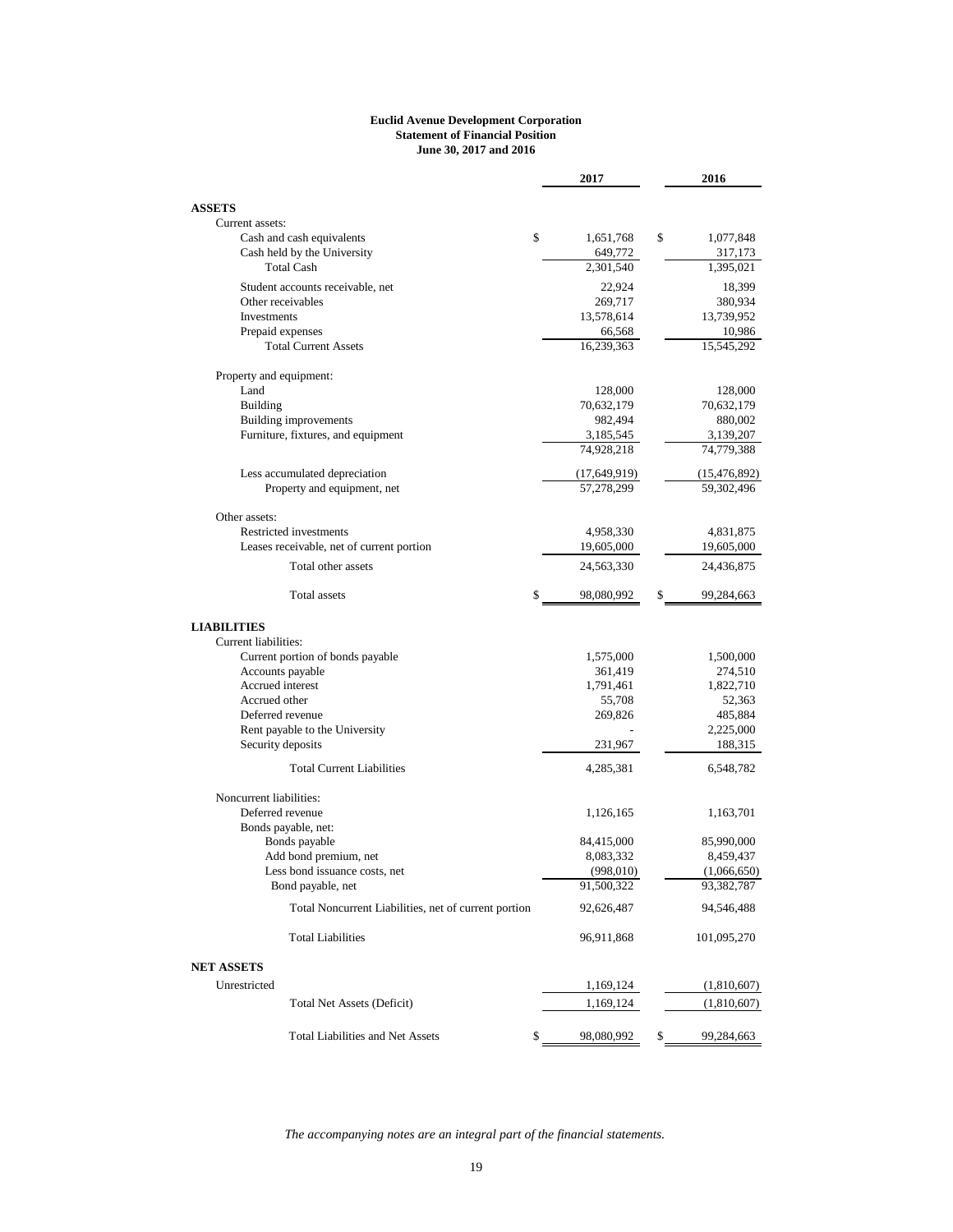#### **The Cleveland State University Foundation, Inc. Statement of Activities Year Ended June 30, 2017 (with comparative totals for the year ended June 30, 2016)**

|                                            |              | <b>Unrestricted</b> | <b>Temporarily</b><br><b>Restricted</b> | Permanently<br><b>Restricted</b> | Total<br>2017    | <b>Total</b><br>2016 |
|--------------------------------------------|--------------|---------------------|-----------------------------------------|----------------------------------|------------------|----------------------|
| <b>Revenues</b>                            |              |                     |                                         |                                  |                  |                      |
| Contributions                              | $\mathbb{S}$ | 155,187             | \$<br>14,868,820                        | \$<br>4,885,553                  | \$<br>19,909,560 | \$<br>11,308,615     |
| Management fees related to                 |              |                     |                                         |                                  |                  |                      |
| funds held on behalf of others             |              | 37,059              |                                         |                                  | 37,059           | 36,307               |
| Endowment management fee                   |              | 694,611             | (694, 611)                              |                                  |                  |                      |
| Net assets released from restrictions:     |              | 14,225,547          | (14, 225, 547)                          |                                  |                  |                      |
| Total revenues                             |              | 15,112,404          | (51, 338)                               | 4,885,553                        | 19,946,619       | 11,344,922           |
| <b>Expenses</b>                            |              |                     |                                         |                                  |                  |                      |
| Program services:                          |              |                     |                                         |                                  |                  |                      |
| Instructions                               |              | 5,652,965           |                                         |                                  | 5,652,965        | 3,720,498            |
| Research                                   |              | 493,272             |                                         |                                  | 493,272          | 454,436              |
| Public service                             |              | 1,231,138           |                                         |                                  | 1,231,138        | 1,263,683            |
| Financial aid                              |              | 5,183,885           |                                         |                                  | 5,183,885        | 4,791,829            |
| <b>Institutional support</b>               |              | 429,538             |                                         |                                  | 429,538          | 363,668              |
| Capital and other projects                 |              | 1,177,651           |                                         |                                  | 1,177,651        | 941,998              |
| Total program services                     |              | 14,168,449          |                                         |                                  | 14,168,449       | 11,536,112           |
| Supporting services:                       |              |                     |                                         |                                  |                  |                      |
| Management and general                     |              | 765,329             |                                         |                                  | 765,329          | 611,421              |
| Fund raising                               |              | 140,683             |                                         |                                  | 140,683          | 128,866              |
| Total supporting services                  |              | 906,012             |                                         |                                  | 906,012          | 740,287              |
| Total expenses                             |              | 15,074,461          |                                         |                                  | 15,074,461       | 12,276,399           |
| Gains (Losses):                            |              |                     |                                         |                                  |                  |                      |
| Investment gain (loss), including realized |              |                     |                                         |                                  |                  |                      |
| and unrealized losses, net                 |              | 422,200             | 9,214,031                               |                                  | 9,636,231        | (1,924,778)          |
| Provision for uncollectible                |              |                     |                                         |                                  |                  |                      |
| contributions (Note 2)                     |              | (4,969)             | (62, 132)                               | (30, 282)                        | (97, 383)        | 134,084              |
| Total gains (losses)                       |              | 417,231             | 9,151,899                               | (30, 282)                        | 9,538,848        | (1,790,694)          |
| <b>Change in Net Assets</b>                |              | 455,174             | 9,100,561                               | 4,855,271                        | 14,411,006       | (2,722,171)          |
| <b>Net Assets - Beginning of Year</b>      |              | (1, 135, 987)       | 28,464,468                              | 56,190,485                       | 83,518,966       | 86,241,137           |
| Net Assets - End of Year                   | \$           | (680, 813)          | \$<br>37,565,029                        | \$<br>61,045,756                 | \$<br>97,929,972 | \$<br>83,518,966     |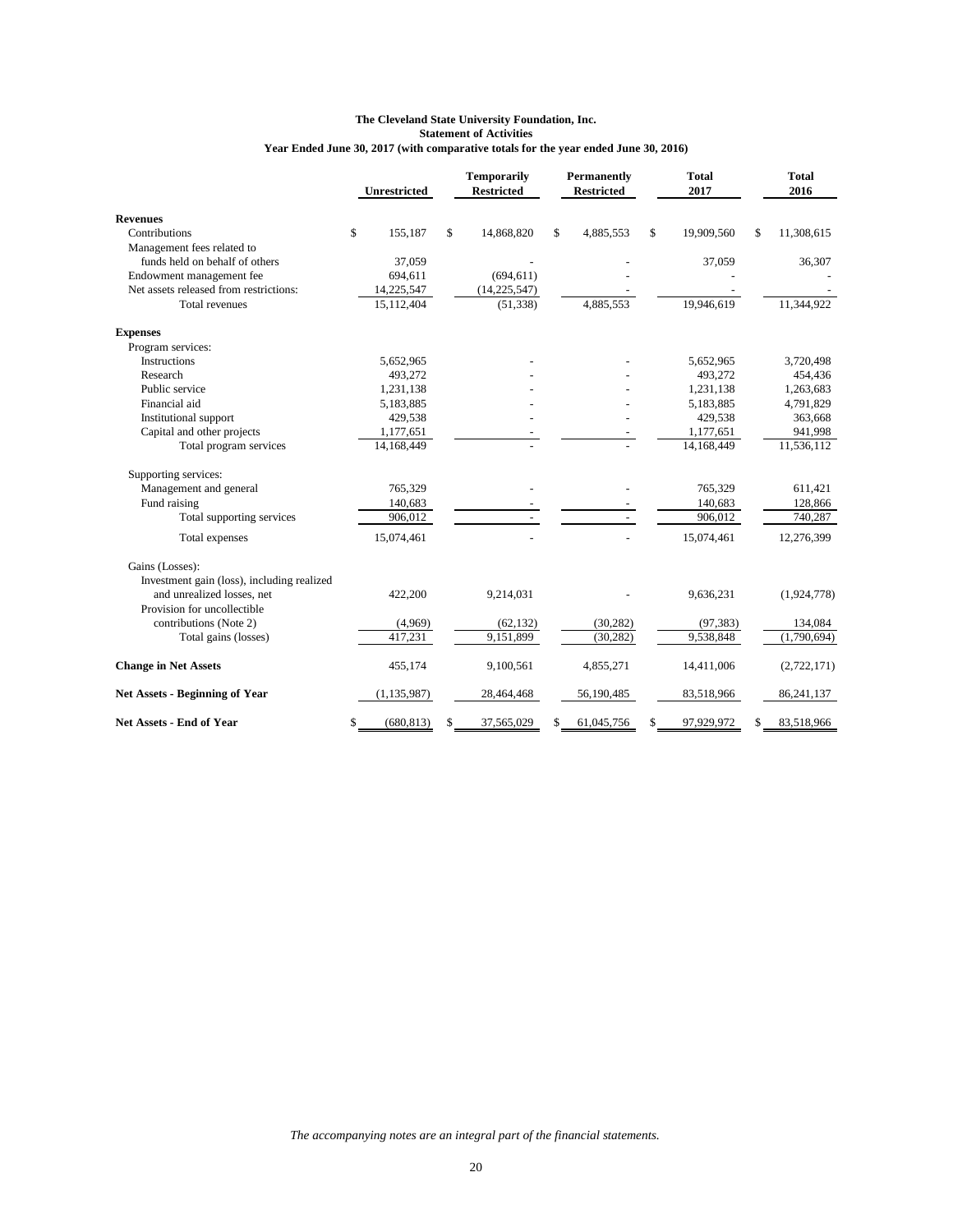#### **Euclid Avenue Development Corporation Statement of Activities Years Ended June 30, 2017 and 2016**

|                                                 | 2017            | 2016 |             |  |  |
|-------------------------------------------------|-----------------|------|-------------|--|--|
| <b>Revenues</b>                                 |                 |      |             |  |  |
| Rental income:                                  |                 |      |             |  |  |
| <b>Students</b>                                 | \$<br>8,113,357 | \$   | 7,830,180   |  |  |
| University                                      | 1,734,736       |      | 1,734,735   |  |  |
| Other                                           | 98,910          |      | 52,469      |  |  |
| Maintenance fee - University                    | 241,952         |      | 232,580     |  |  |
| Investment income, net                          | 1,618,207       |      | (148, 849)  |  |  |
| Other                                           | 963,561         |      | 812,831     |  |  |
| Total revenues                                  | 12,770,723      |      | 10,513,946  |  |  |
| <b>Expenses</b>                                 |                 |      |             |  |  |
| Interest                                        | 4,047,403       |      | 4,199,804   |  |  |
| Depreciation and amortization                   | 2,173,027       |      | 2,138,362   |  |  |
| <b>Utilities</b>                                | 695,115         |      | 768,323     |  |  |
| Contract personnel                              | 1,322,416       |      | 1,292,295   |  |  |
| Management fees                                 | 296,351         |      | 293,389     |  |  |
| Maintenance                                     | 365,117         |      | 621,069     |  |  |
| General and administrative                      | 252,224         |      | 175,011     |  |  |
| Other operating                                 | 146,662         |      | 129,514     |  |  |
| Marketing                                       | 36,209          |      | 27,474      |  |  |
| Accounting                                      | 27,912          |      | 21,740      |  |  |
| Reserve allowance                               | 11,348          |      | 4,723       |  |  |
| Insurance                                       | 7,580           |      | 7,757       |  |  |
| Rent expense                                    | 409,628         |      |             |  |  |
| Total expenses and losses                       | 9,790,992       |      | 9,679,461   |  |  |
| <b>Change in Net Assets</b>                     | 2,979,731       |      | 834,485     |  |  |
| <b>Net Assets (Deficit) - Beginning of Year</b> | (1,810,607)     |      | (2,645,092) |  |  |
| Net Assets (Deficit) - End of Year              | \$<br>1,169,124 | \$   | (1,810,607) |  |  |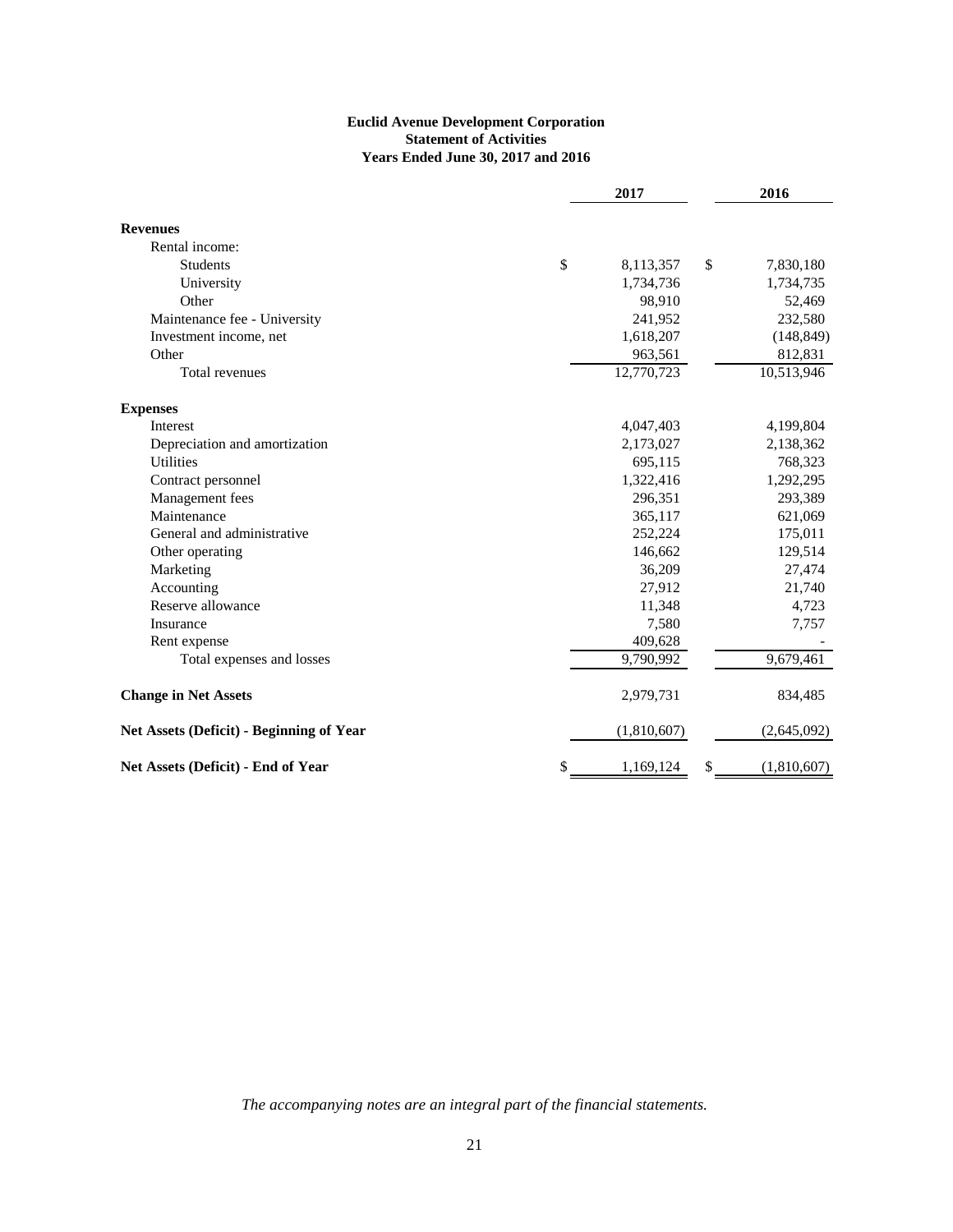# **CLEVELAND STATE UNIVERSITY**

#### **NOTES TO FINANCIAL STATEMENTS Years Ended June 30, 2017 and 2016**

# **NOTE 1 – SUMMARY OF SIGNIFICANT ACCOUNTING POLICIES**

#### **Organization and Basis of Presentation**

Cleveland State University (the "University") was established by the General Assembly of the State of Ohio (the "State") in 1964 by statutory act under Chapter 3344 of the Ohio Revised Code. As such, the University is a component unit of the State. The University is exempt from federal income taxes under Section 115 of the Internal Revenue Code, except for unrelated business income.

In accordance with Governmental Accounting Standards Board (GASB) Statement No. 61, the University's financial statements are included, as a discretely presented component unit, in the State's Comprehensive Annual Financial Report.

The financial statements have been prepared in accordance with accounting principles generally accepted in the United States of America, as prescribed by GASB Statement No. 35, *Basic Financial Statements – and Management's Discussion and Analysis – for Public Colleges and Universities.* GASB Statement No. 35 establishes standards for external financial reporting for public colleges and universities and requires that resources be classified for accounting and reporting purposes into the following net position categories:

- **Net Investment in Capital Assets:** Capital assets, net of accumulated depreciation and outstanding principal balances of debt attributable to the acquisition, construction or improvement of those assets.
- **Restricted, Expendable:** Net position whose use by the University is subject to externally imposed stipulations that can be fulfilled by actions of the University pursuant to those stipulations or that expire by the passage of time. Income generated from these funds may be restricted for student scholarships, loans, instruction, research, and other specific university needs.
- **Restricted, Nonexpendable:** Net position subject to externally imposed stipulations that they be maintained permanently by the University. Income generated from these funds may be restricted for student scholarships, loans, instruction, research, and other specific university needs.
- **Unrestricted:** Net position that is not subject to externally imposed stipulations. Unrestricted net position may be designated for specific purposes by action of management or may otherwise be limited by contractual agreements with outside parties.

The accompanying financial statements have been prepared on the accrual basis. The University reports as a business-type activity, as defined by GASB Statement No. 35. Business-type activities are those that are financed in whole or in part by fees charged to external parties for goods or services.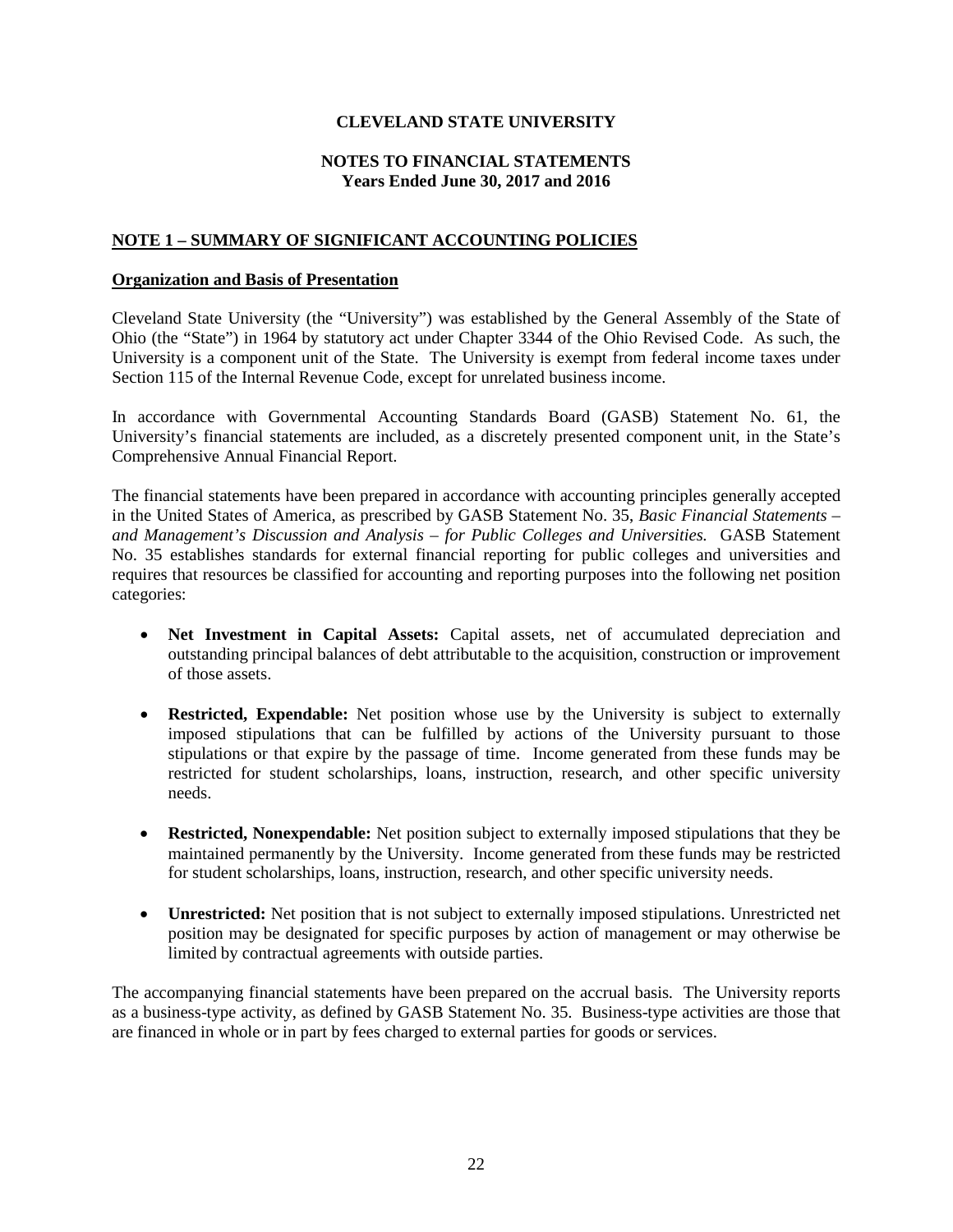#### **Operating Activities**

The University's policy for defining operating activities as reported on the statement of revenue, expenses, and changes in net position are those that result from exchange transactions such as payments received for providing services and payments made for goods or services received. The University also classifies as operating revenue grants classified as exchange transactions and auxiliary activities. Certain significant revenue streams relied upon for operations are recorded as nonoperating revenue, including State appropriations and investment income. Operating expenses include educational resources, administrative expenses and depreciation on capital assets. Under the University's decentralized management structure, it is the responsibility of individual departments to determine whether to first apply restricted or unrestricted resources when an expense is incurred for purposes for which both restricted and unrestricted net assets are available. The principal operating revenue is student tuition and fees. Student tuition and fees revenue are presented net of scholarships and fellowships applied to student accounts.

## **Summary of Significant Accounting Policies**

**Cash and Cash Equivalents**. The University considers all highly liquid investments purchased with an original maturity of three months or less to be cash equivalents.

**Investments.** Investments are recorded at fair value, as established by the major securities markets. Purchases and sales of investments are accounted for on the trade date basis. Investment income is recorded on the accrual basis. Realized and unrealized gains and losses are reported as investment income. The University classifies all investments that mature in less than one year as current investments.

Endowment investments are subject to the restrictions of gift instruments, requiring principal to be maintained in perpetuity with only the income from the investments available for expenditure. The University may set aside other assets for the same purposes as endowment investments (quasiendowment); the University may expend the principal of quasi-endowment at any time.

The University has invested funds in the State Treasury Asset Reserve of Ohio (STAR Ohio). STAR Ohio is an investment pool managed by the State Treasurer's Office that allows governments within the State to pool their funds for investment purposes. STAR Ohio is not registered with the SEC as an investment company, but has adopted Governmental Accounting Standards Board (GASB) Statement No. 79, *Accounting and Financial Reporting for Certain External Investment Pools and Pool Participants*, which establishes accounting and financial reporting standards for qualifying external investment pools that elect to measure for financial reporting purposes all of their investments at amortized cost. Investments in STAR Ohio are valued at STAR Ohio's share price, which is the price at which the investment could be sold on June 30, 2017.

**Accounts Receivable Allowance.** The allowance for bad debt is determined based on historical average and a reasonableness ratio of accounts receivable to bad debt. The objective is to increase the collectability of current receivables to assist the University's objectives regarding enrollment and retention. As such, the University enforces policies that prohibit registration with an unpaid balance over \$1,000 and limit registration for those students with a current unpaid balance between \$200 - \$1,000. The federal regulations regarding returns of funding under the Federal student aid programs of Title IV of the Higher Education Amendments of 1992 have continued to have an impact on outstanding accounts receivable.

**Inventories**. Inventories are reported at cost. Cost is determined on the average cost basis.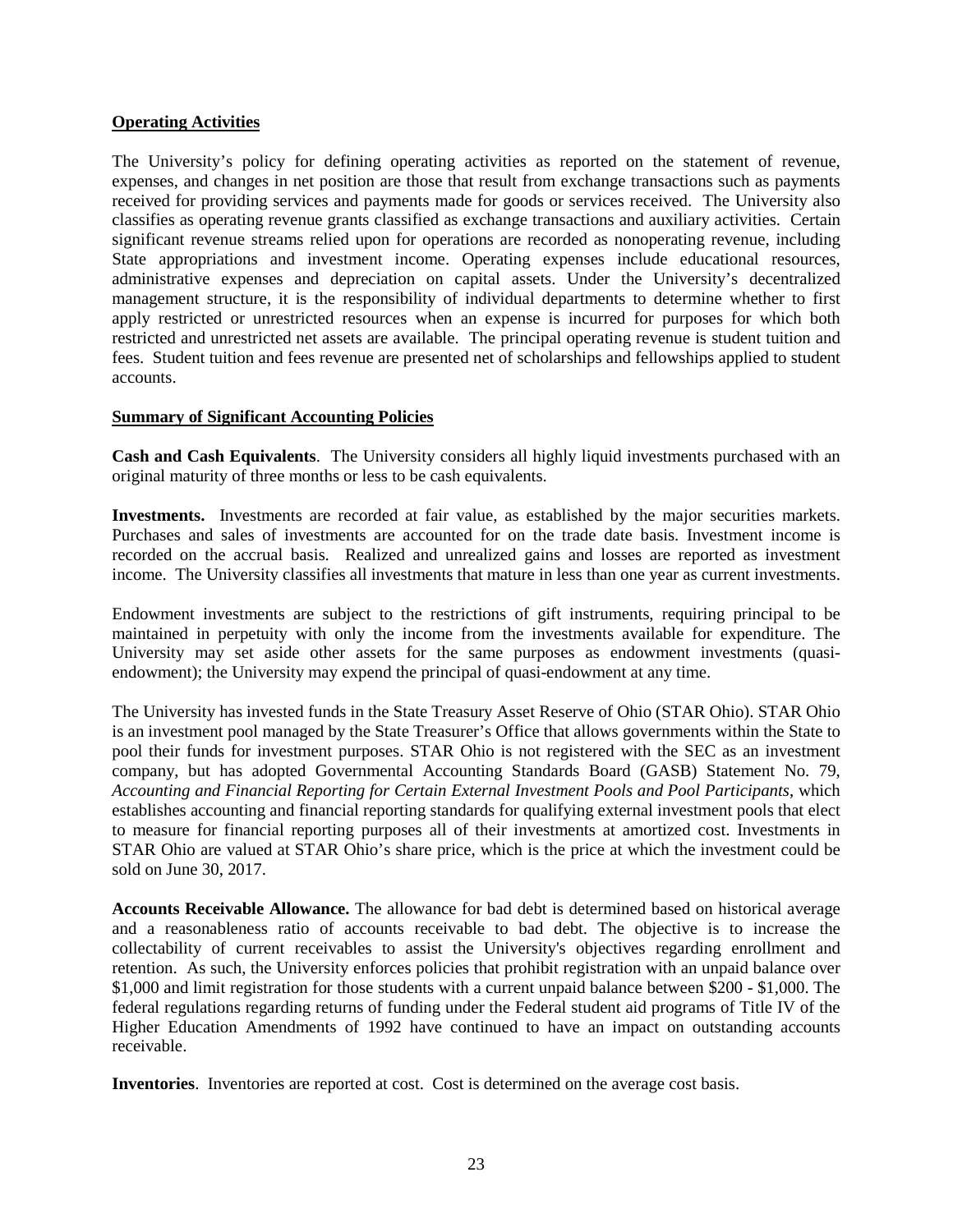**Capital Assets**. Capital assets are stated at historical cost or at an appraised value at date of donation, if acquired by gift. It is the University's policy to capitalize equipment costing \$5,000 or more and buildings and improvements costing \$100,000 or more. Depreciation of capital assets is provided on a straight-line basis over the estimated useful lives (five to forty years) of the respective assets and is not allocated to the functional expenditure categories. Amortization of the capitalized cost of assets held under capital leases is generally computed using the straight-line method over the estimated useful lives of the underlying assets or the term of the lease, whichever is shorter. The University capitalizes but does not depreciate works of art or historical treasures that are held for exhibition, education, research, and public service.

**Compensated Absences**. Classified employees earn vacation at rates specified under State law. Fulltime administrators and twelve-month faculty earn vacation at a rate of 22 days per year. The maximum amount of vacation that an employee can carry over from one fiscal year to the next is 30 days.

All University employees are entitled to a sick leave credit equal to 10 hours for each month of service (earned on a pro rata basis for less than full-time employees). This sick leave will either be absorbed by time off due to illness or injury or, within certain limitations, be paid to the employee upon retirement. The amount paid to an employee, with 10 or more years of service upon retirement, is limited to onequarter of the accumulated sick leave up to a maximum of 240 hours.

The University has an accrued liability for all accumulated vacation hours, plus an estimate of the amount of sick leave that will be paid upon retirement. Salary-related fringe benefits have also been accrued.

**Unearned Revenue**. Unearned revenue consists primarily of amounts received in advance of an event, such as student tuition and fees, and advance ticket sales related to the next fiscal year.

Summer term tuition and fees and corresponding expenses relating to the portion of the term that is within the current fiscal year are recognized as tuition revenue and operating expense. The portion of sessions falling into the next fiscal year are recorded as unearned revenue and prepaid expense in the statement of net position and will be recognized in the following fiscal year.

**Perkins Loan Program**. Funds provided by the United States government under the Federal Perkins Loan program are loaned to qualified students and re-loaned after collection. These funds are ultimately refundable to the government and, therefore, are recorded as a liability in the accompanying statement of net position.

**Classification of Revenue.** Revenue is classified as either operating or nonoperating.

Operating revenue includes revenues from activities that have characteristics similar to exchange transactions. These include student tuition and fees (net of scholarship discounts and allowances), sales and services of auxiliary enterprises, and certain federal, state, local and private grants, and contracts. The presumption is that there is a fair exchange of value between all parties to the transaction.

Non-operating revenue includes revenue from activities that have the characteristics of nonexchange transactions, such as state appropriations, and certain federal, state, local and private gifts, and grants. The implication is that such revenues are derived from more passive efforts related to the acquisition of the revenue, rather than the earning of it.

**Auxiliary Enterprises**. Auxiliary enterprise revenue primarily represents revenue generated by parking, Wolstein Center, food service, bookstore, recreation center, and intercollegiate athletics.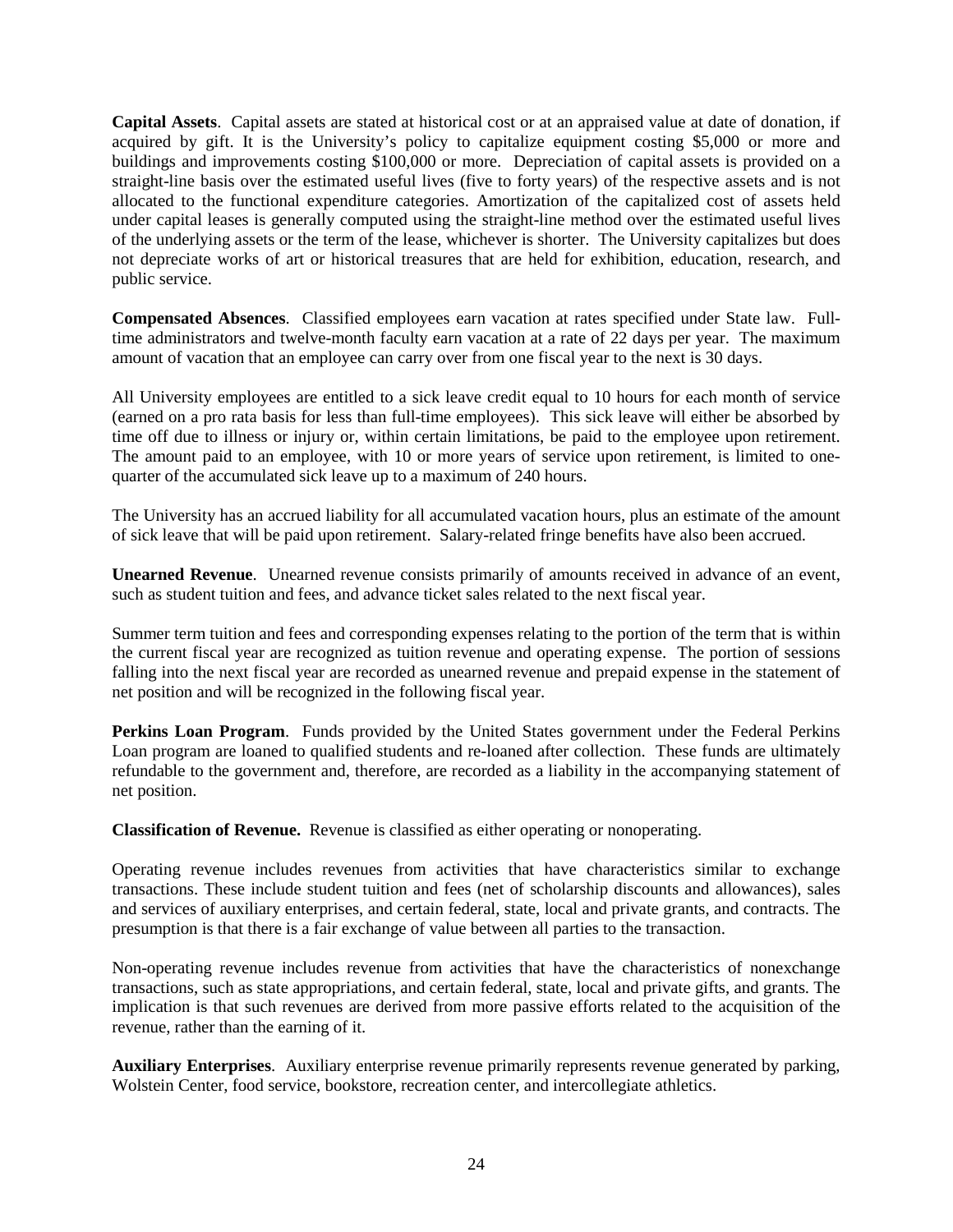**Scholarship Allowances and Student Aid**. Financial aid to students is reported in the statement of revenue, expenses, and changes in net position under the alternative method as prescribed by the National Association of College and University Business Officers (NACUBO). Certain aid such as loans, funds provided to students as awarded by third parties, and Federal Direct Lending is accounted for as a thirdparty payment (credited to the student's account as if the student made the payment). All other aid is reflected in the financial statements as operating expenses, or scholarship allowances, which reduce revenue. The amount reported as operating expense represents the portion of aid that was provided to the student in the form of cash. Scholarship allowances represent the portion of aid provided to the student in the form of reduced tuition. Under the alternative method followed by the University, scholarship allowances are computed by allocating the cash payments to students, excluding payments for services, to the ratio of aid not considered to be third-party aid to total aid.

**Component Units**. The Cleveland State University Foundation, Inc. (the "Foundation") and the Euclid Avenue Development Corporation (the "Corporation") are private nonprofit organizations that report under FASB standards, *Financial Reporting for Not-for-Profit Organizations*. As such, certain revenue recognition criteria and presentation features are different from GASB revenue recognition criteria and presentation features. No modifications have been made to the Foundation's or the Corporation's financial information included in the University's financial report for these differences.

**Use of Estimates.** The preparation of financial statements in conformity with accounting principles generally accepted in the United States of America requires management to make estimates and assumptions that affect the amounts reported in the financial statements and accompanying notes. Actual results may differ from those estimates.

**Bond Issuance Costs**. Bond issuance costs are expensed as incurred.

**Pensions.** For purposes of measuring the net pension liability, deferred outflows of resources and deferred inflows of resources related to pensions, and pension expense, information about the fiduciary net position of the (Ohio Public Employees Retirement System/State Teachers Retirement System of Ohio) Pension Plan (STRS/OPERS) and additions to/deductions from STRS'/OPERS' fiduciary net position have been determined on the same basis as they are reported by STRS/OPERS. STRS/OPERS uses the economic resources measurement focus and the full accrual basis of accounting. Contribution revenue is recorded as contributions are due, pursuant to legal requirements. Benefit payments (including refunds of employee contributions) are recognized as expense when due and payable in accordance with the benefit terms. Investments are reported at fair value.

**Deferred Outflows of Resources**. In addition to assets, the statement of net position reports a separate section for deferred outflows of resources. This separate financial statement element represents a consumption of net position that applies to a future period and so will not be recognized as an outflow of resources (expense/expenditure) until then. The University deferred outflows of resources related to the net pension liability and refunding of bonds (see Notes 7 and 8 for more detail).

**Deferred Inflows of Resources**. In addition to liabilities, the statement of net position reports a separate section for deferred inflows of resources. This separate financial statement element represents an acquisition of net position that applies to a future period and so will not be recognized as an inflow of resources (revenue) until that time. The University deferred inflows of resources related to the net pension liability (see Note 8 for more detail).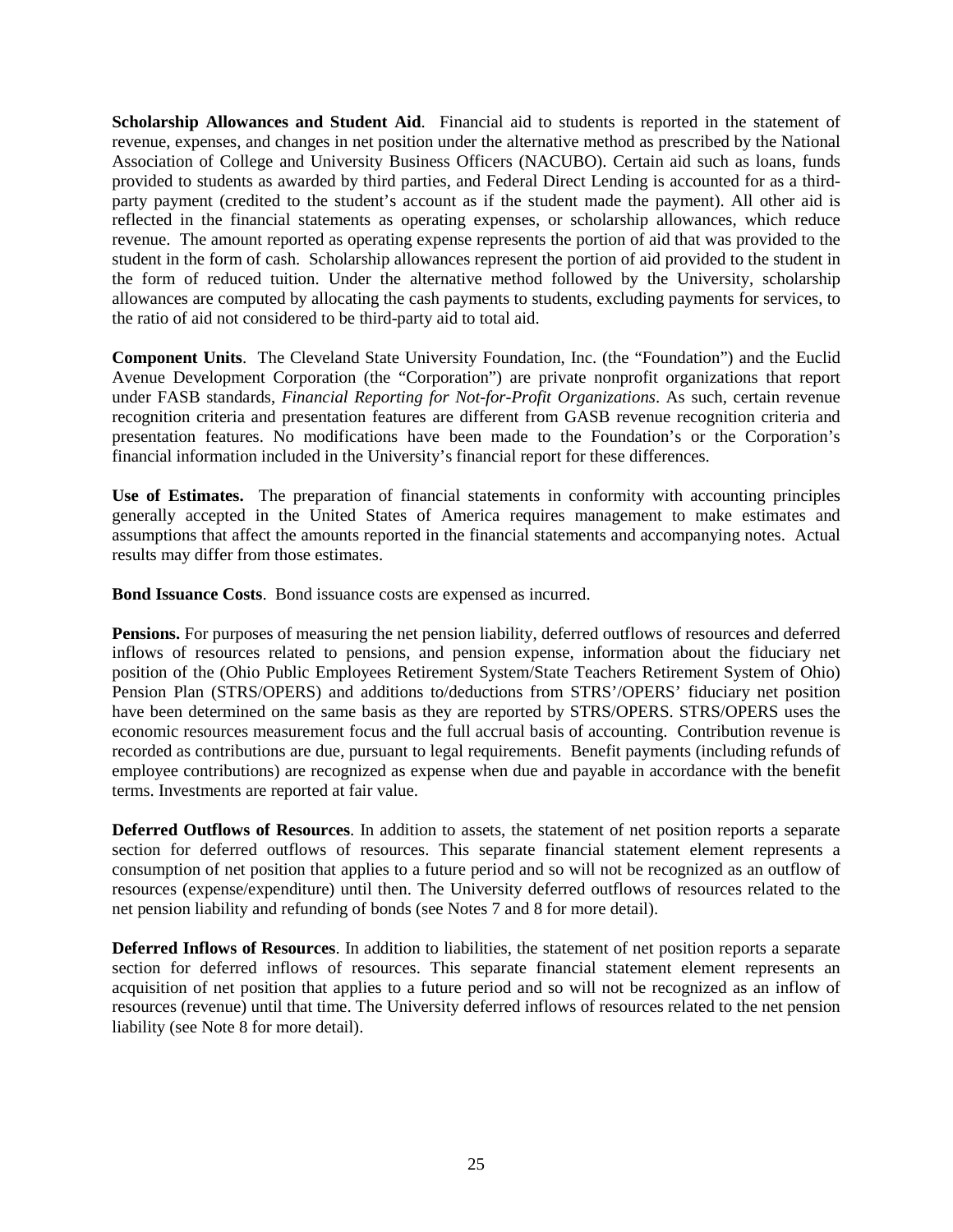#### **Upcoming Accounting Pronouncements**

In June 2015, the GASB issued Statement No. 75, *Accounting and Financial Reporting for Postemployment Benefits Other Than Pensions*, which addresses reporting by governments that provide postemployment benefits other than pensions (OPEB) to their employees and for governments that finance OPEB for employees of other governments. This OPEB standard will require the University to recognize on the face of the financial statements its proportionate share of the net OPEB liability related to its participation in the STRS postemployment benefits and OPERS postretirement healthcare plans. The statement also enhances accountability and transparency through revised note disclosures and required supplementary information (RSI). The University is currently evaluating the impact this standard will have on the financial statements when adopted. The provisions of this statement are effective for the University's financial statements for the year ending June 30, 2018.

In November 2016, the GASB issued Statement No. 83, *Certain Asset Retirement Obligations*, which establishes criteria for determining the timing and pattern of recognition of a liability and a corresponding deferred outflow of resources for asset retirement obligations. The University is currently evaluating the impact of this standard. The provisions of this statement are effective for the University's financial statements for the year ending June 30, 2019.

In March 2017, the Governmental Accounting Standards Board issued GASB Statement No. 85, *Omnibus 2017*, which addresses practice issues that have been identified during implementation and application of certain GASB statements. The statement addresses a variety of topics including issues related to blending component units, goodwill, fair value measurement and application, and postemployment benefits (pension and other postemployment benefits [OPEB]). The University is currently evaluating the impact of this standard, specifically for the OPEB implications. The provisions of this statement are effective for the University's financial statements for the 2018 fiscal year.

In May 2017, the GASB issued Statement No. 86, *Certain Debt Extinguishment Issues*, which improves consistency in accounting and financial reporting for in-substance defeasance of debt by providing guidance for transactions in which cash and other monetary assets acquired with only existing resources – resources other than the proceeds of refunding debt – are placed in an irrevocable trust for the sole purpose of extinguishing debt. This statement also improves accounting and financial reporting for prepaid insurance on debt that is extinguished and notes to financial statements for debt that is defeased in substance. The University is currently evaluating the impact of this standard as it relates to prior defeasances. The provisions of this statement are effective for the University's financial statements for the year ending June 30, 2018.

In June 2017, the Governmental Accounting Standards Board issued GASB Statement No. 87, *Leases*, which increases the usefulness of governments' financial statements by requiring recognition of certain lease assets and liabilities for leases that previously were classified as operating leases and recognized as inflows of resources or outflows of resources based on the payment provisions of the contract. This statement establishes a single model for lease accounting based on the foundational principle that leases are financings of the right to use an underlying asset. Under this statement, a lessee is required to recognize a lease liability and an intangible right-to-use lease asset, and a lessor is required to recognize a lease receivable and a deferred inflow of resources. Based on the operating leases in effect today, the new lease standard is not expected to have a significant effect on the University's financial statements. The provisions of this statement are effective for the University's financial statements for the year ending June 30, 2021.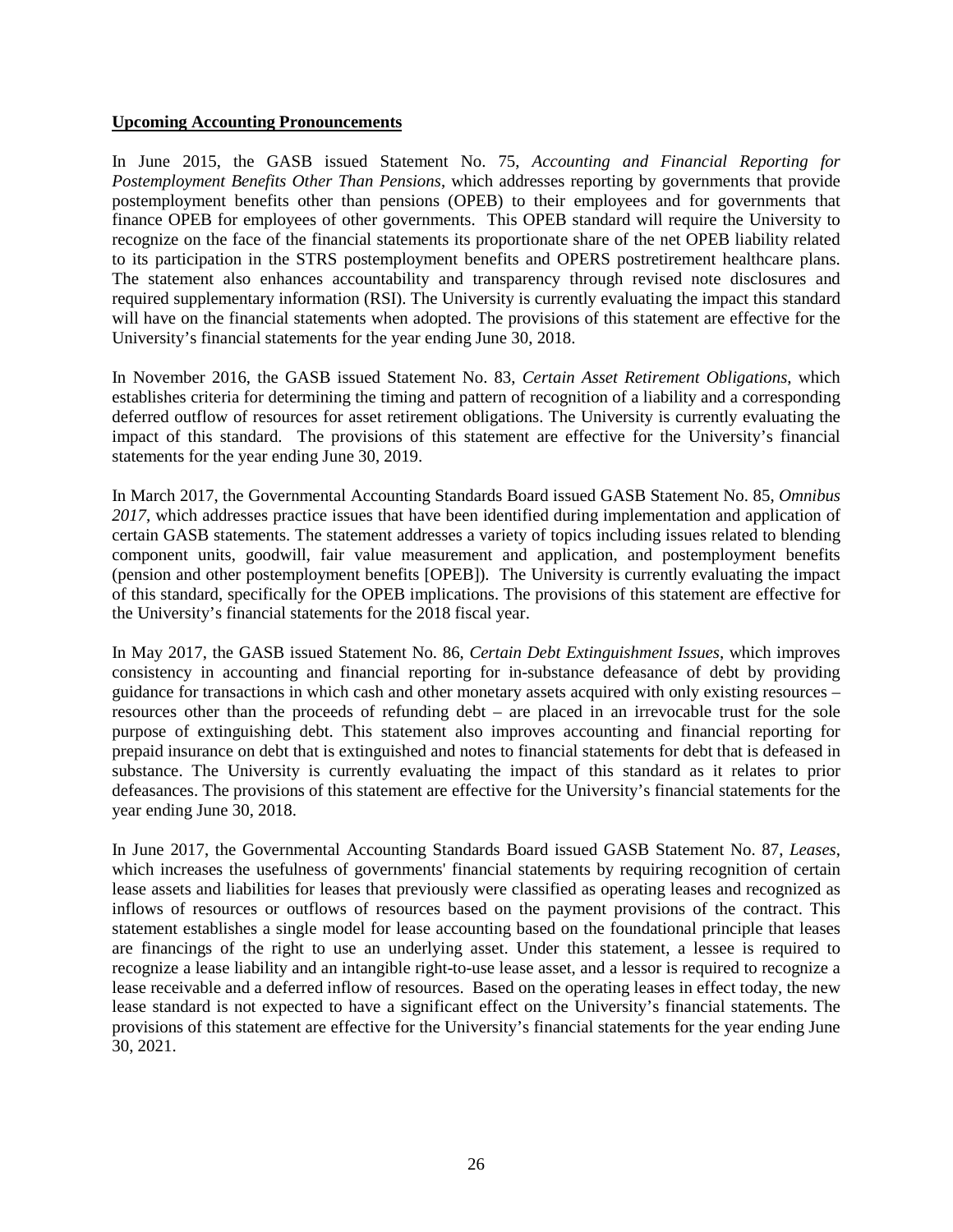# **NOTE 2 – DEPOSITS AND INVESTMENTS**

# **Deposits**

Custodial credit risk is the risk that in the event of the failure of a depository financial institution, the University will not be able to recover deposits or will not be able to recover collateral securities that are in the possession of an outside party. Protection of university cash and deposits is provided by the Federal Deposit Insurance Corporation as well as qualified securities pledged by the institution holding the assets. Under State law, financial institutions must collateralize all public deposits. The value of the pooled collateral must equal at least 105 percent of public funds deposited. Collateral is held by trustees including the Federal Reserve Bank and designated third-party trustees of the financial institution.

At June 30, 2017, the cash and cash equivalents balance of \$3,623,264 is after the University recorded an overdraft consisting of items in transit of \$3,755,797 in accounts payable. The bank balance at June 30, 2017 was \$3,294,139, of which \$1,072,735 was covered by federal depository insurance, and \$2,221,404 was covered by collateral held by the trust department of a bank other than the pledging bank in the name of the pledging bank.

At June 30, 2016, the cash and cash equivalents balance of \$5,588,621 is after the University recorded an overdraft consisting of items in transit of \$5,549,149 in accounts payable. The bank balance at June 30, 2016 was \$4,959,638, of which \$1,415,209 was covered by federal depository insurance, and \$3,544,429 was covered by collateral held by the trust department of a bank other than the pledging bank in the name of the pledging bank.

# **Investments**

In accordance with the board of trustees' resolution, the types of investments that may be purchased by the University include United States Treasury securities, federal government agency securities, certificates of deposit, bank repurchase agreements, commercial paper, bonds and other obligations of the State of Ohio or any of its political subdivisions, the State Treasurer's Asset Reserve (STAR Ohio), bankers' acceptances, money market funds, common stocks, and corporate bonds. The endowment investments are managed by the Foundation, which can also invest in real estate and alternative investments.

STAR Ohio is an investment pool managed by the Ohio State Treasurer's office that allows governments within the State to pool their funds for investment purposes. STAR Ohio is not registered with the Securities and Exchange Commission as an investment company, but does operate in a manner consistent with Rule 2A7 of the Investment Company Act of 1940. The investment is valued at STAR Ohio's share price on June 30, 2017 and 2016.

Restricted investments consist of unspent debt proceeds.

During the years ended June 30, 2017 and 2016, the University pledged \$0 and \$800,000, respectively, of its investments as collateral for the purchase of real property by the Corporation.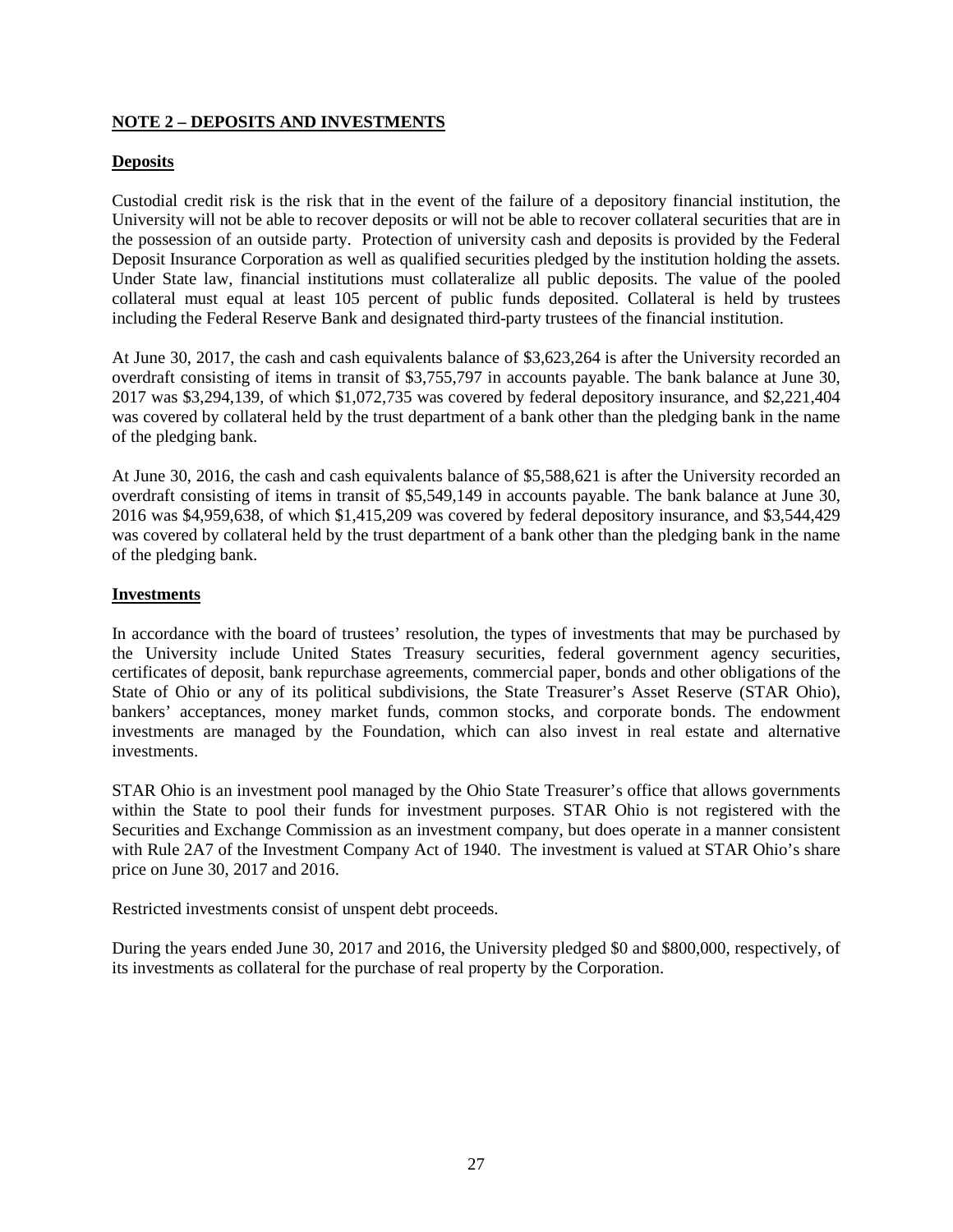|                             |   |             |   | Investment Maturities (in Years) |    |            |  |  |  |  |  |
|-----------------------------|---|-------------|---|----------------------------------|----|------------|--|--|--|--|--|
|                             |   | Market      |   | Less                             |    |            |  |  |  |  |  |
| Investment Type             |   | Value       |   | Than 1                           |    | $1-5$      |  |  |  |  |  |
| Commercial paper            | S | 11,792,813  | S | 11,792,813                       | \$ |            |  |  |  |  |  |
| U.S. obligation mutual fund |   | 72,357,000  |   | 72,357,000                       |    |            |  |  |  |  |  |
| Certificates of deposit     |   | 536,231     |   | 536,231                          |    |            |  |  |  |  |  |
| <b>STAR Ohio</b>            |   | 29,939,375  |   |                                  |    |            |  |  |  |  |  |
| Bond mutual funds           |   | 19,550,629  |   |                                  |    | 19,550,629 |  |  |  |  |  |
| Stock mutual funds          |   | 18,608,779  |   |                                  |    |            |  |  |  |  |  |
| Total                       |   | 152,784,827 |   | 84,686,044                       | S. | 19,550,629 |  |  |  |  |  |

As of June 30, 2017, the University had the following types of investments and maturities:

As of June 30, 2016, the University had the following types of investments and maturities:

|                             |   |             | <b>Investment Maturities (in Years)</b> |    |            |  |  |  |  |  |
|-----------------------------|---|-------------|-----------------------------------------|----|------------|--|--|--|--|--|
|                             |   | Market      | Less                                    |    |            |  |  |  |  |  |
| Investment Type             |   | Value       | Than 1                                  |    | $1-5$      |  |  |  |  |  |
| Commercial paper            | D | 19,904,418  | \$<br>19,904,418                        | \$ |            |  |  |  |  |  |
| U.S. obligation mutual fund |   | 59,661,327  | 59,661,327                              |    |            |  |  |  |  |  |
| Certificates of deposit     |   | 534,069     | 534,069                                 |    |            |  |  |  |  |  |
| <b>STAR Ohio</b>            |   | 13,817,962  |                                         |    |            |  |  |  |  |  |
| Bond mutual funds           |   | 21,044,800  |                                         |    | 21,044,800 |  |  |  |  |  |
| Stock mutual funds          |   | 35,804,937  |                                         |    |            |  |  |  |  |  |
| Total                       | ъ | 150,767,513 | \$<br>80,099,814                        | S  | 21,044,800 |  |  |  |  |  |

Some of the U.S. agency securities are callable at various dates. The University believes that no securities will be called.

**Interest Rate Risk.** Interest rate risk is the risk that changes in interest rates will adversely affect the fair value of an investment. Investments with interest rates that are fixed for longer periods are likely to be subject to more variability in their fair values as a result of future changes in interest rates.

**Credit Risk.** Credit risk is the risk that an issuer or other counterparty to an investment will not fulfill its obligations. While the University's bond mutual fund investment itself is not rated, the credit quality of the fund's holdings is AA or better, as rated by Standard & Poor's and Moody's.

**Custodial Credit Risk.** Custodial credit risk is the risk that, in the event of the failure of a counterparty to a transaction, the University will not be able to recover the value of investment securities that are in the possession of an outside party.The University does not have a policy for custodial credit risk. At June 30, 2017 and 2016, none of the investment securities were uninsured and unregistered, with securities held by the counterparty or by its trust department or agent but not in the University's name.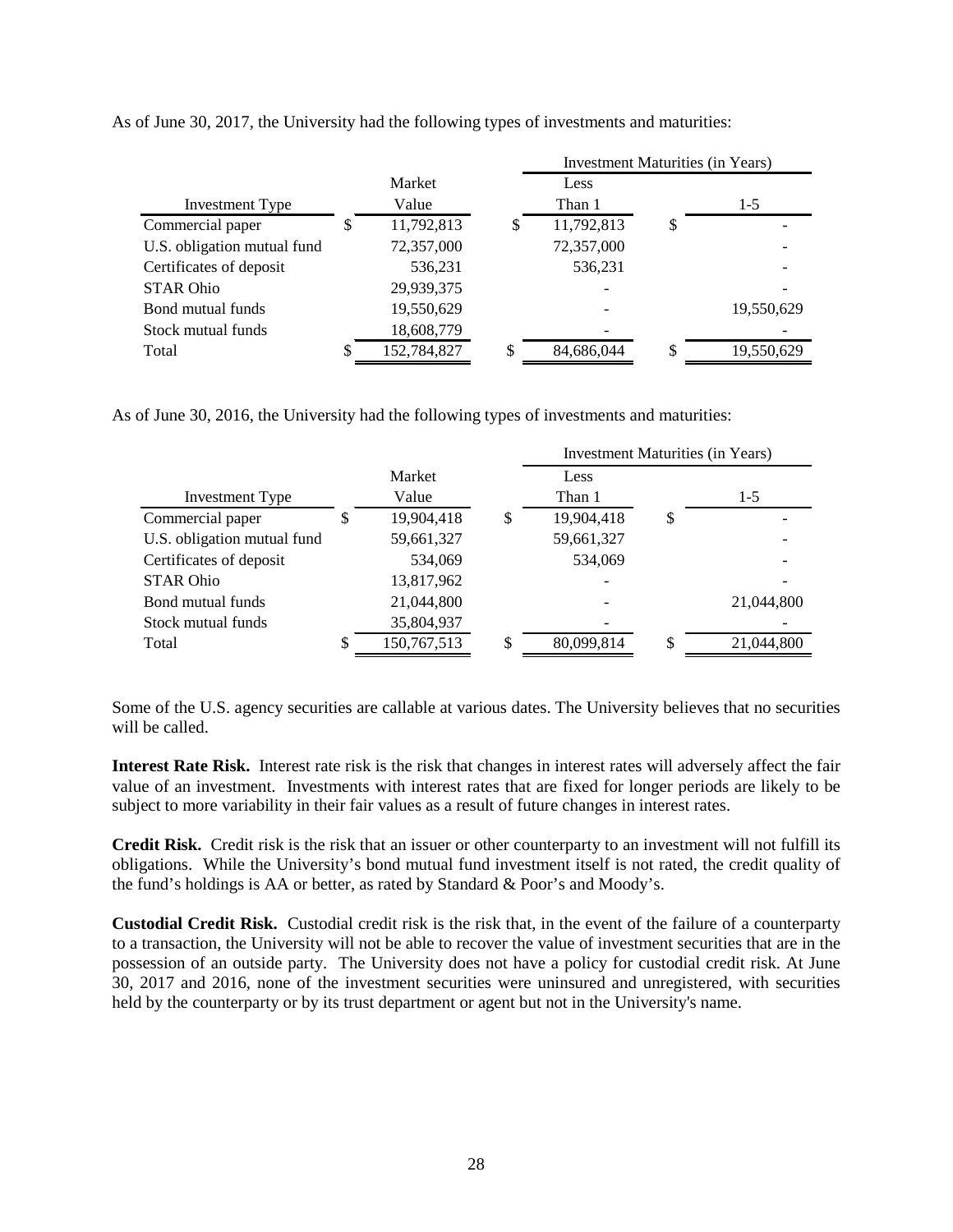**Concentration of Credit Risk.** Concentration of credit risk is the risk of loss attributed to the magnitude of investment in a single issuer. As of June 30, 2017 and 2016, not more than 5% of the University's total investments were invested in any one issuer except those which are obligations of, or fully guaranteed as to both principal and interest by, the U.S. Government or its agencies.

**Foreign Currency Risk.** Foreign currency risk is the risk that changes in exchange rates will adversely affect the fair value of an investment. At June 30, 2017 and 2016, investments include approximately \$21.3 million and \$17.5 million, respectively, managed by international equity managers that are subject to foreign currency risk. Although the University's investment policy does not specifically address foreign currency risk, it does limit foreign investments to no more than 20% of the portfolio.

## **NOTE 3 – FAIR VALUE MEASUREMENTS**

The University categorizes its fair value measurements within the fair value hierarchy established by generally accepted accounting principles. The hierarchy is based on the valuation inputs used to measure the fair value of the asset. Level 1 inputs are quoted prices in active markets for identical assets; Level 2 inputs are significant other observable inputs; Level 3 inputs are significant unobservable inputs. Investments that are measured at fair value using the net asset value per share (or its equivalent) as a practical expedient are not classified in the fair value hierarchy below.

In instances where inputs used to measure fair value fall into different levels in the above fair value hierarchy, fair value measurements in their entirety are categorized based on the lowest level input that is significant to the valuation. The University's assessment of the significance of particular inputs to these fair value measurements requires judgment and considers factors specific to each asset or liability.

**Fair Value Measurements Using**

|  |  |  | The University has the following recurring fair value measurements as of June 30, 2017 and 2016: |  |  |
|--|--|--|--------------------------------------------------------------------------------------------------|--|--|
|  |  |  |                                                                                                  |  |  |

|                                       | <b>Fail Value Pieasurements Osing</b> |                  |                  |               |  |  |  |  |  |
|---------------------------------------|---------------------------------------|------------------|------------------|---------------|--|--|--|--|--|
|                                       | Balance at<br>June 30, 2017           | Level 1          | Level 2          | Level 3       |  |  |  |  |  |
| Debt securities:                      |                                       |                  |                  |               |  |  |  |  |  |
| U.S. Treasuries                       | \$<br>8,057,902                       | \$               | \$<br>8,057,902  | \$            |  |  |  |  |  |
| Corporate bonds                       | 5,750,012                             |                  | 5,750,012        |               |  |  |  |  |  |
| Other - Agency bonds                  | 1,360,088                             |                  | 1,360,088        |               |  |  |  |  |  |
| Total debt securities                 | 15,168,002                            |                  | 15,168,002       |               |  |  |  |  |  |
| Equity securities:                    |                                       |                  |                  |               |  |  |  |  |  |
| <b>Stocks</b>                         | 16,750,006                            | 16,746,388       |                  | 3,618         |  |  |  |  |  |
| Exchange traded funds                 | 24,970,896                            | 24,970,896       |                  |               |  |  |  |  |  |
| Total equity securities               | 41,720,902                            | 41,717,284       |                  | 3,618         |  |  |  |  |  |
| Mutual funds:                         |                                       |                  |                  |               |  |  |  |  |  |
| Equities                              | 26,246,518                            | 26,246,518       |                  |               |  |  |  |  |  |
| Fixed income                          | 10,675,255                            | 10,675,255       |                  |               |  |  |  |  |  |
| Alternative strategies                | 9,388,048                             | 9,388,048        |                  |               |  |  |  |  |  |
| Total mutual funds                    | 46,309,821                            | 46,309,821       |                  |               |  |  |  |  |  |
| Asset-backed securities               | 2,247,623                             |                  | 2,247,623        |               |  |  |  |  |  |
| Pooled investments - CSU Foundation*  | 3,329,145                             | 2,127,323        | 660,835          | 540,986       |  |  |  |  |  |
| Others                                | 472,541                               |                  | 472,541          |               |  |  |  |  |  |
| Total investments by fair value level | 109,248,034<br>æ.                     | \$<br>90,154,428 | \$<br>18,549,001 | \$<br>544,604 |  |  |  |  |  |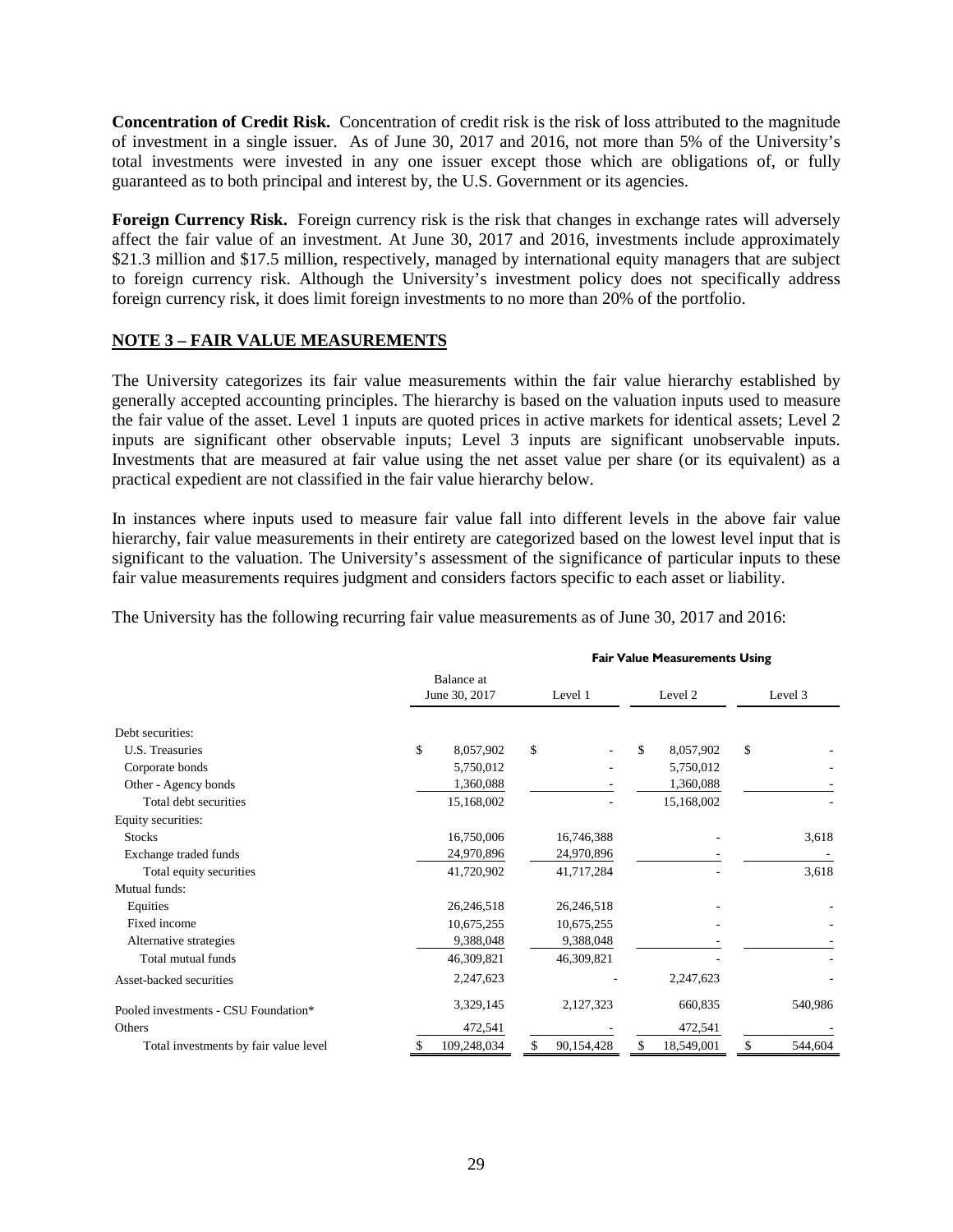|                                       | Balance at<br>June 30, 2016 |    | Level 1                  |    | Level 2      |      | Level 3   |
|---------------------------------------|-----------------------------|----|--------------------------|----|--------------|------|-----------|
| Debt securities:                      |                             |    |                          |    |              |      |           |
| U.S. Treasuries                       | \$<br>9,413,154             | \$ | $\overline{\phantom{a}}$ | -S | 9,413,154    | -S   |           |
| Corporate bonds                       | 6,214,138                   |    |                          |    | 6,214,138    |      |           |
| Other - Agency bonds                  | 927,157                     |    |                          |    | 927,157      |      |           |
| Total debt securities                 | 16,554,449                  |    |                          |    | 16,554,449   |      |           |
| Equity securities:                    |                             |    |                          |    |              |      |           |
| <b>Stocks</b>                         | 22,972,095                  |    | 22,972,095               |    |              |      |           |
| Exchange traded funds                 | 14,771,726                  |    | 14,771,726               |    |              |      |           |
| Total equity securities               | 37,743,821                  |    | 37,743,821               |    |              |      |           |
| Mutual funds:                         |                             |    |                          |    |              |      |           |
| Equities                              | 23,901,640                  |    | 23,901,640               |    |              |      |           |
| Fixed income                          | 11,666,038                  |    | 11,666,038               |    |              |      |           |
| Alternative strategies                | 9,469,879                   |    | 9,469,879                |    |              |      |           |
| Total mutual funds                    | 45,037,557                  |    | 45,037,557               |    |              |      |           |
| Asset-backed securities               | 2,756,518                   |    |                          |    | 2,756,518    |      |           |
| Pooled investments - CSU Foundation*  | 13,097,856                  |    | 8,068,279                |    | 2,789,843    |      | 2,239,734 |
| Others                                | 92,658                      |    |                          |    | 92,658       |      |           |
| Total investments by fair value level | \$<br>115,282,859           | S  | 90,849,657               | -S | 22, 193, 468 | - \$ | 2,239,734 |

**Fair Value Measurements Using**

\*See Note 11 for detail

Debt and equity securities and mutual funds classified in Level 1 are valued using prices quoted in active markets for those securities.

The fair value of corporate bonds, agency bonds and asset-backed securities at June 30, 2017 and 2016 was determined primarily based on Level 2 inputs. The University estimates the fair value of these investments using other inputs such as interest rates and yield curves that are observable at commonly quoted intervals.

Level 3 inputs are unobservable inputs, including inputs that are available in situations where there is little, if any, market activity for the related asset. The University estimates the fair value of Level 3 investments using the University's own estimates using pricing models, discounted cash flow methodologies, or similar techniques taking into account the characteristics of the asset.

Short-term investments and investments on the statement of net position at June 30, 2017 and 2016 include investments in STAR Ohio of \$29,939,375 and \$13,817,962, respectively. The investments in STAR Ohio are measured at amortized cost; therefore, they are not included in the tables above. There are no limitations or restrictions on any STAR Ohio participant withdrawals due to redemption notice periods, liquidity fees, or redemption gates. However, notice must be given to STAR Ohio 24 hours in advance of all deposits and withdrawals exceeding \$25 million. STAR Ohio reserves the right to limit the transaction to \$50 million, requiring the excess amount to be transacted the following business day(s), but only to the \$50 million limit. All accounts of the STAR Ohio investors will be combined for these purposes.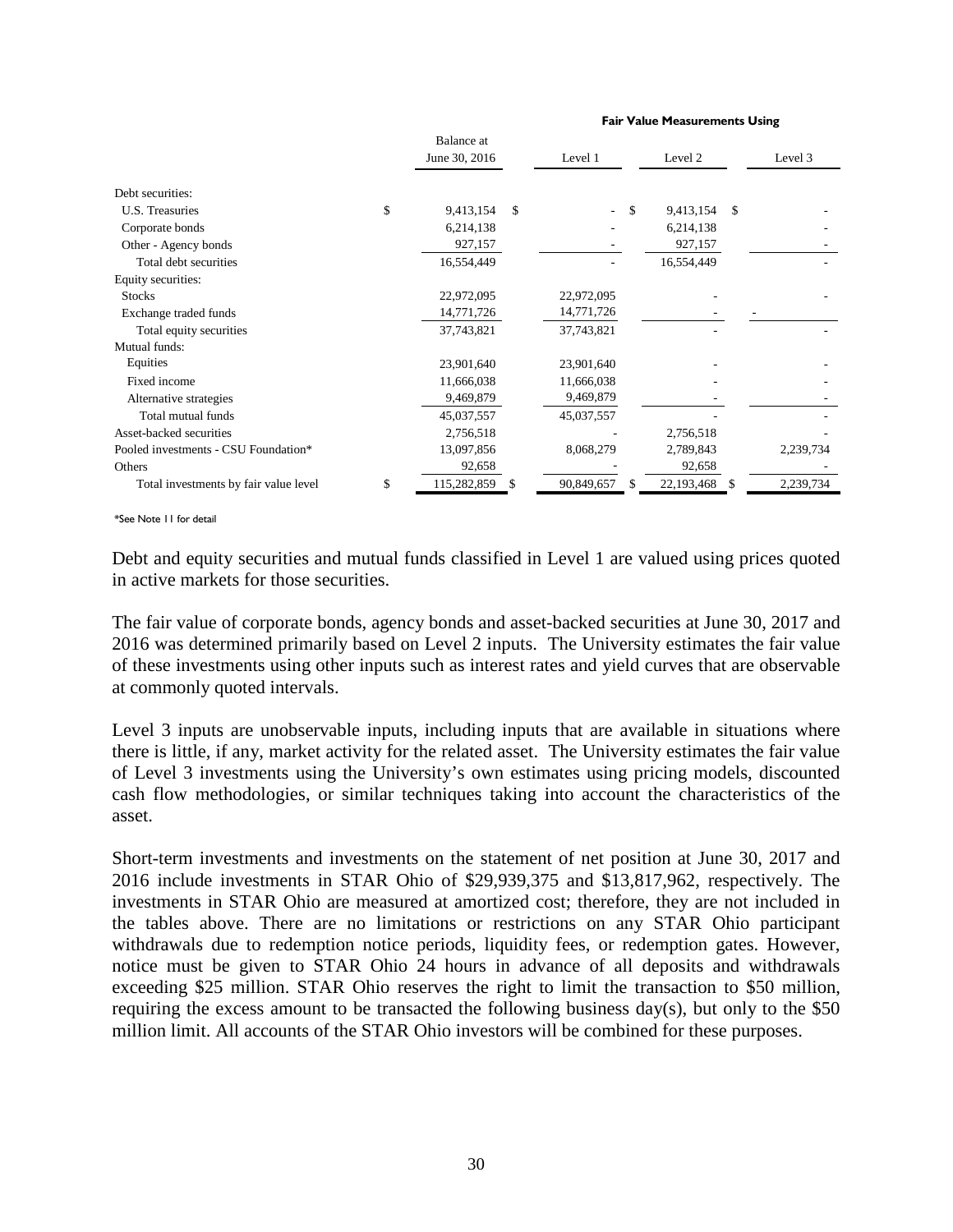# **NOTE 4 – RECEIVABLES**

The composition of accounts receivable at June 30, 2017 and 2016 is summarized as follows:

|                                           | 2017             | 2016       |
|-------------------------------------------|------------------|------------|
| Student accounts                          | \$<br>11,800,516 | 13,812,606 |
| <b>Grants</b>                             | 14,377,911       | 14,588,365 |
| State capital                             | 31,210           | 4,492      |
| Other                                     | 910,154          | 3,505,743  |
| Total accounts receivable                 | 27,119,791       | 31,911,206 |
| Less allowance for uncollectible accounts | 2,715,317        | 3,258,108  |
| Accounts receivable - Net                 | 24,404,474       | 28,653,098 |

Notes receivable consist primarily of loans to students under the Federal Perkins Loan Program. The composition of notes receivable at June 30, 2017 and 2016 is summarized as follows:

|                                           | 2017             |   | 2016       |
|-------------------------------------------|------------------|---|------------|
| Perkins Loan Program                      | \$<br>14,662,323 | S | 14,970,177 |
| Other                                     | 600,552          |   | 618,869    |
| Total notes receivable                    | 15,262,875       |   | 15,589,046 |
| Less allowance for uncollectible accounts | 999,216          |   | 967,685    |
| Notes receivable - Net                    | 14,263,659       |   | 14,621,361 |
| Less current portion                      | 1,326,625        |   | 1,477,017  |
| Total noncurrent notes receivable         | 12,937,034       |   | 13,144,344 |

The Federal Perkins Loan Program expired on September 30, 2017. As of June 30, 2017, the University has made \$2,588,775 in institutional capital contributions, which are reflected as part of the University's net position. Under current guidance issued by the Department of Education, at the time the University liquidates the loan portfolio and assigns the student loans to the Department of Education, the University will be forgoing its institutional capital contribution not yet received back through loan collections.

## **NOTE 5 – STATE SUPPORT**

The University is a State-assisted institution of higher education, which receives a student-based subsidy from the State. This subsidy is determined annually, based upon a formula devised by The Ohio Department of Higher Education.

In addition, the State provides the funding and constructs major plant facilities on the University's campus. The funding is obtained from the issuance of revenue bonds by the Ohio Public Facilities Commission (OPFC), which in turn causes the construction and subsequent lease of the facility, by The Ohio Department of Higher Education. Upon completion, The Ohio Department of Higher Education turns over control of the facility to the University. Neither the obligation for the revenue bonds issued by OPFC nor the annual debt service charges for principal and interest on the bonds are reflected in the University's financial statements. The OPFC revenue bonds are currently being funded through appropriations to The Ohio Department of Higher Education by the General Assembly.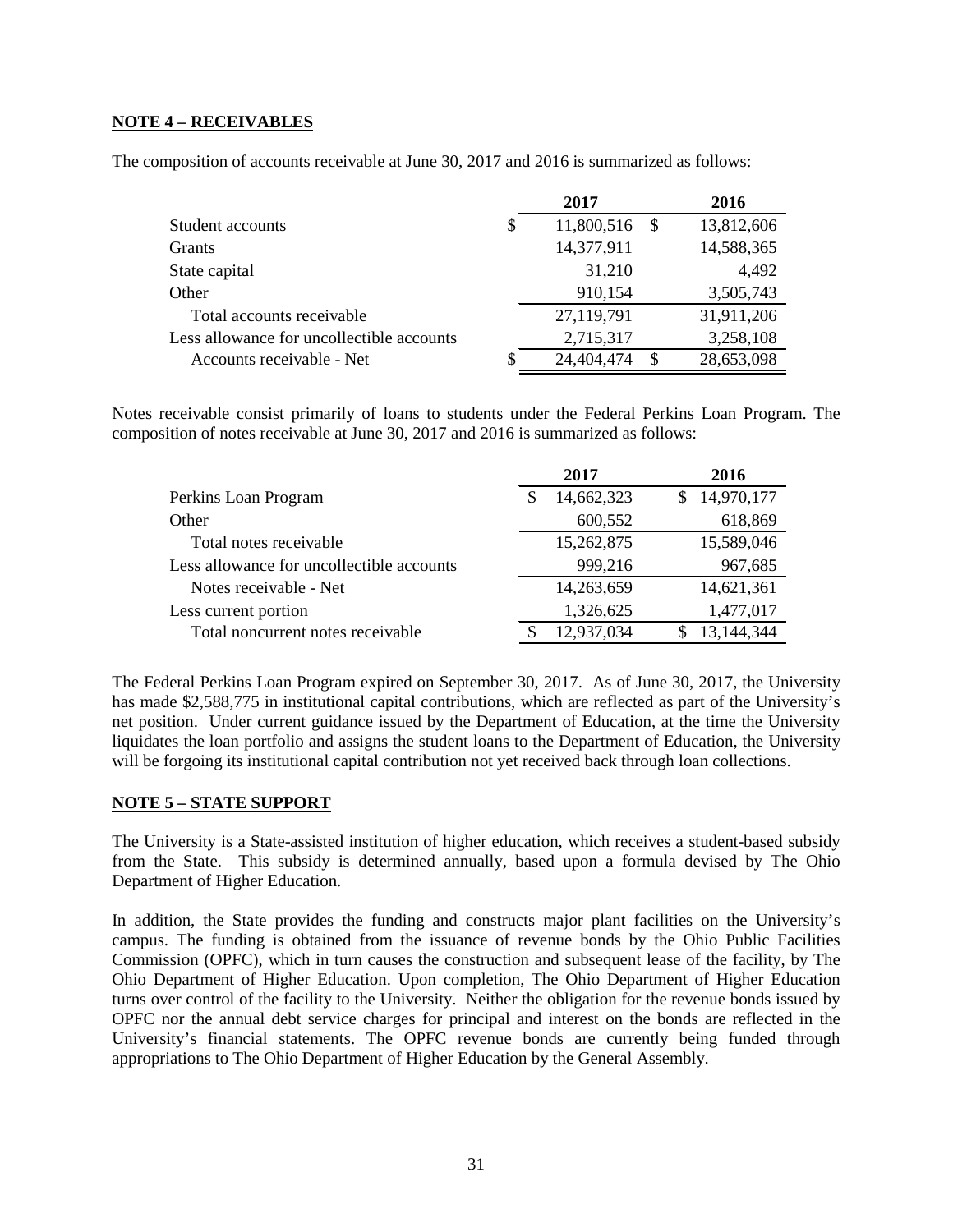The facilities are not pledged as collateral for the revenue bonds. Instead, the bonds are supported by a pledge of monies in the Higher Education Bond Service Fund established in the custody of the Treasurer of State. If sufficient monies are not available from this fund, a pledge exists to assess a special student fee uniformly applicable to students in State-assisted institutions of higher education throughout the State.

# **NOTE 6 – CAPITAL ASSETS**

Capital assets activity for the years ended June 30, 2017 and 2016 is summarized as follows:

|                                       | 2017<br>Additions/<br>Beginning<br>Transfers<br>Balance |                 | Retirements/<br>Transfers | 2017<br>Ending<br>Balance   |
|---------------------------------------|---------------------------------------------------------|-----------------|---------------------------|-----------------------------|
| Capital Assets:                       |                                                         |                 |                           |                             |
| Nondepreciable:                       |                                                         |                 |                           |                             |
| Land                                  | \$<br>56,643,948                                        | \$<br>1,987,564 | \$                        | $\mathsf{\$}$<br>58,631,512 |
| <b>Construction in Progress</b>       | 20,050,412                                              | 11,004,484      | 6,415,045                 | 24,639,851                  |
| <b>Capitalized Collections</b>        | 7,102,155                                               |                 |                           | 7,102,155                   |
| Depreciable:                          |                                                         |                 |                           |                             |
| Land Improvements                     | 24,023,046                                              |                 |                           | 24,023,046                  |
| <b>Buildings</b>                      | 697,257,272                                             | 16,360,703      | 2,858,270                 | 710,759,705                 |
| Equipment                             | 56,618,172                                              | 2,483,787       | 1,514,929                 | 57,587,030                  |
| <b>Library Books</b>                  | 71,538,961                                              | 677,982         | 35,336,728                | 36,880,215                  |
| <b>Intangible Assets</b>              | 483,059                                                 |                 |                           | 483,059                     |
| <b>Total Capital Assets</b>           | 933,717,025                                             | 32,514,520      | 46,124,972                | 920,106,573                 |
| Less Accumulated Depreciation:        |                                                         |                 |                           |                             |
| Land Improvements                     | 17,254,006                                              | 697,943         |                           | 17,951,949                  |
| <b>Buildings</b>                      | 320,814,568                                             | 19,830,008      | 1,065,000                 | 339,579,576                 |
| Equipment                             | 36,303,431                                              | 5,248,481       | 1,018,554                 | 40,533,358                  |
| <b>Library Books</b>                  | 65,764,335                                              | 1,296,698       | 33,256,304                | 33,804,729                  |
| <b>Intangible Assets</b>              | 410,600                                                 | 48,306          |                           | 458,906                     |
| <b>Total Accumulated Depreciation</b> | 440,546,940                                             | 27, 121, 436    | 35,339,858                | 432,328,518                 |
| Capital Assets, Net                   | \$<br>493,170,085                                       | \$<br>5,393,084 | \$<br>10,785,114          | 487,778,055                 |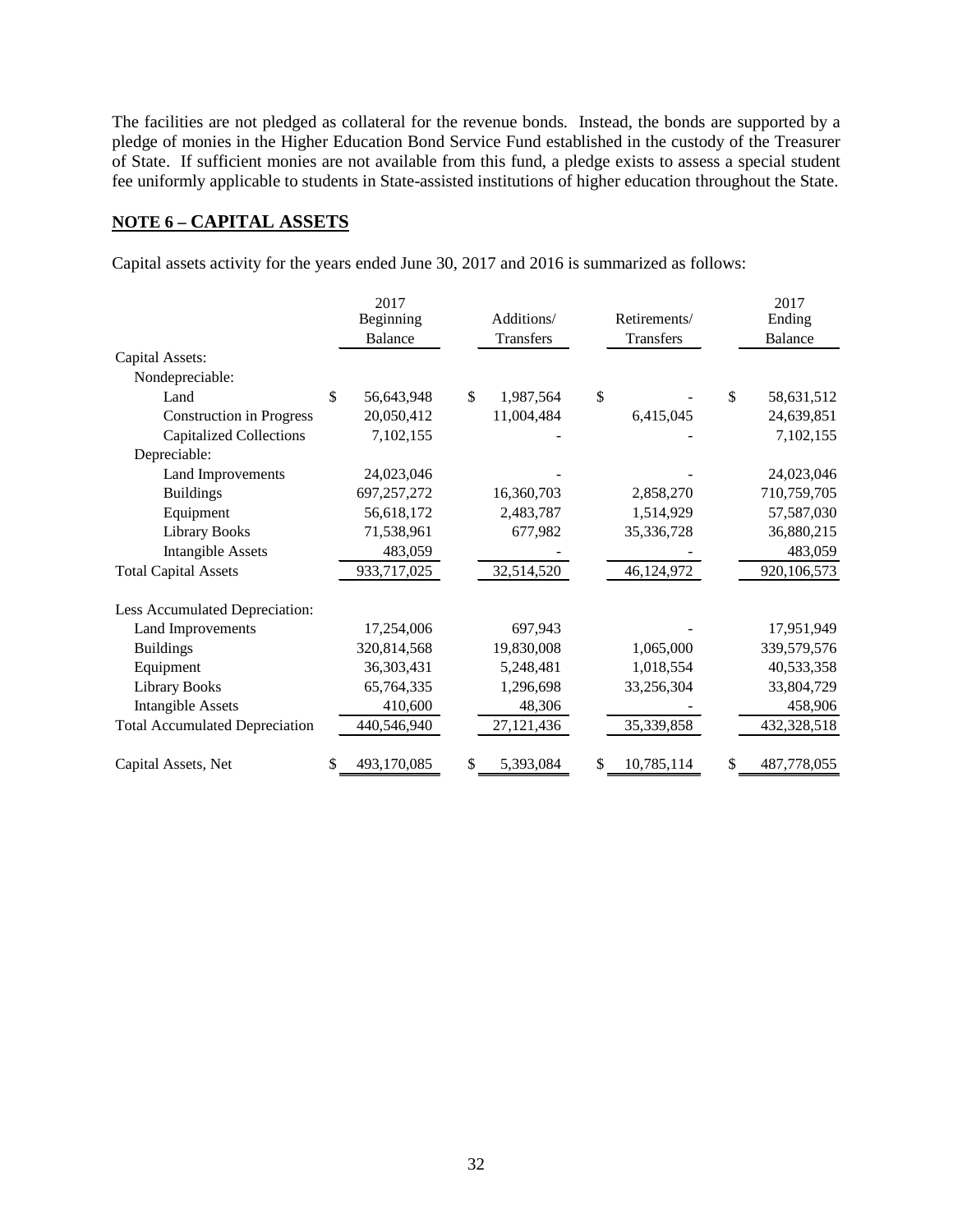|                                       | 2016<br>Beginning | Additions/       | Retirements/     | 2016<br>Ending   |
|---------------------------------------|-------------------|------------------|------------------|------------------|
|                                       | Balance           | Transfers        | Transfers        | Balance          |
| Capital Assets:                       |                   |                  |                  |                  |
| Nondepreciable:                       |                   |                  |                  |                  |
| Land                                  | \$<br>56,643,948  | \$               | $\mathbb{S}$     | \$<br>56,643,948 |
| <b>Construction in Progress</b>       | 67,530,544        | 9,056,282        | 56,536,414       | 20,050,412       |
| <b>Capitalized Collections</b>        | 7,102,155         |                  |                  | 7,102,155        |
| Depreciable:                          |                   |                  |                  |                  |
| Land Improvements                     | 24,019,616        | 3,430            |                  | 24,023,046       |
| <b>Buildings</b>                      | 633, 357, 604     | 64,488,326       | 588,658          | 697,257,272      |
| Equipment                             | 56,848,962        | 2,581,039        | 2,811,829        | 56,618,172       |
| <b>Library Books</b>                  | 71,463,221        | 1,610,909        | 1,535,169        | 71,538,961       |
| <b>Intangible Assets</b>              | 483,059           |                  |                  | 483,059          |
| <b>Total Capital Assets</b>           | 917,449,109       | 77,739,986       | 61,472,070       | 933,717,025      |
| Less Accumulated Depreciation:        |                   |                  |                  |                  |
| Land Improvements                     | 16,291,675        | 962,331          |                  | 17,254,006       |
| <b>Buildings</b>                      | 302,568,083       | 18,645,621       | 399,136          | 320,814,568      |
| Equipment                             | 33,099,782        | 5,258,045        | 2,054,396        | 36,303,431       |
| <b>Library Books</b>                  | 64,232,225        | 3,067,279        | 1,535,169        | 65,764,335       |
| <b>Intangible Assets</b>              | 362,294           | 48,306           |                  | 410,600          |
| <b>Total Accumulated Depreciation</b> | 416,554,059       | 27,981,582       | 3,988,701        | 440,546,940      |
| Capital Assets, Net                   | 500,895,050<br>\$ | \$<br>49,758,404 | 57,483,369<br>\$ | 493,170,085<br>S |

As of June 30, 2017, the University had commitments related to construction projects totaling \$11,144,565. Of this amount, \$859,585 will be funded from Series 2012 bond proceeds.

# **NOTE 7 – NONCURRENT LIABILITIES EXCLUDING NET PENSION LIABILITY**

Noncurrent liabilities, excluding net pension liability, consist of the following as of June 30, 2017 and June 30, 2016:

|                                            | <b>Due Dates</b> | <b>Interest</b><br>Rate-% | 2017 Beginning<br><b>Balance</b> |   | <b>Additions</b><br><b>Reductions</b> |    |              | 2017 Ending<br><b>Balance</b> |                | Current |            |
|--------------------------------------------|------------------|---------------------------|----------------------------------|---|---------------------------------------|----|--------------|-------------------------------|----------------|---------|------------|
| 2007A Bonds Payable                        | 2017             | 4.00-5.75                 | \$<br>1,095,000                  | S |                                       | \$ | 1,095,000    | \$                            |                | \$      |            |
| 2011 Bonds Payable                         | 2013-42          | 5.32                      | 5,445,000                        |   |                                       |    | 120,000      |                               | 5,325,000      |         | 120,000    |
| 2012 Bonds Payable                         | 2013-37          | 5.00                      | 137,200,000                      |   | ۰                                     |    | 5,075,000    |                               | 132,125,000    |         | 5,275,000  |
| 2012 Bond Premium                          |                  |                           | 13,015,710                       |   |                                       |    | 619,710      |                               | 12,396,000     |         | 619,800    |
| 2016A Bonds Payable                        | 2017-2036        | $3.00 - 5.00$             | 32,195,000                       |   |                                       |    |              |                               | 32,195,000     |         | 1,125,000  |
| 2016A Bond Premium                         |                  |                           | 3,063,100                        |   |                                       |    | 153,800      |                               | 2,909,300      |         | 153,800    |
| <b>Capital Leases</b>                      | 2010-41          | 2.33-5.08                 | 47,787,201                       |   |                                       |    | 7,087,804    |                               | 40,699,397     |         | 7,333,646  |
| <b>Total Debt</b>                          |                  |                           | 239,801,011                      |   |                                       |    | 14, 151, 314 |                               | 225,649,697    |         | 14,627,246 |
| Perkins Student Loans                      |                  |                           | 10,487,391                       |   | 185,893                               |    |              |                               | 10,673,284     |         |            |
| Deposits                                   |                  |                           | 980,770                          |   | 2,912,909                             |    | 2,905,231    |                               | 988,448        |         |            |
| <b>Compensated Absences</b>                |                  |                           | 10,290,013                       |   | 561,251                               |    |              |                               | 10,851,264     |         | 855,486    |
|                                            |                  |                           | 261,559,185 \$                   |   | 3,660,053 \$                          |    | 17,056,545   |                               | 248,162,693 \$ |         | 15,482,732 |
| Less Current Portion Long-term Liabilities |                  |                           | (14,866,351)                     |   |                                       |    |              |                               | (15, 482, 732) |         |            |
| Long-term Liabilities                      |                  |                           | 246,692,834                      |   |                                       |    |              |                               | 232,679,961    |         |            |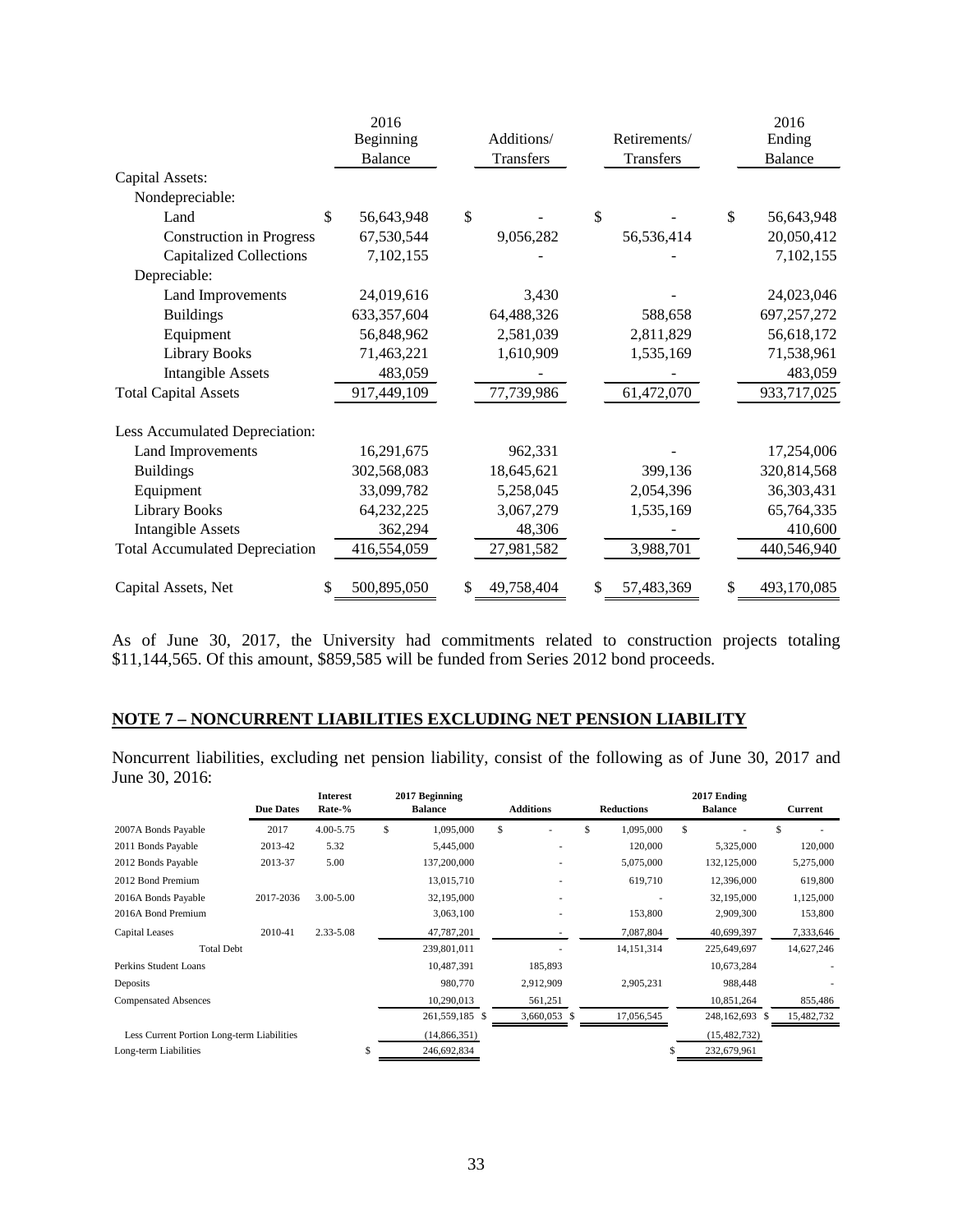|                                            | <b>Due Dates</b> | <b>Interest</b><br>Rate-% |    | 2016 Beginning<br><b>Balance</b> | <b>Additions</b> |               |   |            |     |                |            |  |  | <b>Reductions</b> |  | 2016 Ending<br><b>Balance</b> | Current |
|--------------------------------------------|------------------|---------------------------|----|----------------------------------|------------------|---------------|---|------------|-----|----------------|------------|--|--|-------------------|--|-------------------------------|---------|
| 2007A Bonds Payable                        | 2017             | 4.00-5.75                 | \$ | 36,835,000                       | S                |               | S | 35,740,000 | \$. | 1,095,000      | 1,095,000  |  |  |                   |  |                               |         |
| 2007A Bond Premium                         |                  |                           |    | 971,425                          |                  | ٠             |   | 971,425    |     |                |            |  |  |                   |  |                               |         |
| 2011 Bonds Payable                         | 2013-42          | 5.32                      |    | 5,565,000                        |                  | ٠             |   | 120,000    |     | 5,445,000      | 120,000    |  |  |                   |  |                               |         |
| 2012 Bonds Payable                         | 2013-37          | 5.00                      |    | 142,085,000                      |                  | ٠             |   | 4,885,000  |     | 137,200,000    | 5,075,000  |  |  |                   |  |                               |         |
| 2012 Bond Premium                          |                  |                           |    | 13,643,153                       |                  |               |   | 627,443    |     | 13,015,710     | 627,445    |  |  |                   |  |                               |         |
| 2016A Bonds Payable                        | 2017-2036        | $3.00 - 5.00$             |    | ٠                                |                  | 32,475,000    |   | 280,000    |     | 32,195,000     |            |  |  |                   |  |                               |         |
| 2016A Bond Premium                         |                  |                           |    |                                  |                  | 3,123,327     |   | 60,227     |     | 3,063,100      | 153,800    |  |  |                   |  |                               |         |
| <b>Capital Leases</b>                      | 2010-41          | 2.33-5.08                 |    | 54,837,461                       |                  | 94,113        |   | 7,144,373  |     | 47,787,201     | 7,087,804  |  |  |                   |  |                               |         |
| <b>Total Debt</b>                          |                  |                           |    | 253,937,039                      |                  | 35,692,440    |   | 49,828,468 |     | 239,801,011    | 14,159,049 |  |  |                   |  |                               |         |
| Perkins Student Loans                      |                  |                           |    | 9,424,357                        |                  | 1,063,034     |   |            |     | 10,487,391     |            |  |  |                   |  |                               |         |
| Deposits                                   |                  |                           |    | 1,088,916                        |                  | 3,237,646     |   | 3,345,792  |     | 980,770        |            |  |  |                   |  |                               |         |
| <b>Compensated Absences</b>                |                  |                           |    | 9,162,213                        |                  | 1,127,800     |   |            |     | 10,290,013     | 707,302    |  |  |                   |  |                               |         |
|                                            |                  |                           |    | 273,612,525 \$                   |                  | 41,120,920 \$ |   | 53,174,260 |     | 261,559,185 \$ | 14,866,351 |  |  |                   |  |                               |         |
| Less Current Portion Long-term Liabilities |                  |                           |    | (14,853,850)                     |                  |               |   |            |     | (14,866,351)   |            |  |  |                   |  |                               |         |
| Long-term Liabilities                      |                  |                           | S  | 258,758,675                      |                  |               |   |            |     | 246,692,834    |            |  |  |                   |  |                               |         |

In February 2016, the University issued \$32,475,000 of general receipts bonds, Series 2016A. The bonds bear interest rates ranging from 3.0% to 5.0% and mature beginning June 1, 2016 through June 1, 2036. The proceeds of the issuance were used to defease a portion of the Series 2007A bonds and pay issuance costs. The purpose of this transaction was to refund future callable maturities to achieve debt service savings of approximately \$3,900,000 over the life of the bonds. As a result of the refunding, \$1,493,588 has been recorded as a loss on refunding within the deferred outflows section on the statement of net position and will be amortized into income from 2016 through 2036. Amortization for 2017 was \$73,546.

Debt defeased by the University for which amounts remained outstanding at June 30, 2016 was \$34,695,000. United States Treasury obligations and/or cash in an amount sufficient to pay principal and interest on the defeased obligations, when due, was deposited with a trustee in accordance with the defeasance of debt. Neither the debt nor the related trust account is reflected in the accompanying financial statements for the fully defeased bonds. At June 30, 2017, the balance in the trust escrow account is \$0. The bonds have been fully redeemed.

On August 21, 2012, the University issued general receipts bonds in the principal amount of \$152,835,000. The General Receipts Series 2012 Bonds were issued as fixed rate bonds with monthly maturities beginning June 1, 2013 through June 1, 2037. Interest is payable monthly at the rate of 5.0%. The proceeds of the bonds were used to (1) pay costs of constructing a new building on the University's campus, rehabilitation of existing buildings, campus-wide upgrades of electrical, mechanical and security systems and improvements to campus walkways; (2) refund portions of the Outstanding Series 2003A Bonds, Series 2004 Bonds and Series 2008 Bonds; and (3) pay costs relating to the issuance of the Series 2012 Bonds.

In September 2011, the University issued taxable general receipts bonds in the principal amount of \$5,775,000. The General Receipts Series 2011 Bonds were issued as fixed rate bonds with monthly maturities beginning October 1, 2013 through April 1, 2042. Interest is payable monthly at the rate of 5.32%. The proceeds of the bonds were used to finance a portion of the costs of public improvements identified as the North Campus Neighborhood – Project Phase I. This phase is the subject of a "project development agreement" dated July 14, 2011 by and between Cleveland State University and CSU Housing, LLC, an Ohio limited liability company which serves as the project developer.

During the year ended June 30, 2007, the University issued Series 2007A general receipts bonds. The Series 2007A general receipts bonds were issued for \$42,110,000, bear interest rates between 4% and 5.75%, and mature in 2036. Proceeds were used to fund the construction of a new Student Center. A portion of these bonds was refinanced in February 2016.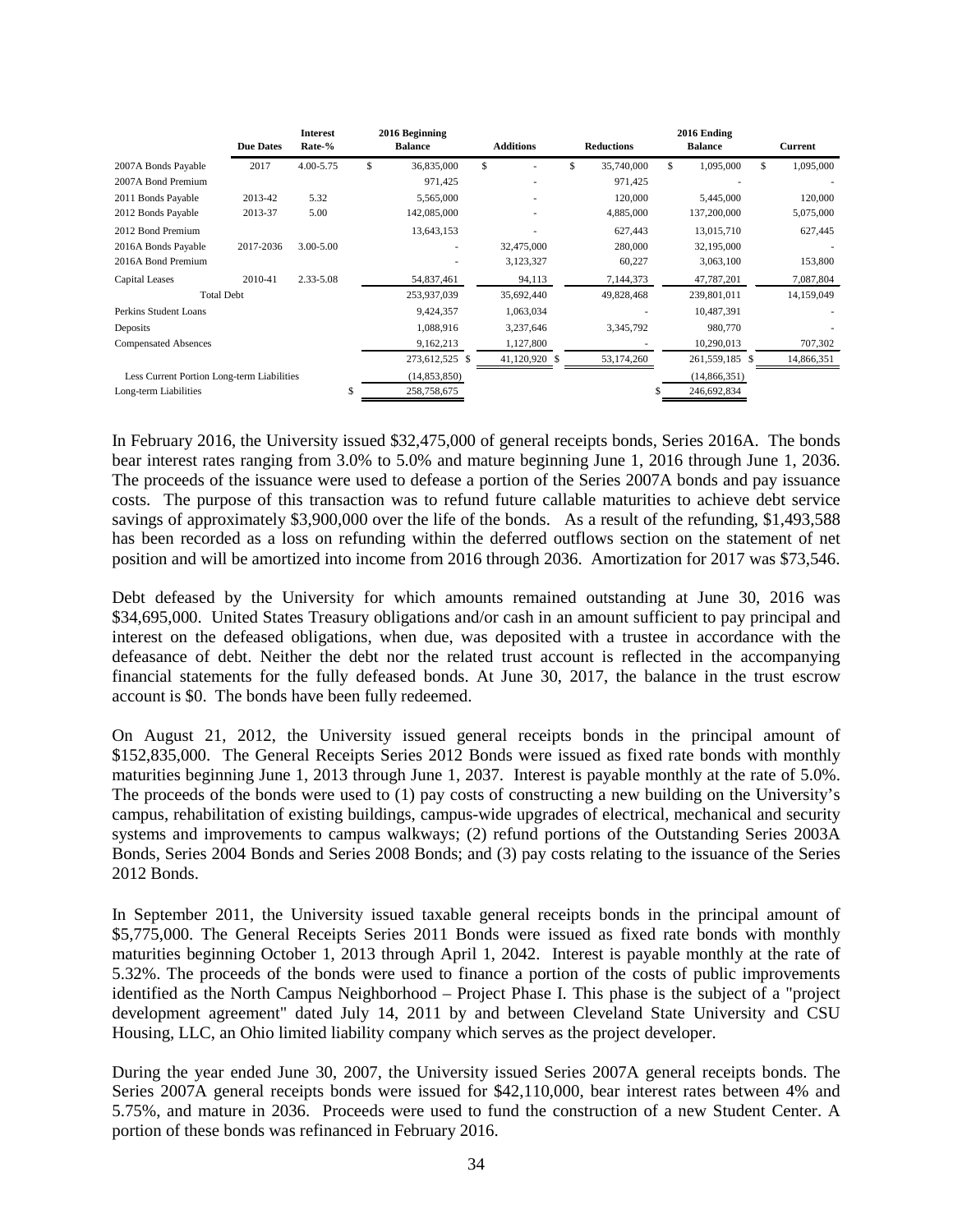Interest expense on indebtedness for the years ended June 30, 2017 and 2016 was \$9,166,697 and \$9,096,701, respectively. On construction-related debt, for the years ended June 30, 2017 and 2016, interest cost was capitalized in the amount of \$535,106 (net of \$8,339 interest income) and \$1,005,470 (net of \$24,331 interest income), respectively.

The University leases various pieces of equipment and parking garages, which have been recorded under various capital leases in amounts representing the present value of future minimum lease payments. Capital lease principal for two parking garage leases begin in August 2040. Capital lease obligations are collateralized by equipment with a gross cost of \$81,157,503 and \$81,495,756 and gross accumulated depreciation of \$78,137,085 and \$77,117,232 at June 30, 2017 and 2016, respectively. The capital leases have varying maturity dates through 2045.

Principal and interest payable for the next five years and in subsequent five-year increments are as follows:

|           | <b>Bonds Payable</b> |             |    | <b>Capital Leases</b> |    |            |    |                 |
|-----------|----------------------|-------------|----|-----------------------|----|------------|----|-----------------|
|           |                      | Principal   |    | <b>Interest</b>       |    | Principal  |    | <b>Interest</b> |
| 2018      | \$                   | 6,520,000   | \$ | 8,247,745             | \$ | 7,333,646  | \$ | 1,795,296       |
| 2019      |                      | 6,835,000   |    | 7,943,861             |    | 5,576,107  |    | 1,517,304       |
| 2020      |                      | 6,425,000   |    | 7,613,377             |    | 5,505,783  |    | 1,277,582       |
| 2021      |                      | 6,730,000   |    | 7,303,843             |    | 2,678,861  |    | 1,040,390       |
| 2022      |                      | 6,995,000   |    | 7,023,509             |    |            |    | 980,250         |
| 2023-2027 |                      | 40,455,000  |    | 29,605,237            |    |            |    | 4,901,250       |
| 2028-2032 |                      | 51,800,000  |    | 18,511,411            |    |            |    | 4,901,250       |
| 2033-2037 |                      | 42,190,000  |    | 5,654,415             |    |            |    | 4,901,250       |
| 2038-2042 |                      | 1,695,000   |    | 226,566               |    | 7,260,000  |    | 4,542,750       |
| 2043-2045 |                      |             |    |                       |    | 12,345,000 |    | 946,625         |
|           |                      | 169,645,000 | \$ | 92,129,964            | \$ | 40,699,397 |    | 26,803,947      |

The University has entered into various lease agreements for office equipment, and office and classroom space, which are considered operating leases. The University has leased space in the Fenn Tower building from the Corporation, which it uses for classrooms and meeting rooms. Operating lease balloon payments totaling \$46,787,033 are due in fiscal year 2019. Total rental expense under operating leases during the years ended June 30, 2017 and 2016 amounted to \$3,575,262 and \$3,552,119, respectively. The operating leases have varying maturity dates through 2042.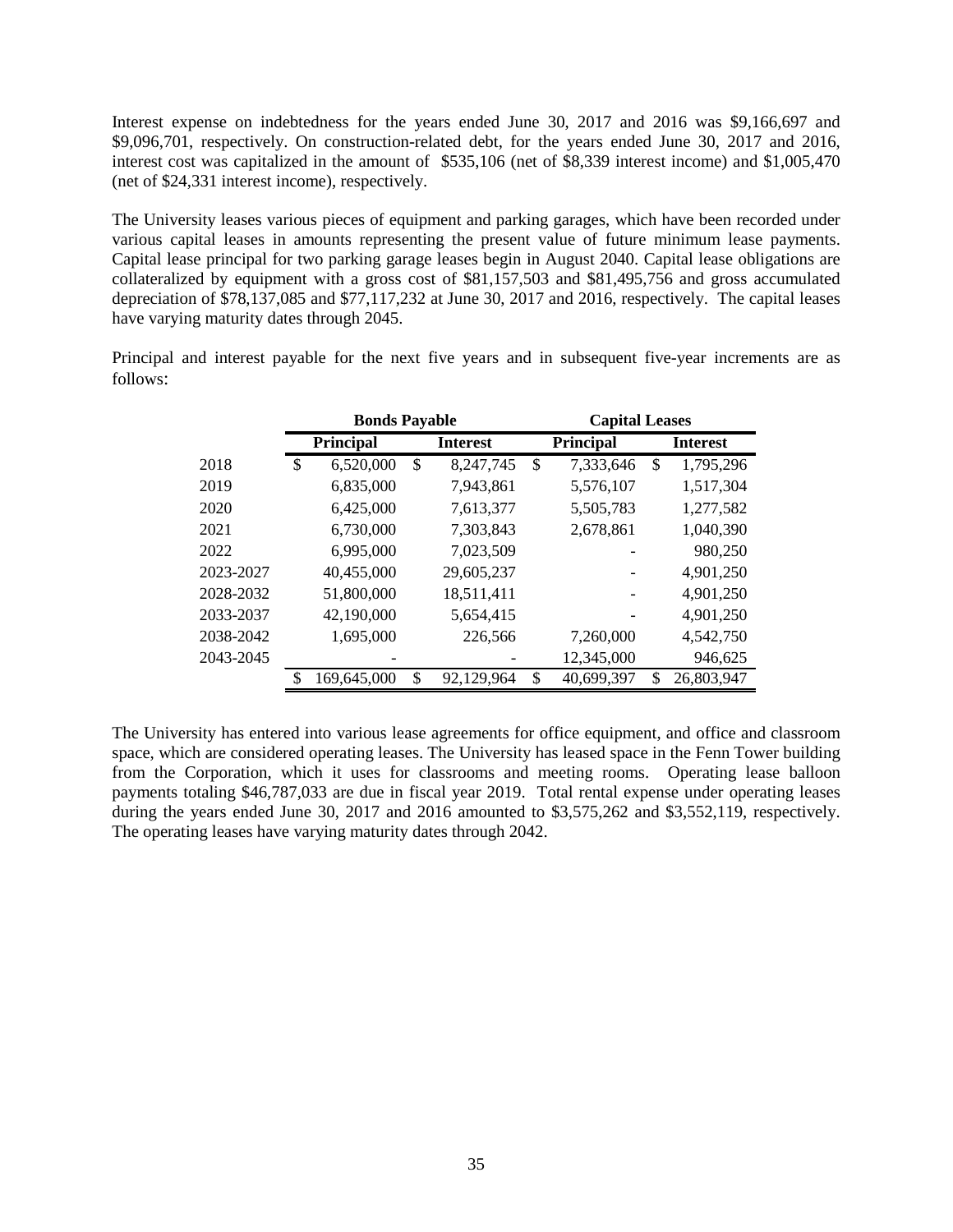| <b>Years Ending June 30</b> |    | Operating<br><b>Leases</b> |
|-----------------------------|----|----------------------------|
| 2018                        | \$ | 3,623,735                  |
| 2019                        |    | 48,038,940                 |
| 2020                        |    | 1,004,042                  |
| 2021                        |    | 935,801                    |
| 2022                        |    | 935,801                    |
| 2023-2027                   |    | 3,778,420                  |
| 2028-2032                   |    | 3,776,520                  |
| 2033-2037                   |    | 3,341,678                  |
| 2038-2042                   |    | 1,618,711                  |
|                             | S  | 67,053,649                 |
|                             |    |                            |

Future minimum operating lease payments as of June 30, 2017 are as follows:

# **NOTE 8 – EMPLOYMENT BENEFIT PLANS**

#### **Retirement Plans**

Substantially all nonstudent University employees are covered by one of three retirement plans. The university faculty are covered by the State Teachers Retirement System of Ohio (STRS). Nonfaculty employees are covered by the Ohio Public Employees Retirement System (OPERS). Employees may opt out of STRS and OPERS and participate in the Alternative Retirement Plan (ARP).

STRS and OPERS both offer three separate retirement plans: the defined benefit plan, the defined contribution plan, and a combined plan. STRS and OPERS each provide retirement, survivor, and disability benefits to plan members and their beneficiaries. The plans also each provide post-employment healthcare benefits (including Medicare B premiums) to retirees and beneficiaries who elect to receive those benefits.

#### **Defined Benefit Plans**

The University participates in the State Teachers Retirement System (STRS) and the Ohio Public Employees Retirement System (OPERS), statewide, cost-sharing, multiple-employer defined benefit public employee retirement systems governed by the Ohio Revised Code (ORC) that covers substantially all employees of the University. Each system has multiple retirement plan options available to its members, ranging from three in STRS and three in OPERS. Each system provides retirement, survivor, and disability benefits to plan members and their beneficiaries. The systems also each provide post-employment healthcare benefits (including Medicare B premiums) to retirees and beneficiaries who elect to receive those benefits.

Each retirement system issues a publicly available financial report that includes financial statements and required supplementary information for the pension and post-employment healthcare plans. The reports may be obtained by contacting:

| State Teachers Retirement System of Ohio | <b>Ohio Public Employees Retirement System</b> |
|------------------------------------------|------------------------------------------------|
| 275 E. Broad Street                      | 277 East Town Street                           |
| Columbus, Ohio 43215                     | Columbus, OH 43215                             |
| $(888)$ 227-7877                         | $(800)$ 222-7377                               |
| www.strsoh.org                           | www.opers.org                                  |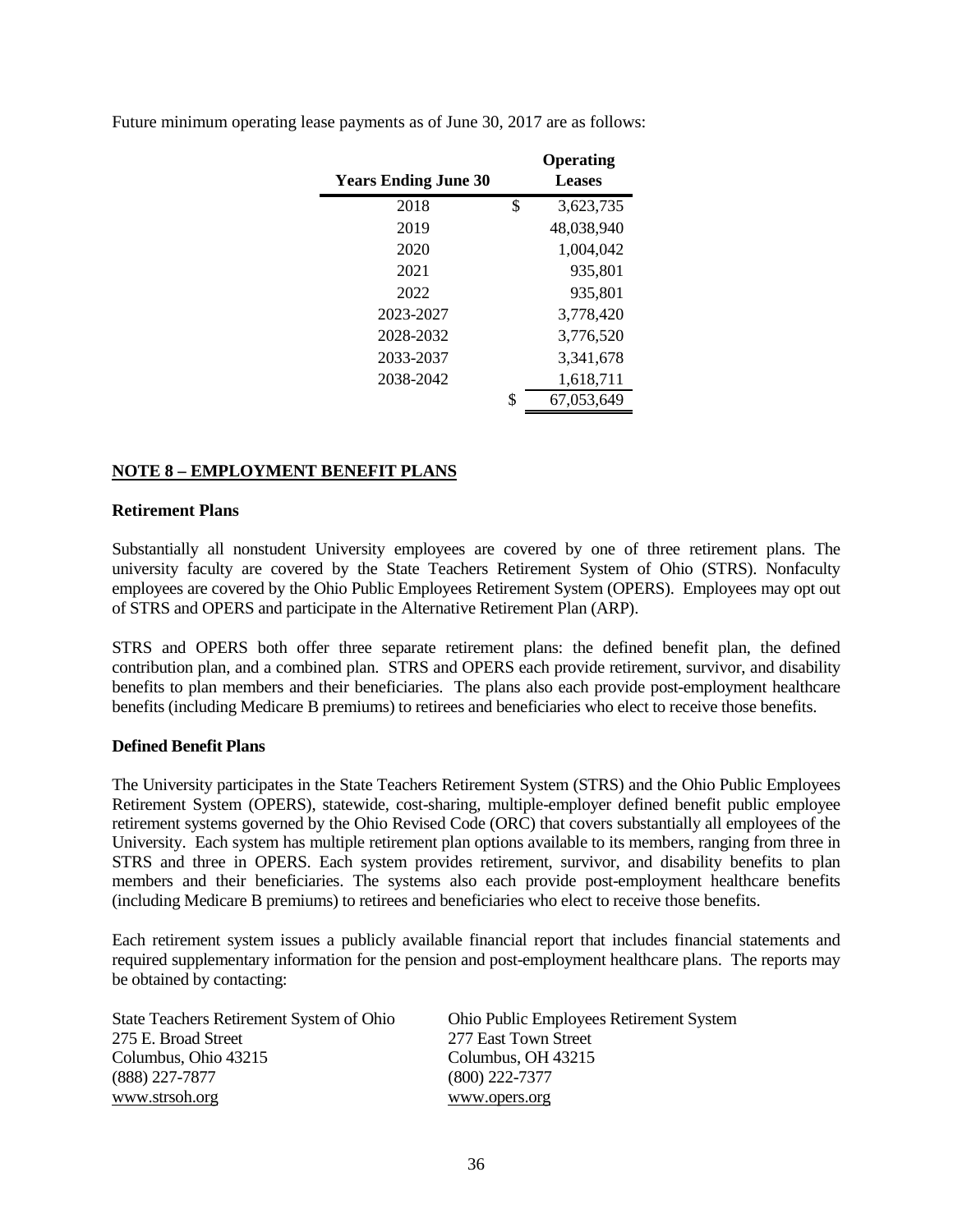**Contributions.** State retirement law requires contributions by covered employees and their employers, and Chapter 3307 of the ORC limits the maximum rate of contributions. The retirement boards of the systems individually set contribution rates within the allowable limits. The adequacy of employer contribution rates is determined annually by actuarial valuation using the entry age normal cost method. Under these provisions, each University's contribution is expected to finance the costs of benefits earned by employees during the year, with an additional amount to finance a portion of the unfunded accrued liability.

Member contributions are set at the maximums authorized by the ORC. The plans' 2017 employer and member contribution rates on covered payroll to each system are:

|                                |         | <b>Employer Contribution Rate</b> |                 |        | <b>Member Contribution</b><br>Rate |
|--------------------------------|---------|-----------------------------------|-----------------|--------|------------------------------------|
|                                |         |                                   |                 |        |                                    |
|                                |         | Post                              |                 |        |                                    |
|                                |         | Retirement                        | Death           |        |                                    |
|                                | Pension | Healthcare                        | <b>Benefits</b> | Total  | Total                              |
| STRS (beginning 7/1/16)        | 14.00%  | 0.00%                             | 0.00%           | 14.00% | 14.00%                             |
| OPERS - State/Local            |         |                                   |                 |        |                                    |
| (through 12/31/16)             | 12.00%  | 2.00%                             | 0.00%           | 14.00% | 10.00%                             |
| OPERS - State/Local            |         |                                   |                 |        |                                    |
| $(beginning 1/1/17)$           | 13.00%  | 1.00%                             | 0.00%           | 14.00% | 10.00%                             |
| <b>OPERS - Law Enforcement</b> |         |                                   |                 |        |                                    |
| (through 12/31/16)             | 16.10%  | 2.00%                             | 0.00%           | 18.10% | 13.00%                             |
|                                |         |                                   |                 |        |                                    |
| <b>OPERS - Law Enforcement</b> |         |                                   |                 |        |                                    |
| $(beginning 1/1/17)$           | 17.10%  | 1.00%                             | 0.00%           | 18.10% | 13.00%                             |

The plans' 2016 contribution rates on covered payroll to each system are:

|                                |         | Member<br>Contribution<br>Rate |                 |        |        |
|--------------------------------|---------|--------------------------------|-----------------|--------|--------|
|                                |         | Post Retirement                | Death           |        |        |
|                                | Pension | Healthcare                     | <b>Benefits</b> | Total  | Total  |
| STRS (beginning 7/1/15)        | 14.00%  | $0.00\%$                       | $0.00\%$        | 14.00% | 13.00% |
| STRS (beginning 7/1/14)        | 14.00%  | $0.00\%$                       | $0.00\%$        | 14.00% | 12.00% |
| OPERS - State/Local            | 12.00%  | 2.00%                          | $0.00\%$        | 14.00% | 10.00% |
| <b>OPERS - Law Enforcement</b> | 16.10%  | 2.00%                          | $0.00\%$        | 18.10% | 13.00% |

The University's required and actual contributions to the plan are:

| For the years ended 6/30 |                  |  |  |  |
|--------------------------|------------------|--|--|--|
| 2017                     | 2016             |  |  |  |
| \$<br>7,653,361          | \$.<br>7,292,554 |  |  |  |
| 8,322,520                | 7,990,496        |  |  |  |
| 15,975,881               | 15,283,050       |  |  |  |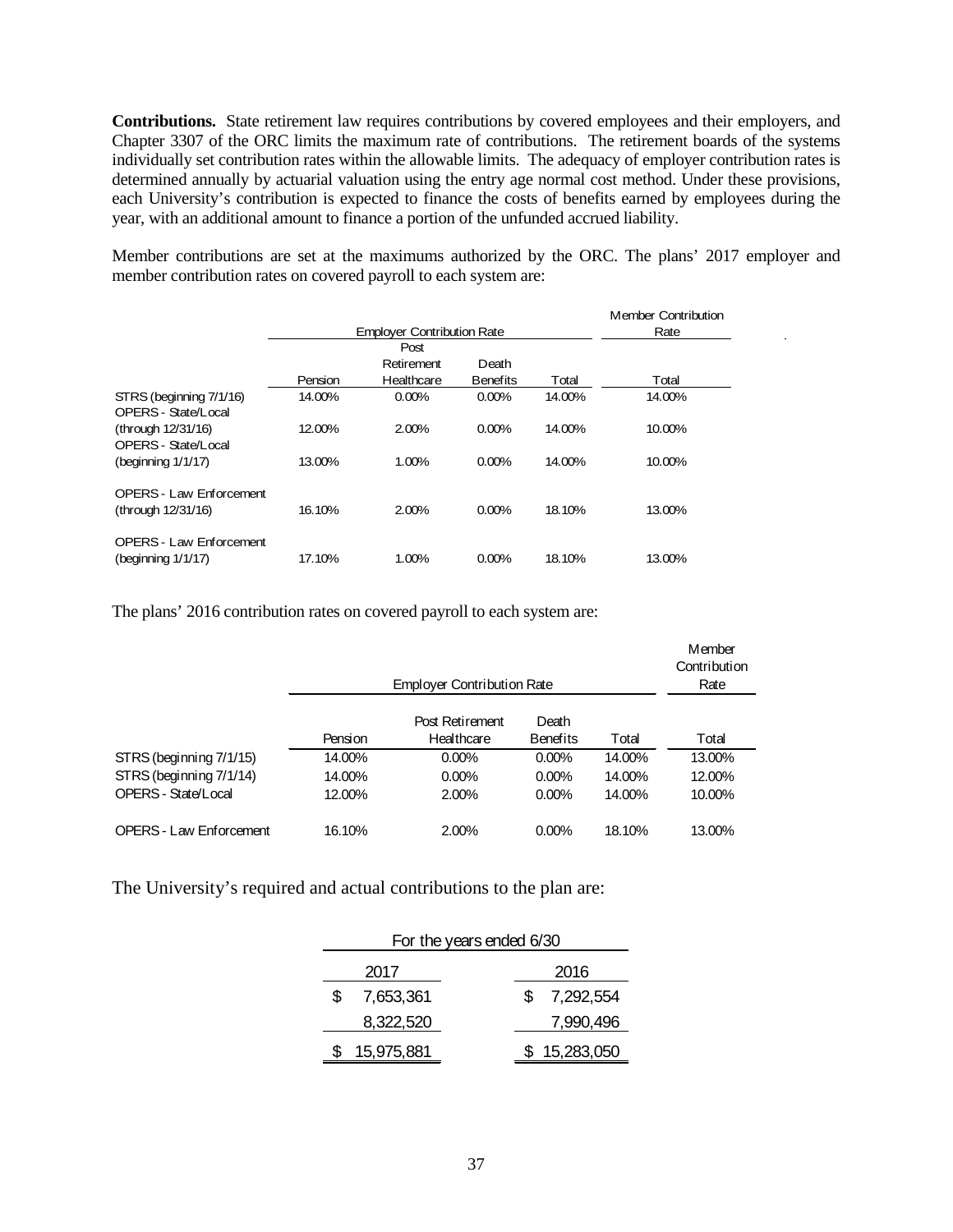**Benefits.** *STRS* – Plan benefits are established under Chapter 3307 of the Ohio Revised Code, as amended by Substitute Senate Bill 342 in 2012, gives the retirement board the authority to make future adjustments to the member contribution rate, retirement age, and service requirements, and the COLA as the need or opportunity arises, depending on the retirement system's funding progress.

Any member may retire who has (1) five years of service credit and attained age 60; (2) 25 years of service credit and attained age 55; or (3) 30 years of service credit regardless of age. Beginning August 1, 2015, eligibility requirements for an unreduced benefit will change. The maximum annual retirement allowance, payable for life, considers years of credited service, final average salary (3-5 years) and multiplying by a factor ranging from 2.2 percent to 2.6 percent with 0.1 percent incremental increases for years greater than 30-31, depending on retirement age.

A defined benefit plan or combined plan member with five or more years of credited service who is determined to be disabled (illness or injury preventing individual's ability to perform regular job duties for at least 12 months) may receive a disability benefit. Additionally, eligible survivors of members who die before service retirement may qualify for monthly benefits. New members on or after July 1, 2013 must have at least 10 years of qualifying service credit to apply for disability benefits.

A death benefit of \$1,000 is payable to the beneficiary of each deceased retired member who participated in the plan. Death benefit coverage up to \$2,000 can be purchased by participants in all three of the plans. Various other benefits are available to members' beneficiaries.

*OPERS* – Plan benefits are established under Chapter 145 of the Ohio Revised Code, as amended by Substitute Senate Bill 343 in 2012. The requirements to retire depends on years of service (15 to 30 years) and from attaining the age of 48 to 62, depending on when the employee became a member. Members retiring before age 65 with less than 30 years service credit receive a percentage reduction in benefit. Member retirement benefits are calculated on a formula that considers years of service (15-30 years), age (48- 62 years) and final average salary, using a factor ranging from 1.0 percent to 2.5 percent.

A plan member who becomes disabled before age 60 or at any age, depending on when the member entered the plan, and has completed 60 contributing months is eligible for a disability benefit.

A death benefit of \$500 - \$2,500 is determined by the number of years of service credit of the retiree. Benefits may transfer to a beneficiary upon death with 1.5 years of service credits with the plan obtained within the last 2.5 years, except for law enforcement and public safety personnel who are eligible immediately upon employment.

Benefit terms provide for annual cost-of-living adjustments to each employee's retirement allowance subsequent to the employee's retirement date. The annual adjustment, if applicable, is 3 percent.

**Net Pension Liability, Deferrals, and Pension Expense.** At June 30, 2017, the University reported a liability for its proportionate share of the net pension liability of STRS and OPERS. The net pension liability was measured as of July 1, 2016 for the STRS plan and December 31, 2016 for the OPERS plan. The total pension liability used to calculate the net pension liability was determined by an actuarial valuation as of those dates. The University's proportion of the net pension liability was based on a projection of its long-term share of contributions to the pension plan relative to the projected contributions of all participating reporting units, actuarially determined.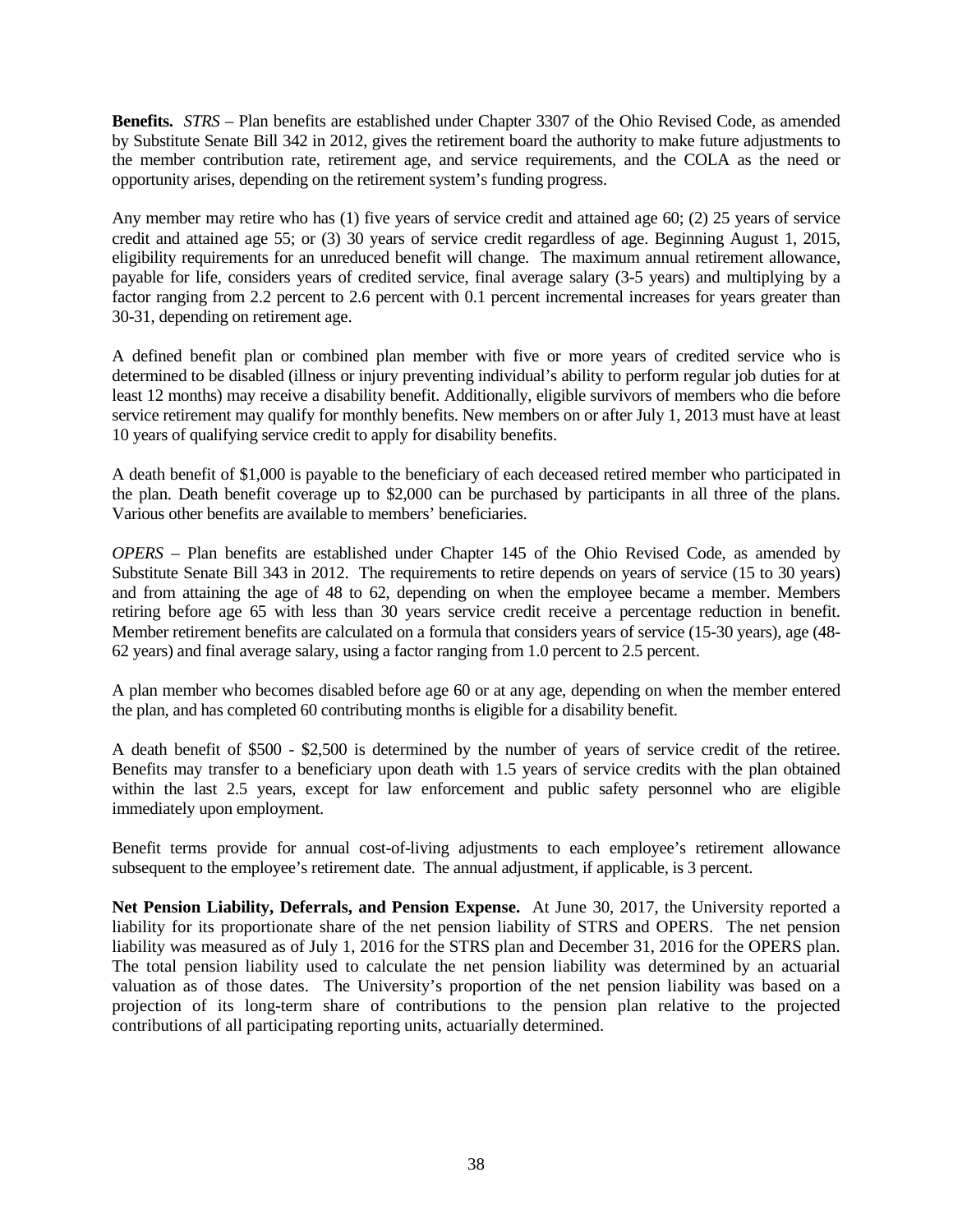|              | <b>Measurement</b> |               | Net Pension Liability |  | Proportionate Share |         |
|--------------|--------------------|---------------|-----------------------|--|---------------------|---------|
| Plan         | Date               | 2017          | 2016                  |  | 2017                | 2016    |
| <b>STRS</b>  | 7/1                | \$166,860,603 | \$137,916,400         |  | 0.4985%             | 0.4990% |
| <b>OPERS</b> | 12/31              | \$92,716,335  | \$69,702,983          |  | 0.4095%             | 0.4038% |

For the years ended June 30, 2017 and 2016, the University recognized pension expense of \$33,923,206 and \$17,789,604, respectively. At June 30, 2017 and 2016, the University reported deferred outflows of resources and deferred inflows of resources related to pensions from the following sources:

| June 30, 2017                                                                                                      | Deferred<br>Outflows of<br>Resources | Deferred<br>Inflows of<br>Resources |
|--------------------------------------------------------------------------------------------------------------------|--------------------------------------|-------------------------------------|
| Differences between expected and actual experience                                                                 | \$<br>6,885,341                      | \$<br>(689, 542)                    |
| Changes of assumptions                                                                                             | 14,822,356                           |                                     |
| Net difference between projected and actual earnings on<br>pension plan investments                                | 27,774,594                           |                                     |
| Changes in proportion and differences between University<br>contributions and proportionate share of contributions | 575,922                              | (136, 613)                          |
| University contributions subsequent to the<br>measurement date                                                     | 11,819,658                           |                                     |
| Total                                                                                                              | 61,877,871                           | (826, 155)<br>S                     |
| June 30, 2016                                                                                                      | Deferred<br>Outflows of<br>Resources | Deferred<br>Inflows of<br>Resources |
| Differences between expected and actual experience                                                                 | 6,301,484<br>\$                      | \$<br>(1,464,477)                   |
| Changes of assumptions                                                                                             |                                      |                                     |
| Net difference between projected and actual earnings on<br>pension plan investments                                | 20,656,543                           | (9,918,796)                         |
| Changes in proportion and differences between University<br>contributions and proportionate share of contributions | 135,875                              | (7, 857)                            |
| University contributions subsequent to the                                                                         |                                      |                                     |
| measurement date                                                                                                   | 11,338,714                           |                                     |
| Total                                                                                                              | 38,432,616                           | (11, 391, 130)                      |

Amounts reported as deferred outflows of resources and deferred inflows of resources related to pensions will be recognized in pension expense as follows:

| <b>Years Ending</b> |                  |
|---------------------|------------------|
| June 30             | Amount           |
|                     |                  |
| 2018                | \$<br>16,106,296 |
| 2019                | 16,479,599       |
| 2020                | 11,358,290       |
| 2021                | 5,302,478        |
| 2022                | (7,288)          |
| Thereafter          | (7, 317)         |
|                     | 49,232,058       |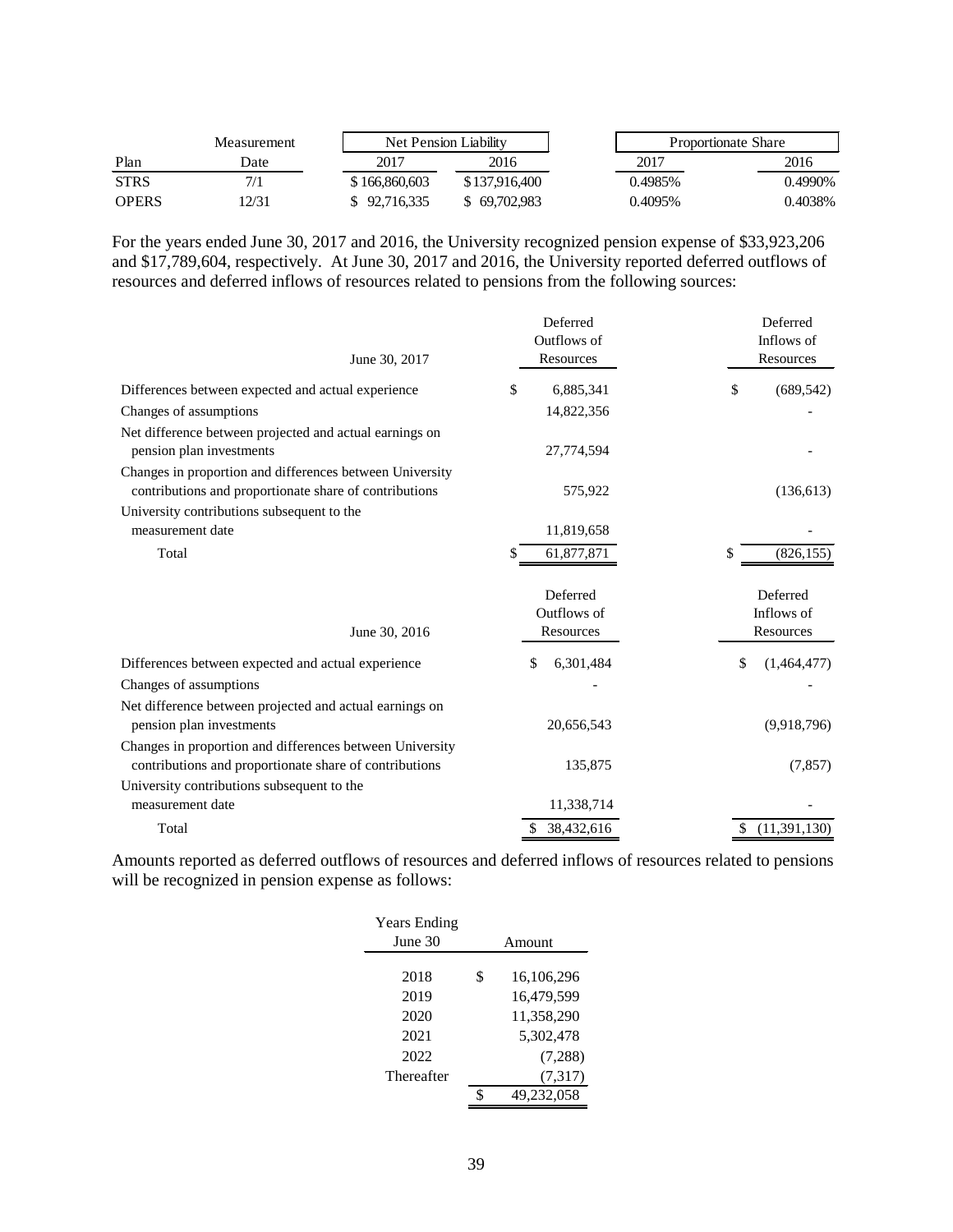In addition, the contributions subsequent to the measurement date will be included as a reduction of the net pension liability in the next year (2018).

**Actuarial Assumptions**. The total pension liability based on the results of an actuarial valuation were determined using the following actuarial assumptions for 2016, applied to all periods included in the measurement on June 30, 2017:

|                                          | STRS - as of 6/30/16                                           | <b>OPERS</b> - as of 12/31/16                           |
|------------------------------------------|----------------------------------------------------------------|---------------------------------------------------------|
| Valuation date                           | July 1, 2016                                                   | December 31, 2016                                       |
| Actuarial cost method                    | Entry age normal                                               | Individual entry age                                    |
| Cost of living                           | 2.0 percent                                                    | 3.0 percent                                             |
| Salary increases, including<br>inflation | $2.75$ percent - 12.25 percent                                 | $3.25$ percent - 10.75 percent                          |
| Inflation                                | 2.75 percent                                                   | 3.25 percent                                            |
| Investment rate of return                | 7.75 percent, net of pension plan<br>investment expense        | 7.50 percent, net of pension plan<br>investment expense |
| Experience study date                    | Period of 5 years ended July 1, 2012                           | Period of 5 years ended December 31, 2015               |
| Mortality basis                          | RP-2000 Combined Mortality Table<br>(Projection 2022–Scale AA) | RP-2014 Healthly Annuitant mortality<br>table           |

The following are actuarial assumptions for 2015, applied to all periods included in the measurement on June 30, 2016:

|                                          | STRS - as of 6/30/15                                           | <b>OPERS</b> - as of 12/31/15                                              |
|------------------------------------------|----------------------------------------------------------------|----------------------------------------------------------------------------|
| Valuation date                           | July 1, 2015                                                   | December 31, 2015                                                          |
| Actuarial cost method                    | Entry age normal                                               | Individual entry age                                                       |
| Cost of living                           | 2.0 percent                                                    | 3.0 percent                                                                |
| Salary increases, including<br>inflation | $2.75$ percent - 12.25 percent                                 | $4.25$ percent - $10.05$ percent                                           |
| Inflation                                | 2.75 percent                                                   | 3.75 percent                                                               |
| Investment rate of return                | 7.75 percent, net of pension plan<br>investment expense        | 8.00 percent, net of pension plan<br>investment expense                    |
| Experience study date                    | Period of 5 years ended July 1, 2012                           | Period of 5 years ended<br>December 31, 2010                               |
| Mortality basis                          | RP-2000 Combined Mortality Table<br>(Projection 2022–Scale AA) | RP-2000 mortality table<br>projected 20 years using Projection Scale<br>AA |

**Discount Rate.** The discount rates used to measure the total pension liabilities at June 30, 2017 were 7.75 percent and 7.50 percent for STRS and OPERS, respectively. The discount rate used to measure the total pension liabilities at June 30, 2016 was 7.75 percent and 8.00 percent, for STRS and OPERS, respectively. The projection of cash flows used to determine the discount rate assumed that employee contributions will be made at the current contribution rate and that employer contributions will be made at contractually required rates for all plans. Based on those assumptions, each pension plan's fiduciary net position was projected to be available to make all projected future benefit payments for current active and inactive employees. Therefore, the long-term expected rate of return on pension plan investments was applied to all periods of projected benefit payments to determine the total pension liability.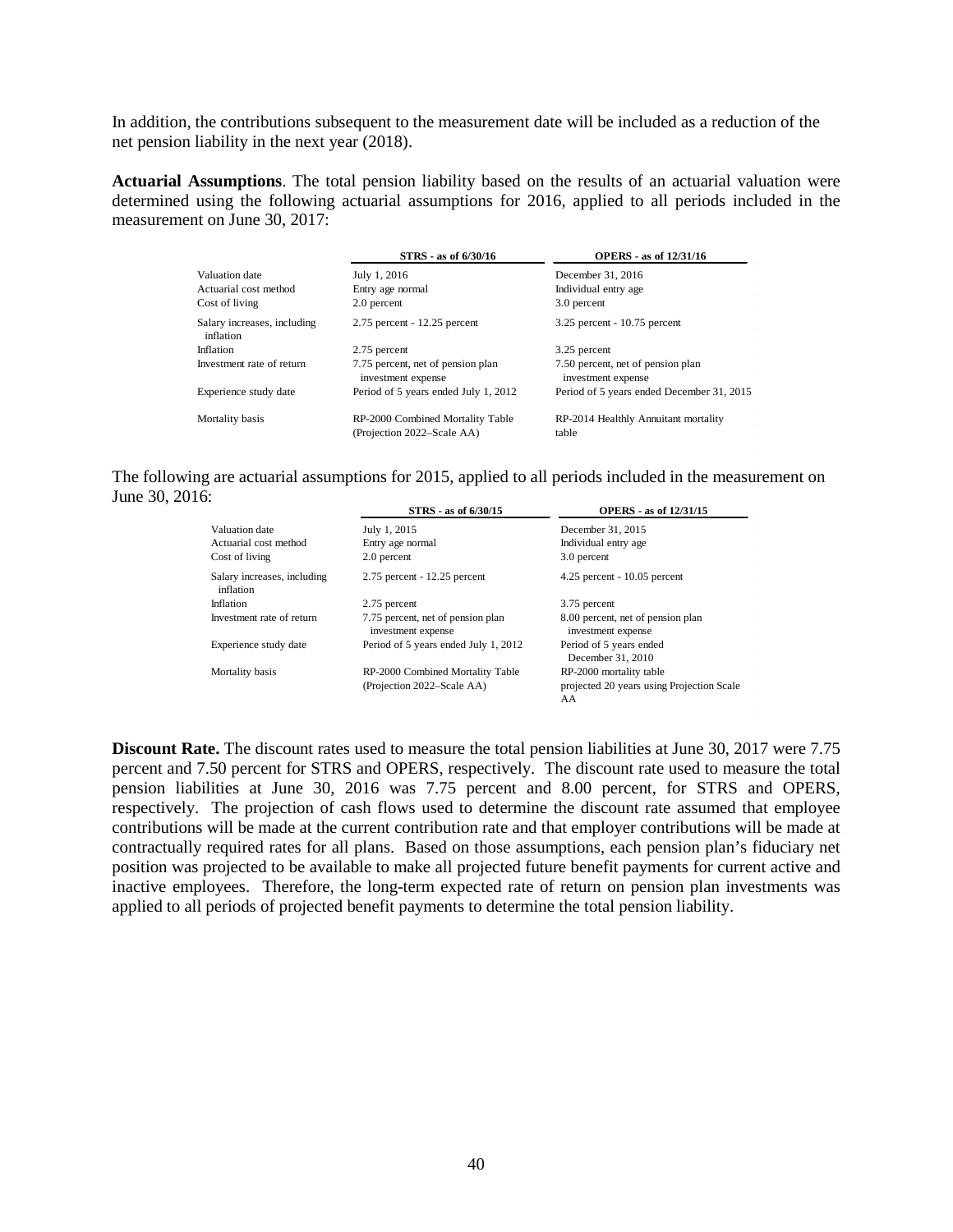The long-term expected rate of return on pension plan investments was determined using a building-block method in which best-estimate ranges of expected future real rates of return (expected returns, net of pension plan investment expense and inflation) are developed for each major asset class. These ranges are combined to produce the long-term expected rate of return by weighting the expected future real rates of return by the target asset allocation percentage and by adding expected inflation. The target allocation and best estimates of arithmetic real rates of return for each major asset class are summarized in the following table as of the dates listed below:

|                             | STRS - as of 7/1/16  |                                                 |                             |                      | <b>OPERS</b> - as of 12/31/16                   |
|-----------------------------|----------------------|-------------------------------------------------|-----------------------------|----------------------|-------------------------------------------------|
| <b>Investment Category</b>  | Target<br>Allocation | Long-term<br>Expected<br>Real Rate of<br>Return | <b>Investment Category</b>  | Target<br>Allocation | Long-term<br>Expected<br>Real Rate of<br>Return |
| Domestic Equity             | 31.00%               | 5.50%                                           | Fixed Income                | 23.00%               | 2.75%                                           |
| <b>International Equity</b> | 26.00%               | 5.35%                                           | <b>Domestic Equities</b>    | 20.70%               | 6.34%                                           |
| <b>Alternatives</b>         | 14.00%               | 5.50%                                           | <b>Real Estate</b>          | 10.00%               | 4.75%                                           |
| <b>Fixed Income</b>         | 18.00%               | 1.25%                                           | Private Equity              | 10.00%               | 8.97%                                           |
| <b>Real Estate</b>          | 10.00%               | 4.25%                                           | <b>International Equity</b> | 18.30%               | 7.95%                                           |
| <b>Liquidity Reserves</b>   | 1.00%                | 0.50%                                           | Other Investments           | 18.00%               | 4.92%                                           |
| Total                       | 100%                 |                                                 | Total                       | 100%                 |                                                 |
|                             |                      | STRS - as of 7/1/15                             |                             |                      | <b>OPERS</b> - as of 12/31/15                   |
|                             |                      | Long-term<br>Expected                           |                             |                      | Long-term<br>Expected                           |
|                             | Target               | Real Rate of                                    |                             | Target               | Real Rate of                                    |
| <b>Investment Category</b>  | Allocation           | Return                                          | <b>Investment Category</b>  | Allocation           | Return                                          |
| Domestic Equity             | 31.00%               | 5.50%                                           | Fixed Income                | 23.00%               | 2.31%                                           |
| <b>International Equity</b> | 26.00%               | 5.35%                                           | <b>Domestic Equities</b>    | 20.70%               | 5.84%                                           |
| <b>Alternatives</b>         | 14.00%               | 5.50%                                           | <b>Real Estate</b>          | 10.00%               | 4.25%                                           |
| Fixed Income                |                      |                                                 |                             |                      |                                                 |
|                             | 18.00%               | 1.25%                                           | Private Equity              | 10.00%               | 9.25%                                           |
| <b>Real Estate</b>          | 10.00%               | 4.25%                                           | <b>International Equity</b> | 18.30%               | 7.40%                                           |
| <b>Liquidity Reserves</b>   | 1.00%                | 0.50%                                           | Other Investments           | 18.00%               | 4.59%                                           |

**Sensitivity of the Net Pension Liability to Changes in the Discount Rate.** The following presents the net pension liability of the University at June 30, 2017 and 2016, calculated using the discount rate listed below, as well as what the University's net pension liability would be if it were calculated using a discount rate that is 1.00 percentage point lower or 1.00 percentage point higher than the current rate:

|              | 2017        |  |                       |  |       |  |                       |  |                       |  |             |  |
|--------------|-------------|--|-----------------------|--|-------|--|-----------------------|--|-----------------------|--|-------------|--|
| Plan         |             |  | 1.00 percent decrease |  |       |  | Current discount rate |  | 1.00 percent increase |  |             |  |
| <b>STRS</b>  | $6.75\%$ \$ |  | 221.744.183           |  | 7.75% |  | 166,860,603           |  | 8.75%                 |  | 120,563,068 |  |
| <b>OPERS</b> | $6.50\%$    |  | 142, 104, 828         |  | 7.50% |  | 92,716,335            |  | 8.50%                 |  | 51,580,333  |  |
|              |             |  | 363,849,011           |  |       |  | 259,576,938           |  |                       |  | 172,143,401 |  |

|              | 2016        |   |                       |          |  |                       |          |                       |             |  |  |  |
|--------------|-------------|---|-----------------------|----------|--|-----------------------|----------|-----------------------|-------------|--|--|--|
| Plan         |             |   | 1.00 percent decrease |          |  | Current discount rate |          | 1.00 percent increase |             |  |  |  |
| <b>STRS</b>  | $6.75\%$ \$ |   | 191.576.283           | 7.75% \$ |  | 137.916.400           | 8.75%    |                       | 92,538,968  |  |  |  |
| <b>OPERS</b> | 7.00%       |   | 111.427.949           | 8.00%    |  | 69.702.983            | $9.00\%$ |                       | 34,521,299  |  |  |  |
|              |             | S | 303,004,232           |          |  | 207,619,383           |          |                       | 127,060,267 |  |  |  |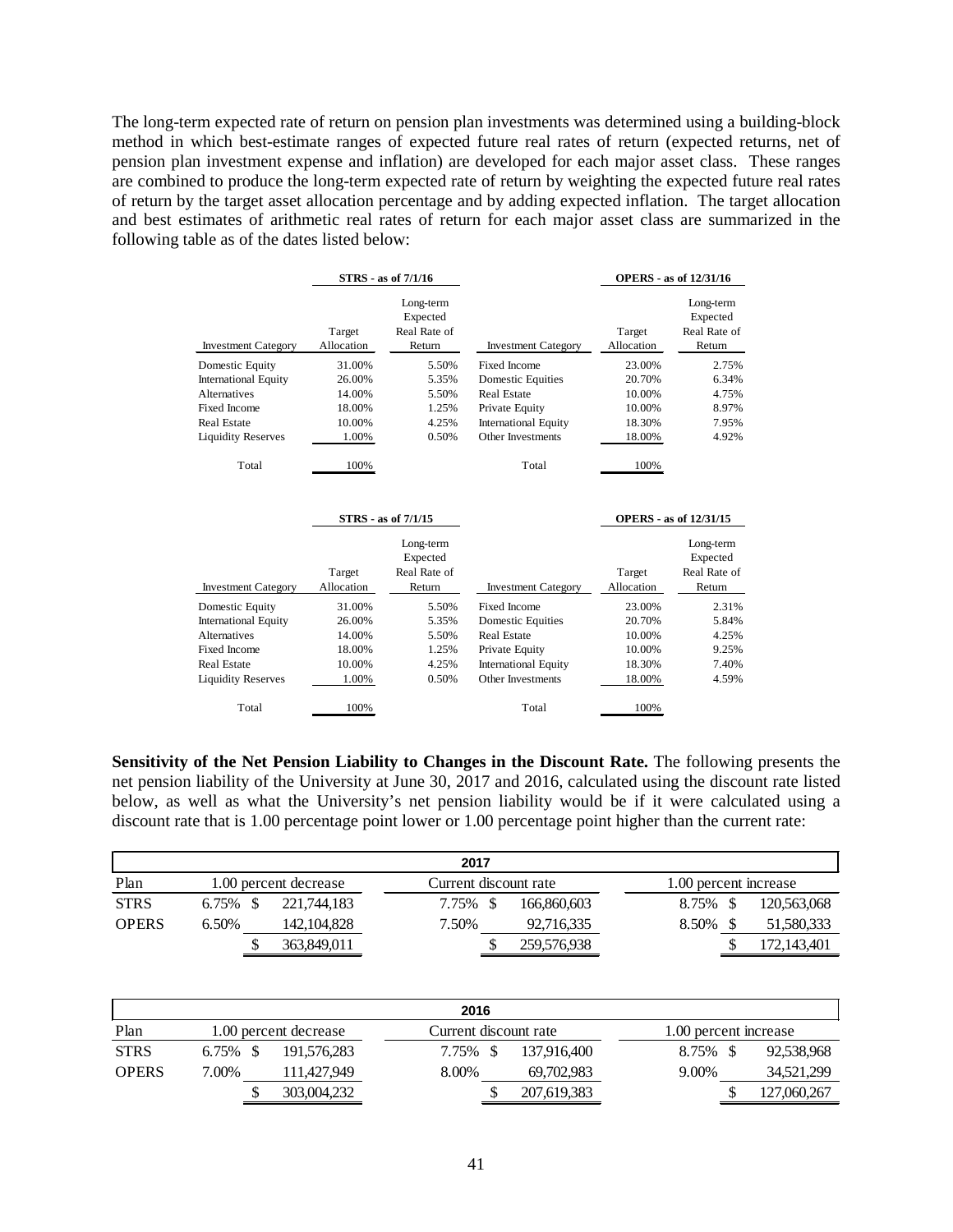**Assumption Changes.** During the current measurement period, the OPERS board adopted certain assumption changes which impacted their annual actuarial valuations prepared as of December 31, 2016 and June 30, 2016, respectively. The most significant change is a reduction in the discount rate from 8.0 percent to 7.5 percent for OPERS, which increased the University's respective net pension liability.

**Changes Between Measurement Date and Report Date.** In March 2017, the STRS board adopted certain assumption changes that will impact its annual actuarial valuation prepared as of June 30, 2017. The most significant change is a reduction in the discount rate from 7.75 percent to 7.45 percent. In April 2017, the STRS board voted to suspend cost of living adjustments granted on or after July 1, 2017. Although the exact amount of these changes is not known, the overall decrease to University's net pension liability is expected to be significant.

**Pension Plan Fiduciary Net Position.** Detailed information about the pension plan's fiduciary net position is available in the separately issued STRS/OPERS financial report.

**Payable to the Pension Plan.** At June 30, 2017, the University reported a payable of \$1,993,230 for the outstanding amount of contributions to the pension plans required for the year ended June 30, 2017.

# **Defined Contribution Plan**

The University also offers eligible employees an alternative retirement program. The University is required to contribute to STRS 4.50% of earned compensation for those employees participating in the alternative retirement program. The University's contributions for the years ended June 30, 2017 and 2016 were \$736,488 and \$661,998, respectively, which equal 4.5% of earned compensation.

STRS also offers a defined contribution plan in addition to its long-established defined benefit plan. All employee contributions and employer contributions at a rate of 10.5% are placed in an investment account directed by the employee. Disability benefits are limited to the employee's account balance. Employees electing the defined contribution plan receive no postretirement healthcare benefits.

OPERS also offers a defined contribution plan, the Member-Directed Plan (MD). The MD plan does not provide disability benefits, annual cost-of-living adjustments, postretirement healthcare benefits or death benefits to plan members and beneficiaries. Benefits are entirely dependent on the sum of contributions and investment returns earned by each participant's choice of investment options.

## **Combined Plans**

STRS offers a combined plan with features of both a defined contribution plan and a defined benefit plan. In the combined plan, employee contributions are invested in self-directed investments, and the employer contribution is used to fund a reduced defined benefit. Employees electing the combined plan receive postretirement healthcare benefits.

OPERS also offers a combined plan. This is a cost-sharing, multiple-employer defined benefit plan that has elements of both a defined benefit and defined contribution plan. In the combined plan, employee contributions are invested in self-directed investments, and the employer contribution is used to fund a reduced defined benefit. OPERS also provides retirement, disability, survivor, and postretirement healthcare benefits to qualified members.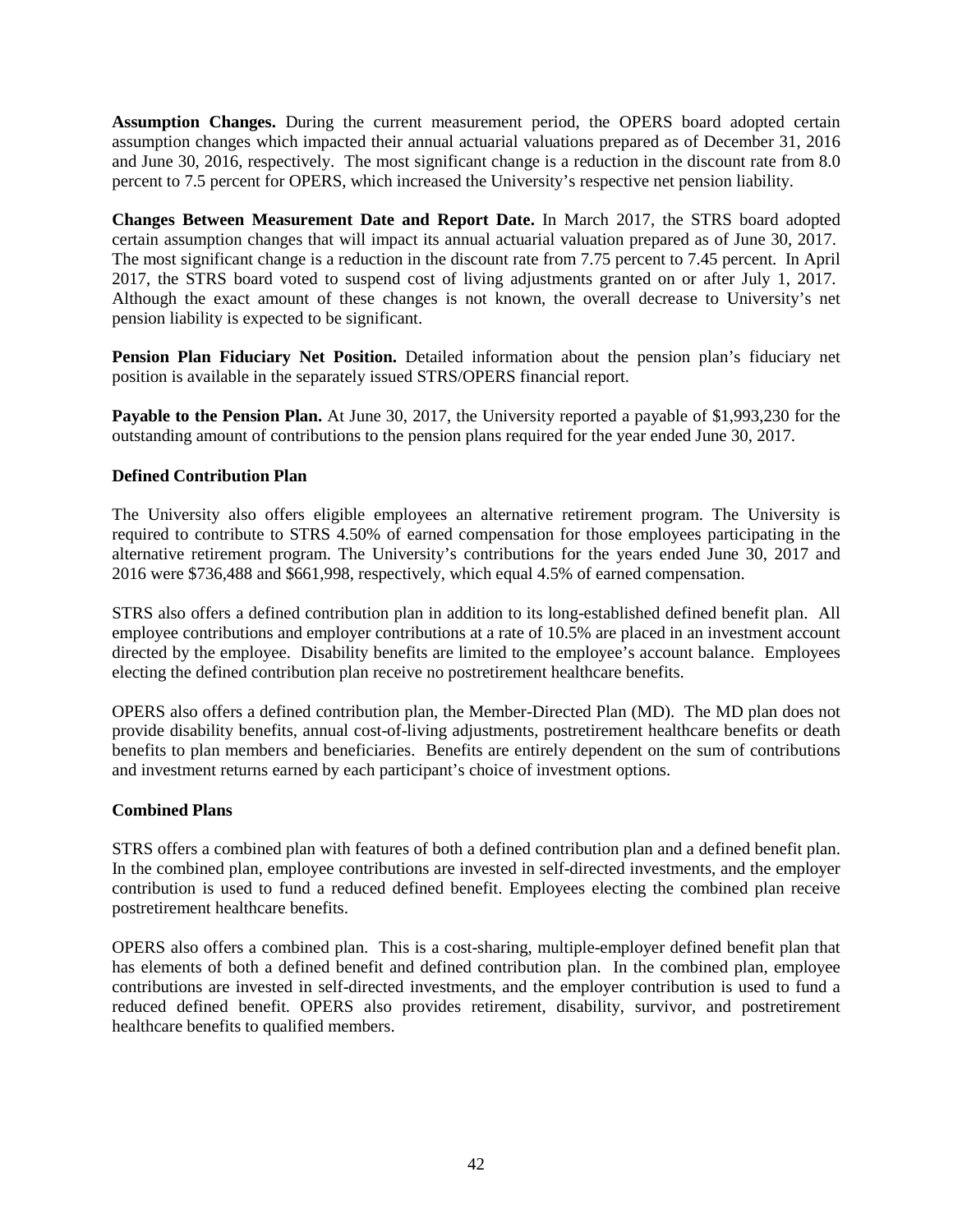#### **Postemployment Benefits**

STRS provides other postemployment benefits (OPEB) to all retirees and their dependents, while OPERS provides postretirement healthcare coverage to age and service retirants (and dependents) with 10 or more years of qualifying Ohio service credit. Healthcare coverage for disability recipients and primary survivor recipients is also available under OPERS. A portion of each employer's contributions is set aside for the funding of postretirement healthcare. For STRS, this rate was 0.0% of the total 14.00%, while the OPERS rate was 2.0% of the total 14.00% for the year ended June 30, 2017.

The Ohio Revised Code provides the statutory authority for public employers to fund postretirement healthcare through their contributions to STRS and OPERS. Postretirement healthcare under STRS is financed on a pay-as-you-go basis. The amount contributed by the University to STRS to fund these benefits for the years ended June 30, 2017, 2016, and 2015 was \$626,734, \$566,361, and \$618,792, respectively.

Postretirement healthcare under OPERS is advance-funded on an actuarially determined basis. The amount contributed by the University to OPERS for OPEB funding for the years ended June 30, 2017, 2016, and 2015 was \$4,160,912, \$3,985,713, and \$3,861,613, respectively.

# **NOTE 9 – RISK MANAGEMENT**

The University is exposed to various risks of loss related to torts; theft of, damage to, and destruction of assets; errors and omissions; injuries to employees; and natural disasters. On July 1, 1993, the University joined with 11 other State-assisted universities in Ohio to form an insurance-purchasing pool for the acquisition of commercial property and casualty insurance. The University pays annual premiums to the pool for its property and casualty insurance coverage based on its percentage of the total insurable value to the pool. Future contributions will be adjusted based upon each university's loss history. Each university has a base deductible of \$100,000. The next \$250,000 of any one claim is the responsibility of the pool, which has a total annual aggregate deductible limit of \$700,000. The commercial property insurer is liable for the amount of any claim in excess of \$350,000, or \$100,000 in the event the pool has reached its annual limit. There were no significant reductions in coverage from the prior year.

The University maintains a self-insured medical plan for its employees. The University's risk exposure is limited to claims incurred. There is a \$250,000 specific stop loss for any given individual. The changes in the total liability for actual and estimated medical claims for the years ended June 30, 2017 and 2016 are summarized below:

|                                                | 2017            | 2016            | 2015         |
|------------------------------------------------|-----------------|-----------------|--------------|
| Liability at Beginning of Year                 | \$<br>3,208,620 | \$<br>2,398,878 | 2,246,462    |
| Claims Incurred                                | 17,858,558      | 14,259,729      | 14,032,503   |
| Claims Paid                                    | (17, 420, 474)  | (13, 487, 190)  | (13,610,189) |
| IBNR - (Decrease) Increase in Estimated Claims | 1.894.471       | 37.203          | (269, 898)   |
| Liability at End of Year                       | 5,541,175       | \$<br>3,208,620 | 2,398,878    |

Medical claims are based upon estimates of the claims liabilities. Estimates are based upon past experience, medical inflation trends, and current claims outstanding, including year-end lag analysis. Differences between the estimated claims payable and actual claims paid are reported as an operating expense in the statement of revenue, expenses, and changes in net position.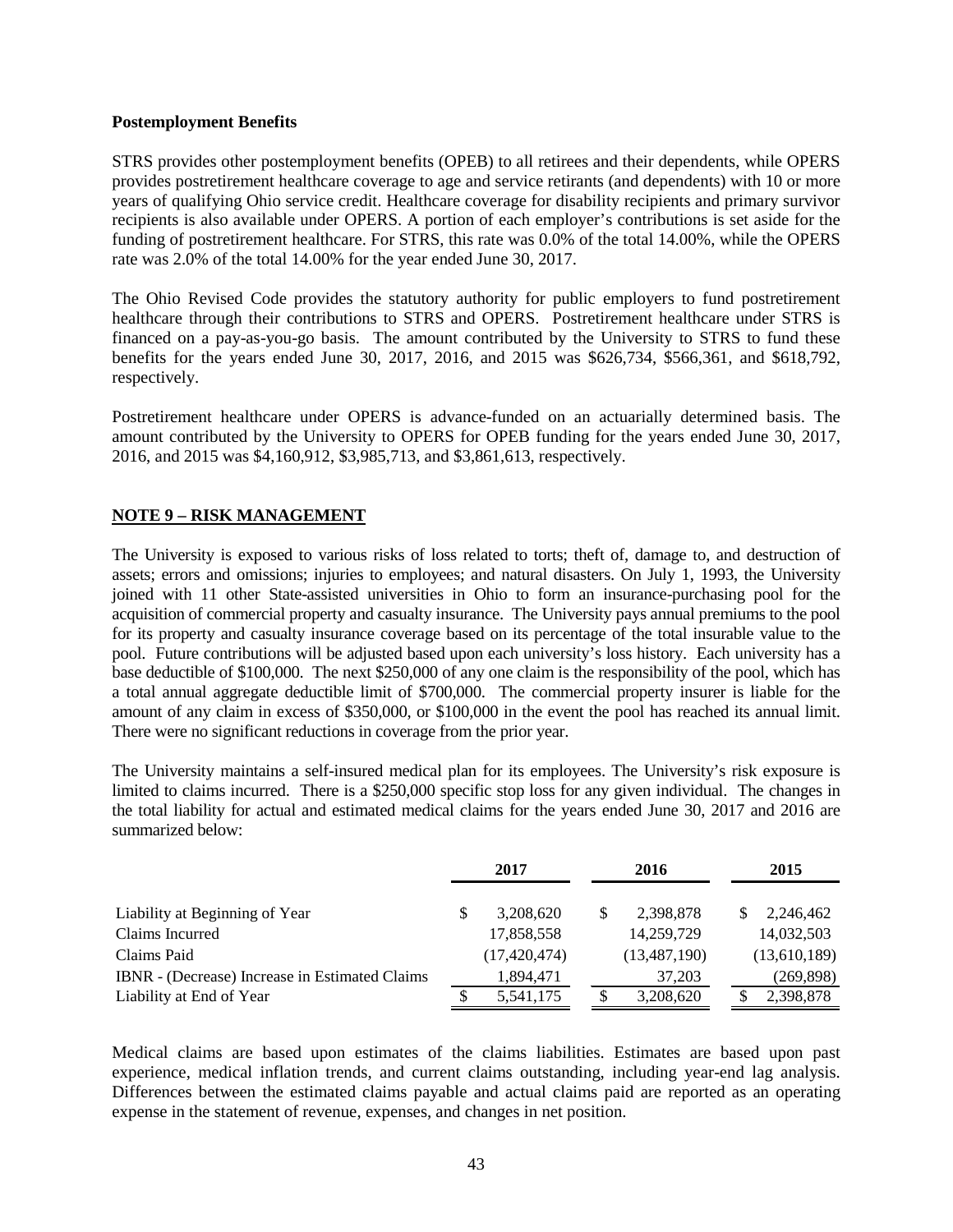The University participates in a State pool of agencies and universities that pays workers' compensation premiums into the State Insurance Fund on a pay-as-you-go basis (the Plan), which pays workers' compensation benefits to beneficiaries who have been injured on the job. Losses from asserted and unasserted claims for the participating state agencies and universities in the Plan are accrued by the Ohio Bureau of Workers' Compensation (the "Bureau") based on estimates that incorporate past experience, as well as other considerations including the nature of each claim or incident and relevant trend factors. Participants in the Plan annually fund the workers' compensation liability based on rates set by the Bureau to collect cash needed in subsequent fiscal years to pay the workers' compensation claims of participating State agencies and universities. Settled claims resulting from these risks have not exceeded insurance coverage in any of the past three fiscal years.

During the normal course of its operations, the University has become a defendant in various legal actions. It is not possible to estimate the outcome of these legal actions; however, in the opinion of legal counsel and the University administration, the disposition of these pending cases will not have a material adverse effect on the financial condition or operations of the University. Settled claims resulting from these risks have not exceeded insurance coverage in any of the past three fiscal years.

# **NOTE 10 – GRANT CONTINGENCIES**

The University receives significant financial assistance from numerous federal, state, and local agencies in the form of grants. The disbursement of funds received under these programs generally requires compliance with terms and conditions specified in the grant agreements and are subject to audit by the grantor agencies. Any disallowed claims resulting from such audits could become a liability of the University. However, in the opinion of the University administration, any such disallowed claims will not have a significant effect on any of the financial statements of the University at June 30, 2017.

## **NOTE 11 – COMPONENT UNITS**

The Foundation and the Corporation are legally separate not-for-profit entities organized for the purpose of providing support to the University. Both the Foundation and the Corporation are exempt from federal income taxes under Section 501(c)(3) of the Internal Revenue Code.

The Foundation acts primarily as a fundraising organization to supplement the resources that are available to the University in support of its programs. The board of the Foundation is self-perpetuating and consists of business leaders and friends of the University. Although the University does not control the timing or amount of receipts from the Foundation, the majority of resources, or income thereon, that the Foundation holds and invests are restricted to the activities of the University by donors. Because these restricted resources held by the Foundation can only be used by, or for the benefit of, the University, the Foundation is considered a component unit of the University and is discretely presented in the University's financial statements. Complete financial statements for the Foundation can be obtained from the Office of the Executive Director at 1836 Euclid Avenue, Union Building Room 501, Cleveland, OH 44115-2214.

During the years ended June 30, 2017 and 2016, the Foundation paid \$14,168,449 and \$11,536,112, respectively, to the University. At June 30, 2017 and 2016, the University had receivables from the Foundation totaling \$2,902,771 and \$1,750,830, respectively.

As authorized by the board of trustees, beginning in fiscal year 1998, the University placed Endowment and Quasi-Endowment funds on deposit with the Foundation for investment. At June 30, 2017 and 2016, the amount on deposit with the Foundation totaled \$3,329,145 and \$3,046,802, respectively.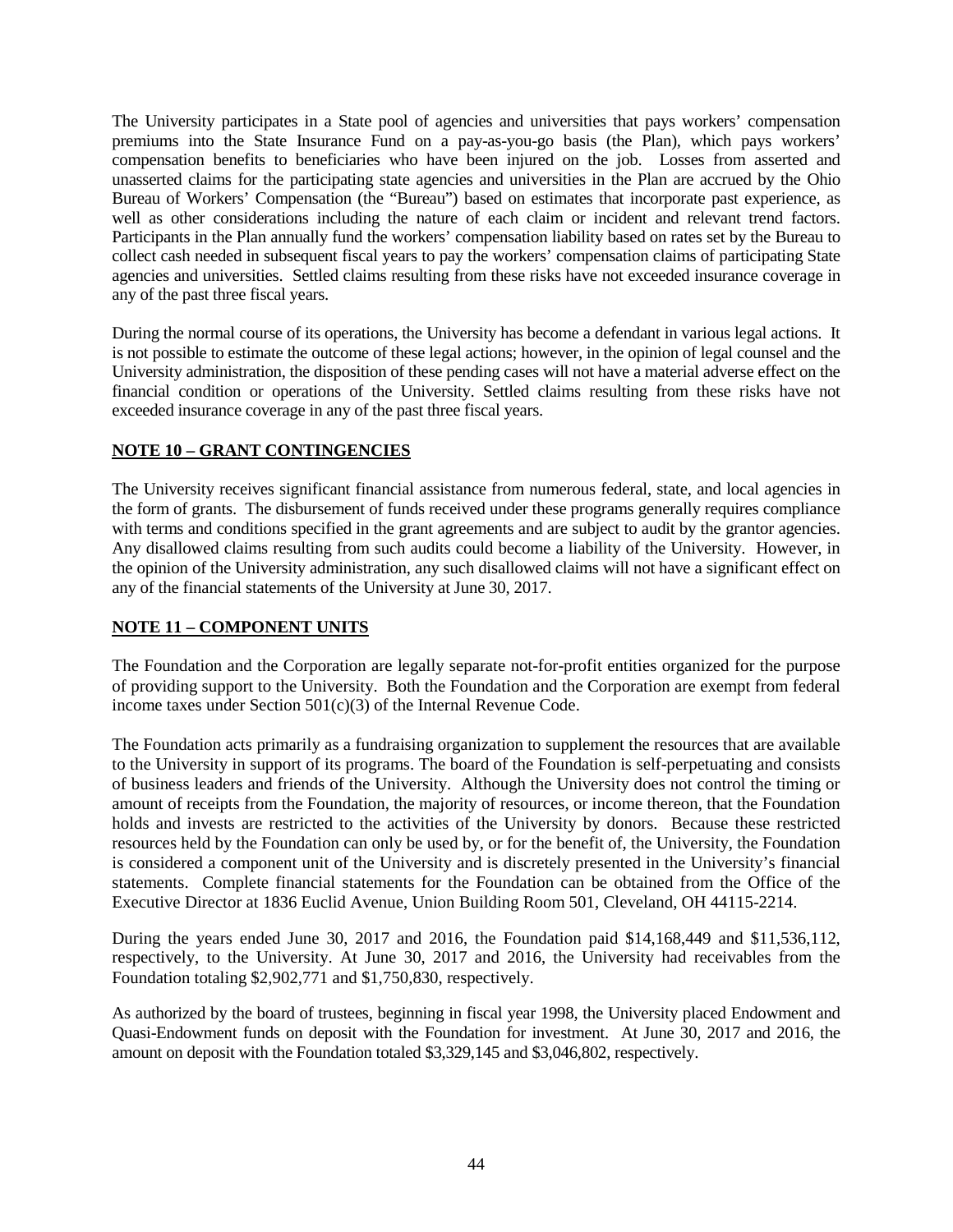The Foundation had the following types of investments as of June 30:

|                                   | 2017<br>Carrying |    |              |  |  |  |  |  |
|-----------------------------------|------------------|----|--------------|--|--|--|--|--|
|                                   | Cost             |    | Value        |  |  |  |  |  |
| Cash and cash equivalents         | \$<br>116,400    | \$ | 116,400      |  |  |  |  |  |
| Stocks - Domestic                 | 432,695          |    | 566,388      |  |  |  |  |  |
| Mutual funds - International      | 12,759,195       |    | 14,829,308   |  |  |  |  |  |
| Mutual funds - Domestic           | 22,819,869       |    | 32,564,261   |  |  |  |  |  |
| Balance fund                      | 5,141,031        |    | 5,209,372    |  |  |  |  |  |
| Fixed income securities           | 16,669,081       |    | 16,522,847   |  |  |  |  |  |
| Alternative investments           | 11,275,000       |    | 13,547,202   |  |  |  |  |  |
| Investments carried at fair value | 69,213,271       | S  | 83, 355, 778 |  |  |  |  |  |

| 2016          |            |    |            |  |  |  |
|---------------|------------|----|------------|--|--|--|
|               |            |    | Carrying   |  |  |  |
| Value<br>Cost |            |    |            |  |  |  |
| \$            | 10,169,372 | \$ | 10,169,372 |  |  |  |
|               | 373,183    |    | 534,502    |  |  |  |
|               | 12,744,616 |    | 12,596,841 |  |  |  |
|               | 22,413,991 |    | 26,927,557 |  |  |  |
|               | 5,609,286  |    | 5,237,713  |  |  |  |
|               | 15,718,367 |    | 15,645,267 |  |  |  |
|               | 10,808,320 |    | 12,577,388 |  |  |  |
|               | 77,837,135 |    | 83,688,640 |  |  |  |
|               |            |    |            |  |  |  |

Financial assets measured at fair value on a recurring basis consisted of the following as of June 30:

|                              |                |                | 2017         |               |
|------------------------------|----------------|----------------|--------------|---------------|
|                              | <b>Level 1</b> | <b>Level 2</b> | Level 3      | Total         |
| Common stocks                | 566,388        | \$             | \$           | 566,388<br>\$ |
| Mutual funds - International | 14,829,308     |                |              | 14,829,308    |
| Mutual funds - Domestic      | 32,564,261     |                |              | 32,564,261    |
| Balanced fund                | 5,209,372      |                |              | 5,209,372     |
| Fixed income                 | -              | 16,522,847     |              | 16,522,847    |
| Alternative investments      | 23,947         |                | 13,523,255   | 13,547,202    |
|                              | \$53,193,276   | \$16,522,847   | \$13,523,255 | \$83,239,378  |

|                              |                          |              | 2016         |              |
|------------------------------|--------------------------|--------------|--------------|--------------|
|                              | <b>Level 1</b>           | Level 2      | Level 3      | Total        |
| Common stocks                | 534,502<br>S             | \$           | \$           | 534,502<br>S |
| Mutual funds - International | 12,596,841               |              |              | 12,596,841   |
| Mutual funds - Domestic      | 26,927,557               |              |              | 26,927,557   |
| Balanced fund                | 5,237,713                |              |              | 5,237,713    |
| Fixed income                 | $\overline{\phantom{a}}$ | 15,645,267   |              | 15,645,267   |
| Alternative investments      | $\overline{\phantom{a}}$ |              | 12,577,388   | 12,577,388   |
|                              | \$45,296,613             | \$15,645,267 | \$12,577,388 | \$73,519,268 |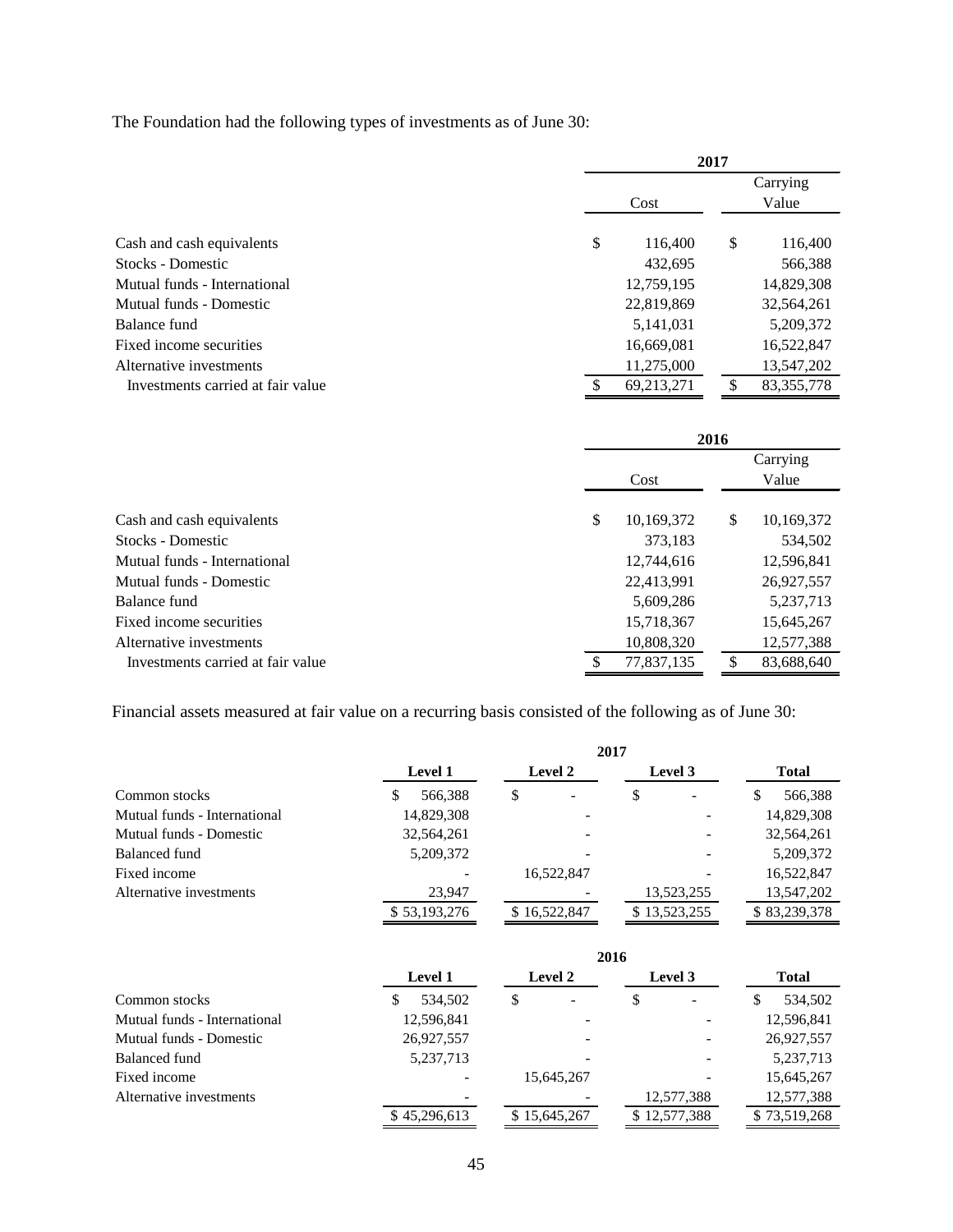The temporarily and permanently restricted net assets of the Foundation are balances whose use by the Foundation has been limited by the donors to a specific time period or purpose. Temporarily restricted net assets are available, and permanently restricted net assets are held in perpetuity, for the following purposes as of June 30:

|                                  | 2017 |                                         |    |                                         |  |  |  |  |
|----------------------------------|------|-----------------------------------------|----|-----------------------------------------|--|--|--|--|
|                                  |      | <b>Temporarily</b><br><b>Restricted</b> |    | <b>Permanently</b><br><b>Restricted</b> |  |  |  |  |
| Instruction and academic support | \$   | 5,804,161                               | \$ | 13,048,404                              |  |  |  |  |
| Research                         |      | 1,087,245                               |    | 381,931                                 |  |  |  |  |
| Public service                   |      | 5,114,375                               |    | 152,834                                 |  |  |  |  |
| Financial aid                    |      | 21,327,985                              |    | 45,333,326                              |  |  |  |  |
| Institutional support            |      | 1,239,972                               |    | 1,151,100                               |  |  |  |  |
| Capital and other projects       |      | 2,991,291                               |    | 978,161                                 |  |  |  |  |
|                                  | \$   | 37,565,029                              | \$ | 61,045,756                              |  |  |  |  |
|                                  |      | 2016                                    |    |                                         |  |  |  |  |
|                                  |      | <b>Temporarily</b>                      |    | <b>Permanently</b>                      |  |  |  |  |
|                                  |      | <b>Restricted</b>                       |    | <b>Restricted</b>                       |  |  |  |  |
| Instruction and academic support | \$   | 5,186,508                               | \$ | 10,444,816                              |  |  |  |  |
| Research                         |      | 1,090,609                               |    | 266,226                                 |  |  |  |  |
| Public service                   |      | 4,548,416                               |    | 127,759                                 |  |  |  |  |
| Financial aid                    |      |                                         |    |                                         |  |  |  |  |
|                                  |      | 15,158,410                              |    | 43,354,576                              |  |  |  |  |
| Institutional support            |      | 1,378,473                               |    | 1,151,050                               |  |  |  |  |
| Capital and other projects       |      | 1,102,052                               |    | 846,058                                 |  |  |  |  |

The Corporation was organized primarily to further the educational mission of the University by developing, owning, and managing housing for the students, faculty, and staff of the University. The Board of the Corporation is self-perpetuating and the University does not control the Corporation. Because the housing owned by the Corporation can only be used by, or for the benefit of, the University's students, faculty and staff, the Corporation is considered a component unit of the University and is discretely presented in the University's financial statements.

As of June 30, 2017 and 2016, the Corporation had the following types of investments:

|                       | <b>FY17</b>      | FY16 |            |  |  |  |
|-----------------------|------------------|------|------------|--|--|--|
| Commercial paper      | 4,958,330        | -S   | 4,831,875  |  |  |  |
| Money market funds    | 684,941          |      | 729,705    |  |  |  |
| Exchange traded funds | 4,489,905        |      | 4,315,175  |  |  |  |
| Mutual funds          | 8,403,768        |      | 8,695,072  |  |  |  |
|                       | \$<br>18,536,944 |      | 18,571,827 |  |  |  |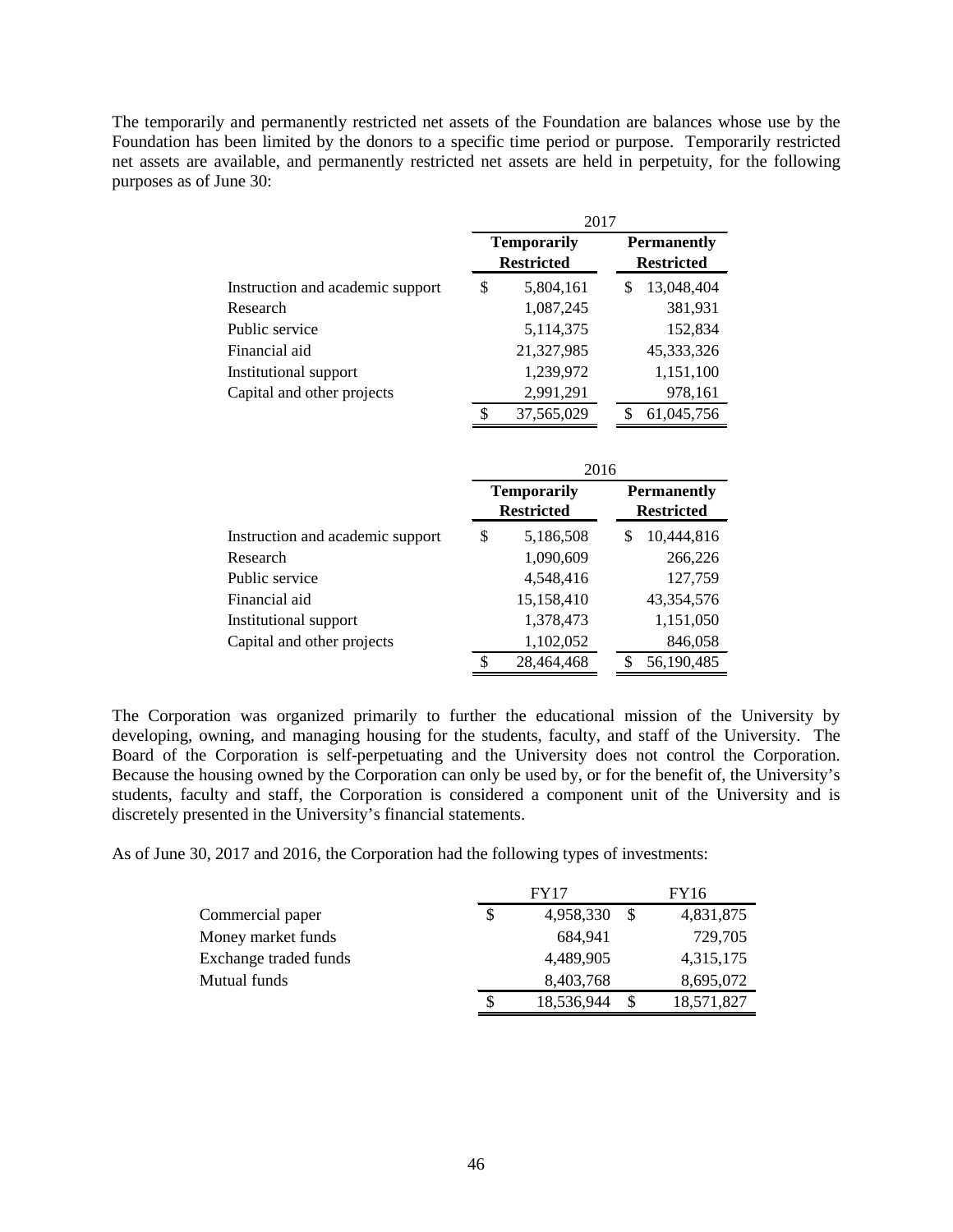On March 1, 2005, the Corporation leased the Fenn Tower building, located on the University's campus, from the University. Annual rent is equal to the net available cash flows from the Fenn Tower project. On March 1, 2005, the Corporation entered into a development agreement with American Campus Communities (ACC) to plan, design and construct housing units in Fenn Tower. In addition, the Corporation entered into a management agreement with ACC to manage Fenn Tower. The project was completed in August 2006. The facility has the capacity to house 430 residents.

On March 17, 2005, the Corporation issued \$34,385,000 of Cleveland-Cuyahoga County Port Authority bonds (Series 2005 Bonds) to finance the costs of the Fenn Tower project. The Series 2005 Bonds are serial bonds maturing between 2007 and 2036. Interest rates are fixed and vary from 3.0% to 4.5%. At June 30, 2015, these bonds were defeased and were redeemed on August 1, 2015.

On June 1, 2008, the Corporation leased land, owned by the University and located on its campus, from the University. On August 22, 2008, the Corporation entered into a design-build agreement to construct a 623-car parking garage on the site. On July 1, 2008, the Corporation entered into a lease agreement with the University to operate the garage once construction is completed. On July 25, 2008, the Corporation issued \$14,500,000 of tax-exempt bonds with the Cleveland-Cuyahoga County Port Authority to finance construction of the garage. The Series 2008 Bonds are serial bonds maturing between 2009 and 2040. They bear variable interest rates that reset weekly. The interest rate is set at rates based upon yield evaluations at par of comparable securities. The interest rate was 0.06% at June 30, 2014. Construction of the garage was completed in August 2009. During the fiscal year ended June 30, 2015, these bonds were redeemed.

On December 18, 2009, the Corporation leased land, owned by the University and located on its campus, from the University. Annual rent is equal to the net available cash flows from the project. On August 24, 2009, the Corporation entered into a development agreement with ACC to plan, design and construct 600 beds of student housing and a 300-car parking garage on this land. In addition, the Corporation entered into a management agreement with ACC to manage the student housing. On December 18, 2009, the Corporation issued \$59,005,000 of County of Cuyahoga, Ohio bonds (Series 2009 bonds) to finance the project. The 2009 bonds are serial bonds maturing between 2011 and 2042. They bear variable interest rates that are reset weekly. The interest rate is set at rates based upon yield evaluations at par of comparable securities. The interest rate was 0.06% at June 30, 2014. Both phases of the project were complete as of August 2011. During fiscal year ended June 30, 2015, these bonds were redeemed.

On December 9, 2014, the Corporation issued \$88,945,000 of Cleveland-Cuyahoga County Port Authority Development Revenue Bonds (2014 bonds). A portion of the 2014 bonds matured August 1, 2015 with a fixed rate of interest of 1%. The remaining 2014 bonds mature at various dates from August 1, 2016 through August 1, 2044 with a fixed rate of interest of 5%. At the time of refunding, the Corporation chose to utilize funds held by the trustee to pay a portion of the outstanding principal on all existing bonds.

During the years ended June 30, 2017 and 2016, the Corporation paid rent on the land leases in the amount of \$400,000 and \$4,000,000, respectively, to the University. At June 30, 2016, the University had a receivable from the Corporation totaling \$2,225,000. There was no receivable to the University at June 30, 2017.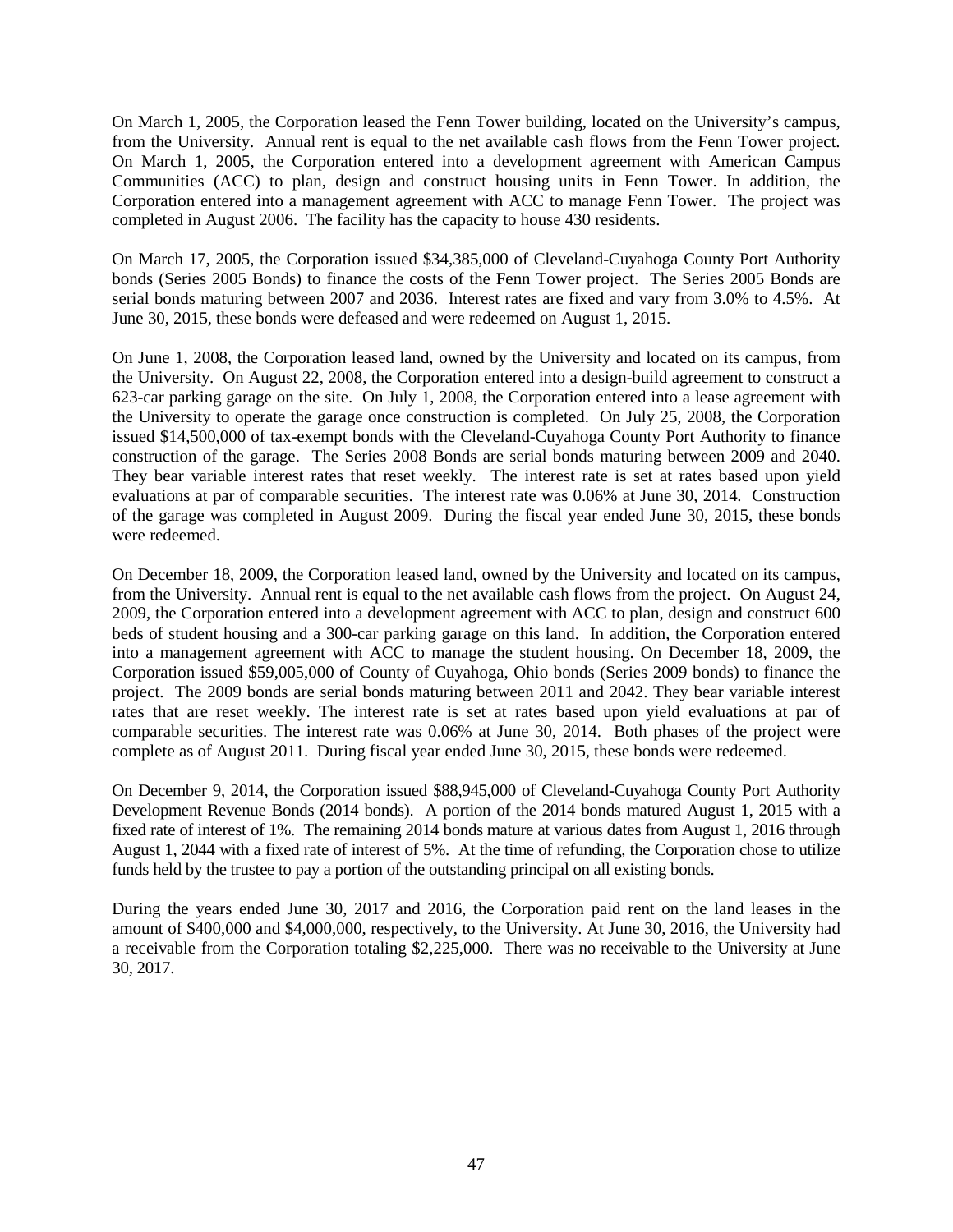Principal and interest payable for the next five years and in subsequent five-year increments are as follows:

|           | <b>Principal</b> | <b>Interest</b> |            |  |  |  |  |
|-----------|------------------|-----------------|------------|--|--|--|--|
| 2018      | \$<br>1,575,000  | \$              | 4,260,125  |  |  |  |  |
| 2019      | 1,660,000        |                 | 4,179,250  |  |  |  |  |
| 2020      | 1,745,000        |                 | 4,094,125  |  |  |  |  |
| 2021      | 1,830,000        |                 | 4,004,750  |  |  |  |  |
| 2022      | 1,925,000        |                 | 3,910,875  |  |  |  |  |
| 2023-2027 | 11,215,000       |                 | 17,967,875 |  |  |  |  |
| 2028-2032 | 14,405,000       |                 | 14,781,125 |  |  |  |  |
| 2033-2037 | 18,500,000       |                 | 10,688,750 |  |  |  |  |
| 2038-2042 | 20,790,000       |                 | 5,580,250  |  |  |  |  |
| 2043-2045 | 12,345,000       |                 | 946,625    |  |  |  |  |
|           | \$<br>85,990,000 | S               | 70,413,750 |  |  |  |  |

Complete financial statements for the Corporation can be obtained from the Office of the Senior Vice President for Business Affairs and Finance at 2121 Euclid Avenue, Administration Center Room 210, Cleveland, OH 44115-2214.